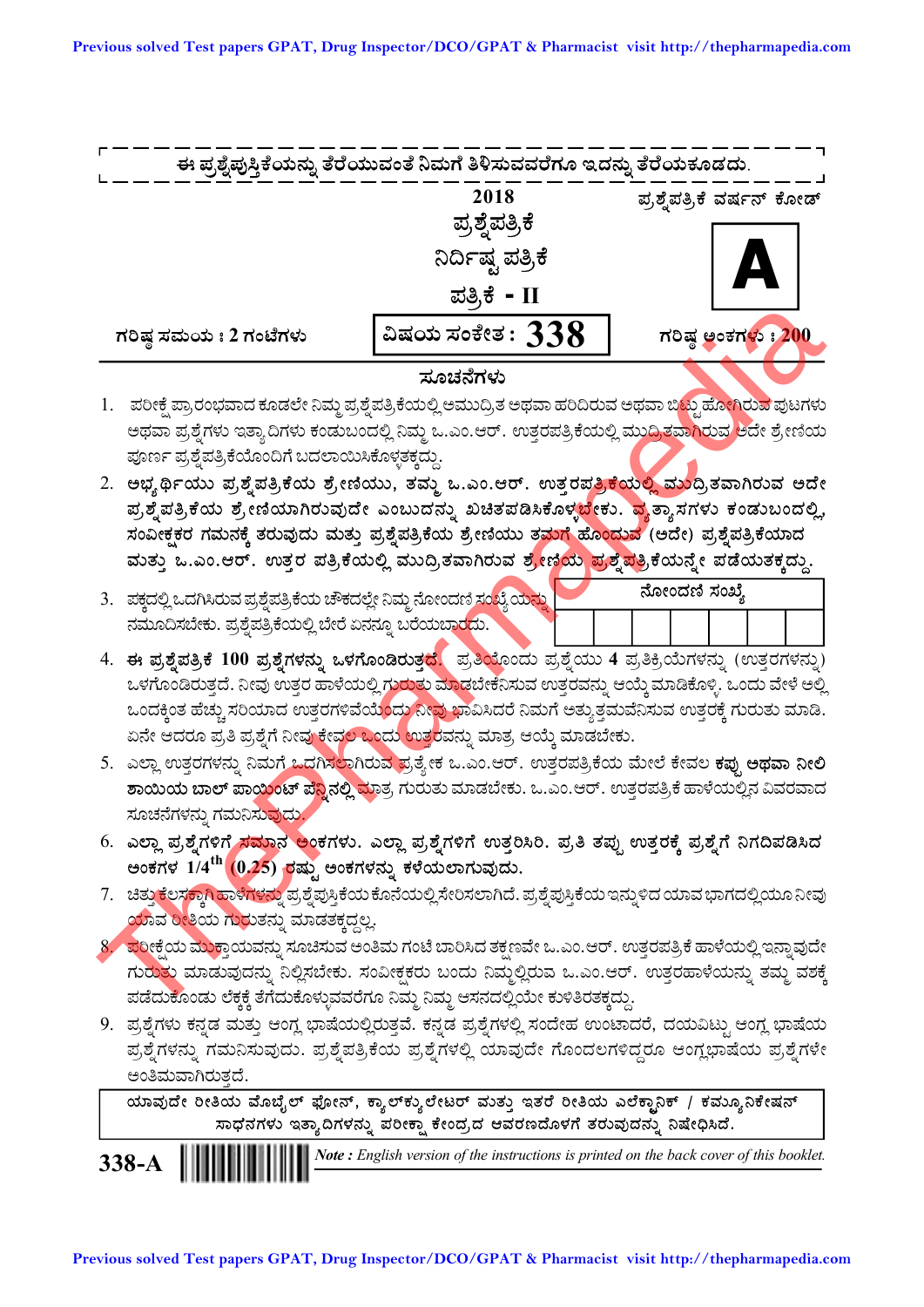- 1. ದ್ರವ ಮೊಸಾಯಿಕ್ ಮಾದರಿ ಪ್ರಕಾರ ಪ್ಲಾಸ್ಮಾ ಮೆಂಬ್ರೀನ್ ನಲಿ ಸರಿಯಾದ ಅನುಕ್ರಮ ಹೀಗಿದೆ
	- $(1)$  එಪಿಡ್ ಫೋಟೀನ್ ಫ್ರೋಟೀನ್ – ಲಿಪಿಡ್
	- (2) ಪ್ರೋಟೀನ್ ಪ್ರೊಟೀನ್ ಲಿಪಿಡ್ – ಲಿಪಿಡ್
	- (3) ಪ್ರೋಟೀನ್ ಲಿಪಿಡ್ ಲಿಪಿಡ್ – ಪೋಟೀನ್
	- (4) ಲಿಪಿಡ್ ಲಿಪಿಡ್ ಫ್ರೋಟೀನ್ - ಲಿಪಿಡ್
- 2. ನೀರಿನ ಸಂಖ್ಯೆ ಎಂದರೆ
	- $(1)$  ನೀಡಿದ ತಾಪಮಾನದಲ್ಲಿ  $100$ ಗ್ರಾಂ ಪ್ರತ್ಯಾಮ್ಲಕ್ಕೆ ಸೇರಿಸಬಹುದಾದ ಗರಿಷ ಪ್ರಮಾಣದ ನೀರಿನ ಮೊತ್ತ
	- (2) ನೀಡಿದ ತಾಪಮಾನದಲಿ  $10$   $\frac{10}{2}$   $\frac{10}{2}$   $\frac{10}{2}$   $\frac{10}{2}$   $\frac{10}{2}$   $\frac{10}{2}$   $\frac{10}{2}$   $\frac{10}{2}$   $\frac{10}{2}$   $\frac{10}{2}$   $\frac{10}{2}$   $\frac{10}{2}$   $\frac{10}{2}$   $\frac{10}{2}$   $\frac{10}{2}$   $\frac{10}{2}$   $\frac{10}{2}$   $\frac{10}{2}$   $\frac{10}{2}$   $\frac{10}{$ ಸೇರಿಸಬಹುದಾದ ಗರಿಷ್ಠ ಪ್ರಮಾಣದ ನೀರಿನ ಮೊತ್ತ
	- $(3)$  ನೀಡಿದ ತಾಪಮಾನದಲ್ಲಿ 5 ಗ್ರಾಂ ಪ್ರತ್ಯಾಮ್ಲಕ್ಕೆ ಸೇರಿಸಬಹುದಾದ ಗರಿಷ್ಠ ಪುಮಾಣದ ನೀರಿನ ಮೊತ (4) ನೀಡಿದ ತಾಪಮಾನದಲಿ  $1000$  ಗ್ರಾಂ ಪ್ರತ್ಯಾಮ್ಲಕ್ಕೆ ಸೇರಿಸಬಹುದಾದ ಗರಿಷ್ಠ ಪ್ರಮಾಣದ ನೀರಿನ ಮೊತ್ತ
- 3. ಕೆಳಗಿನವುಗಳಲಿ ಯಾವುದು ಕಡಿಮೆ ಸಾರತೆಯಲಿ, ಅಧಿಕ ಹೈಡ್ರೋಸ್ಕೋಪಿಕ್ ಆಗುವಂತಹುದು ?  $(1)$  ಸೋರ್ಬಿಟೋಲ್  $70\%$ (2) ಗ್ಲಿಸರಿನ್  $(3)$  ಮೆಥನಾಲ್  $(4)$  ಎಥೆನಾಲ್  $10\%$ 4. ಡ್ಯುಯೊಡಿನಮ್ನ ಪಿಹೆಚ್ ಎಷ್ಟು?  $(1)$  2-3 (2) 10  $(3)$  7-8  $(4)$  4-6 5. ಪೊಪಲ್ಲಂಟ್ ನ ಸ್ವಭಾವವನ್ನು ಇದರಿಂದ ನಿರ್ಧರಿಸಲಾಗುತ್ತದೆ  $(1)$  R-F ವಿಧಾನ (2) ಅನಿಲ ಕ್ರೊಮ್ಯಾಟೋಗ $\alpha$  (3) UV  $(4)$   $\vec{r}_a \vec{r}_b \vec{e}_a$   $(\vec{r}_b \vec{e}_b \vec{e}_b)$ 6. ಐಸೋಟೋನಿಟಿಸಿಟಿಯನ್ನು (ಸಮಸರಾಸರಿ ಒತ್ತಡ) ಸರಿಹೊಂದಿಸಲು ಈ ಕೆಳಗಿನವುಗಳಲ್ಲಿ ಯಾವುದು ಬಳಸಲ್ಪಡುತ್ತದೆ ?  $(1)$  ಗ್ಲೂಕೋಸ್  $(2)$  ಸಿಟೈಕ್ ಆಮ್ Therian solved Test paper GPAT, Drug Importance of OCPAT & Pharmacist visit https://thepharmapedia.com<br>
agreed as a contraction of the action of the contraction of the contraction of the contraction of the contraction of
	- (3) NaCl
	- $(4)$  ಸೋಡಿಯಂ

338 (2 - A)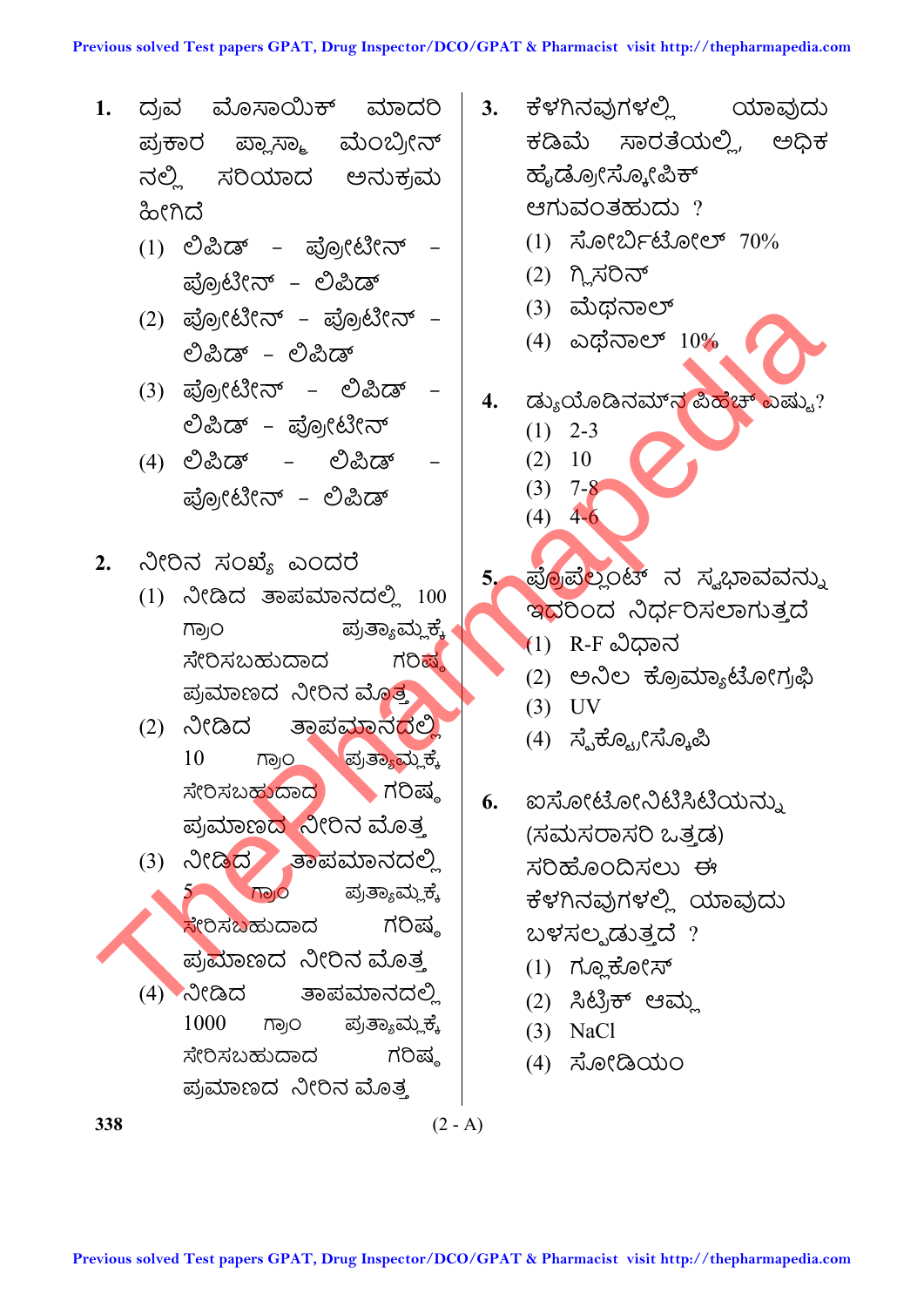- 1. According to fluid mosaic model the correct sequence of plasma membrane is :
	- (1) Lipid-protein-protein-lipid
	- (2) Protein-protein-lipid-lipid
	- (3) Protein-lipid-lipid-protein
	- (4) Lipid-lipid-protein-lipid
- 2. Water number means
	- (1) Maximum amount of water that can be added to 100 g of a base at given temperature
	- (2) Maximum amount of water that can be added to  $10 \text{ g of}$ a base at given temperature
	- (3) Maximum amount of water that can be added to 5 g of a base at given temperature
- (4) Maximum amount of water that can be added to 1000 g of a base at given temperature (3) Protein-lipid-lipid-protein<br>
(4) Lipid-lipid-protein-lipid<br>
(4) Lipid-lipid-protein-lipid<br>
(1) 2-3<br>
(2) 10<br>
2. Water number means<br>
(1) Maximum amount of water<br>
that can be added to 100 g of<br>
a base at given temperatur
- 3. Which of the following is more hygroscopic at low concentration?
	- (1) Sorbitol 70%
	- (2) Glycerin
	- (3) Methanol
	- (4) Ethanol 10%
- 4. What is the pH of duodenum?
	- $(1)$  2-3 (2) 10

 $(3)$  7-8

- $(4)$  4-6
- 5. The nature of propellant is determined by
	- (1) R-F method
	- (2) Gas Chromatography
	- (3) UV
	- (4) Spectroscopy
- 6. Which of the following one is used to adjust the isotonicity ?
	- (1) Glucose
	- (2) Citric acid
	- (3) NaCl
	- (4) Sodium

338 (3 - A)

**Previous solved Test papers GPAT, Drug Inspector/DCO/GPAT & Pharmacist visit http://thepharmapedia.com**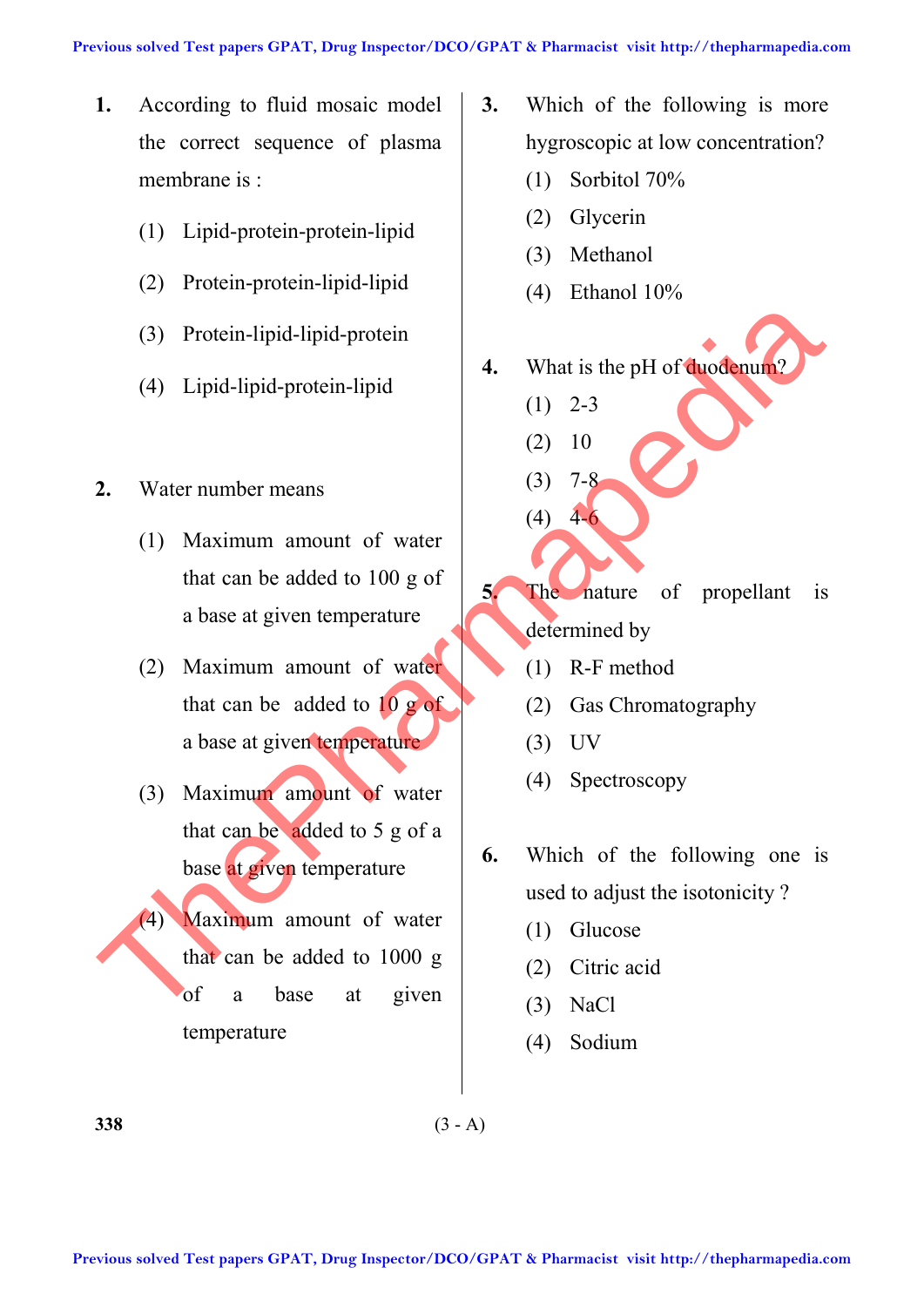- 7. ಪಾರ್ಮಸಿ ಕೌನ್ಸಿಲ್ ಆಫ್ ಇಂಡಿಯಾ ಅನ್ನು ಸ್ಮಾಪಿಸ-ಲಾದ ವರ್ಷ
	- (1) 1947
	- (2) 1956
	- (3) 1948
	- (4) 1952
- 8. ಸಂಶೋಧನೆಯಿಂದ ಅಭಿವೃದ್ಧಿ-ಪಡಿಸಲ್ಪಟ್ಟ ಹೊಸ ಔಷದವು ಬೆಲೆ ನಿಯಂತ್ರಣದಿಂದ ಈ ಅವಧಿಯವರೆಗೆ ವಿನಾಯಿತಿ ಪಡೆಯುವುದು Previous solved Test paper GPAT, Drug Inspector/DCO/GPAT & Pharmacist visit https://thepharmapedia.com<br>
2006.0000 exclusives exclusives of the state of the conditions of the conditions of the conditions of the conditions
	- $(1)$  5 ವರ್ಷಗಳು
	- $(2)$  15 ವರ್ಷಗಳು
	- $(3)$   $20$  ವರ್ಷಗಳು
	- $(4)$  25 ವರ್ಷಗಳು
	- 9. ಈ ಕೆಳಗಿನವುಗಳಲ್ಲಿ ಯಾವುದು ಪ್ರೊಡ್ರಗ್ ಅಲ್ಲ ?
		- $(1)$  ಎನಾಲಾಪ್ರಿಲ್
		- $(2)$  ಇಮಿಪ್ರಮೈನ್
		- (3) ಸಲ್ಮಾಸ<mark>ಲಾಜಿನ್</mark>
		- $(4)$   $\vec{\lambda}_i$ ಕ್ಕೋಫೋಸ್ಸ್ಮಮೈಡ್
	- 10. ಮೂರರ್ಧ ಜೀವಿತದ ನಂತರ ದೇಹದಲ್ಲಿ ಉಳಿಯುವ ಔಷದವು  $(1)$  12.5% (2) 75% (3) 87.5%
		- (4) 94%
			-
- 11. ಆರ್ಫನ್ ಔಷಧಗಳೆಂದರೆ
	- (1) ಅಧಿಕ ನಂಜಿನೊಂದಿಗಿನ ಡುಗ್
		- (2) ಅಧಿಕ ಚಿಕಿತ್ಸಕ ವೈಫಲ<sub>೩</sub>-ದೊಂದಿಗಿನ ಡ್ರಗ್
		- (3) ಕಡಿಮೆ ಚಿಕಿತ್<del>ವ</del>ಕ ಸೂಚಿ-ಯನ್ನು ಹೊಂದಿದ ಡ್ರಗ್
	- (4) ವಿರಳ (ಅಪ<mark>ರೂಪ</mark>ದ) ರೋಗಗಳಿಗಾಗಿ ಡ್ರಗ್
- 12. ಆವಶ್ಯಕ ಮಾಡಿಗಳು ಯಾವುವೆಂದರೆ ಅವು
	- $(1)$  ತುರ್ತು ಪರಿಸ್ಥಿತಿಯಲಿ <mark>ಚಿಕಿತ್ಸೆ)</mark> ನೀಡಲು ಇದು ಅಗತ್ಯವಾಗಿರುತ್ತದೆ
	- (2) ಗಂಬೀರ ಕಾಯಿಲೆಗಳಿಗೆ ಚಿಕಿತ್ಸೆ ನೀಡಲು ಅಗತ್ಯವಾದವು
		- (3) ಇದು ಜನಸಂಖ್ಯೆಯ ಆದ್ಯತೆಯ ಆರೋಗ್ಯ ವಲಯದ ಅಗತ್ಯಗಳನ್ನು ಪೂರೈಸುತ್ತದೆ
	- (4) ಇದು ಮಾರುಕಟ್ಟೆಯಲ್ಲಿ ಇತ್ತೀಚೆಗೆ ಪರಿಚಯಿಸಲ್ಪಟ್ಟಿರು-ವಂತಹುದು
- 13. ಈ ಕೆಳಗಿನವುಗಳಲ್ಲಿ ಯಾವುದು ಅಲ್ಯಾಲಯ್ಯ ಅಲ್ಲ ?
	- $(1)$  ಮಾರ್ಫಿನ್
	- (2) ನಿಯೊಸ್ಟಿಗ್ ಮೈನ್
	- $(3)$  ಎಮೆಟೆನ್
	- (4) **ಅಟೋಪಿ**ನ್

338 (4 - A)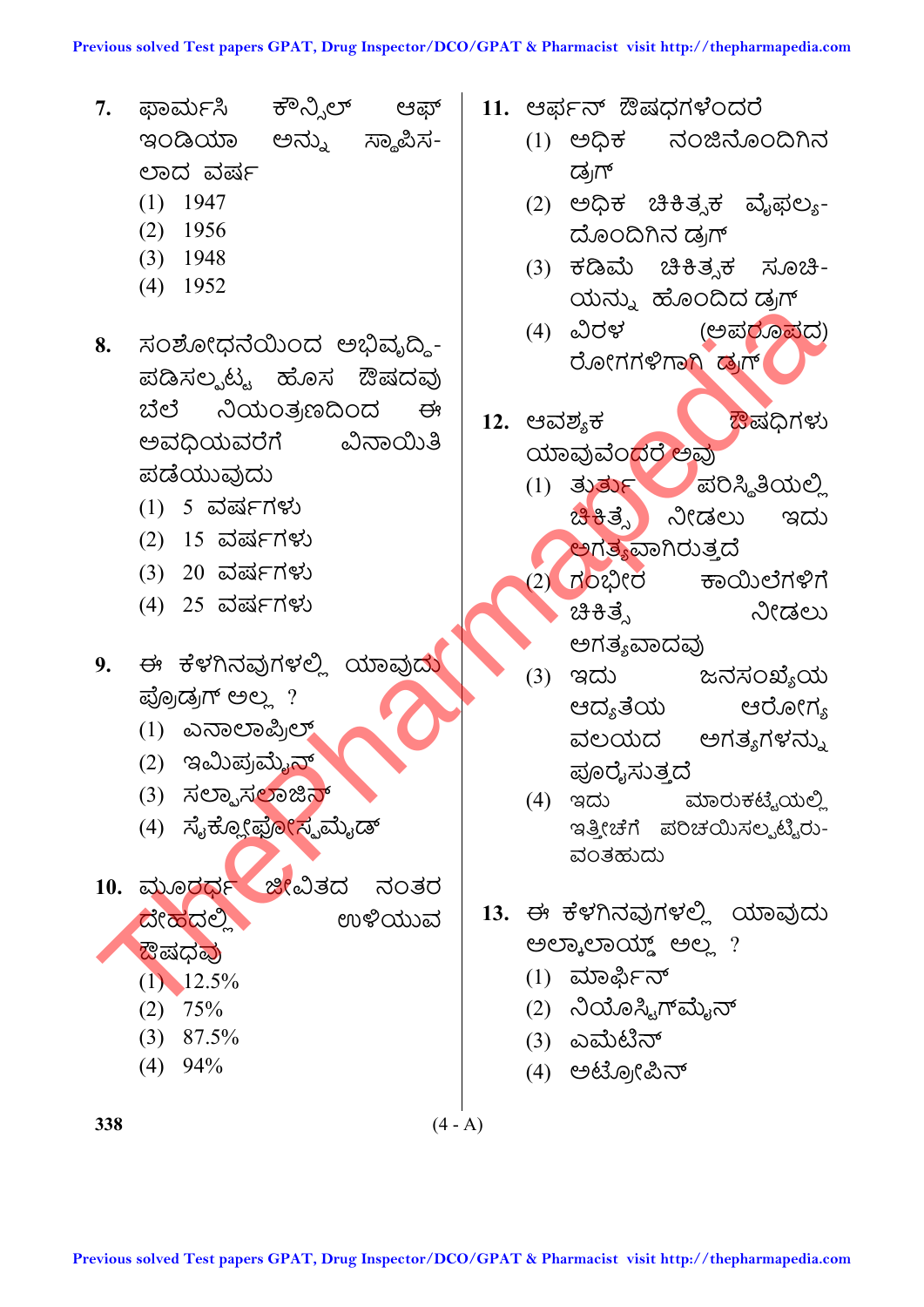- 7. Pharmacy council of India was constituted in the year
	- (1) 1947
	- (2) 1956
	- (3) 1948
	- (4) 1952
- 8. New drug developed by research are exempted from price regulation for period of Previous solved Test papers GPAT, Drug Inspector/DCO/GPAT & Pharmacist visit http://thepharmapedia.com<br>
(1) Drug with high thoracist<br>
(1) 1947<br>
(2) Drug with high thoracist<br>
(2) 1956<br>
(3) 1948<br>
(4) 1952<br>
(3) Drug having lo
	- $(1)$  5 years
	- (2) 15 years
	- (3) 20 years
	- (4) 25 years
	- 9. Which of the following is NOT a prodrug ?
		- (1) Enalapril
		- (2) Imipramine
		- (3) Sulphasalazine
		- (4) Cyclophosphamide
	- 10. Drug remaining in the body after 3 half live is
		- $(1)$  12.5%
		- (2) 75%
		- (3) 87.5%
		- $(4)$  94%
	- 338 (5 A)
- 11. Orphan drugs are
	- (1) Drug with high toxicity
	- (2) Drug with high therapeutic failure
	- (3) Drug having low therapeutic index
	- (4) Drug for rare diseases
- 12. Essential Medicine are those medicine
	- (1) That are needed to treat emergency condition.
	- (2) That are needed to treat serious diseases.
	- (3) That satisfy the priority health sector needs of the population.
	- (4) That are introduced recently into the market.
- 13. Which of the following is not an alkaloid ?
	- (1) Morphine
	- (2) Neostigmine
	- (3) Emetine
	- (4) Atropine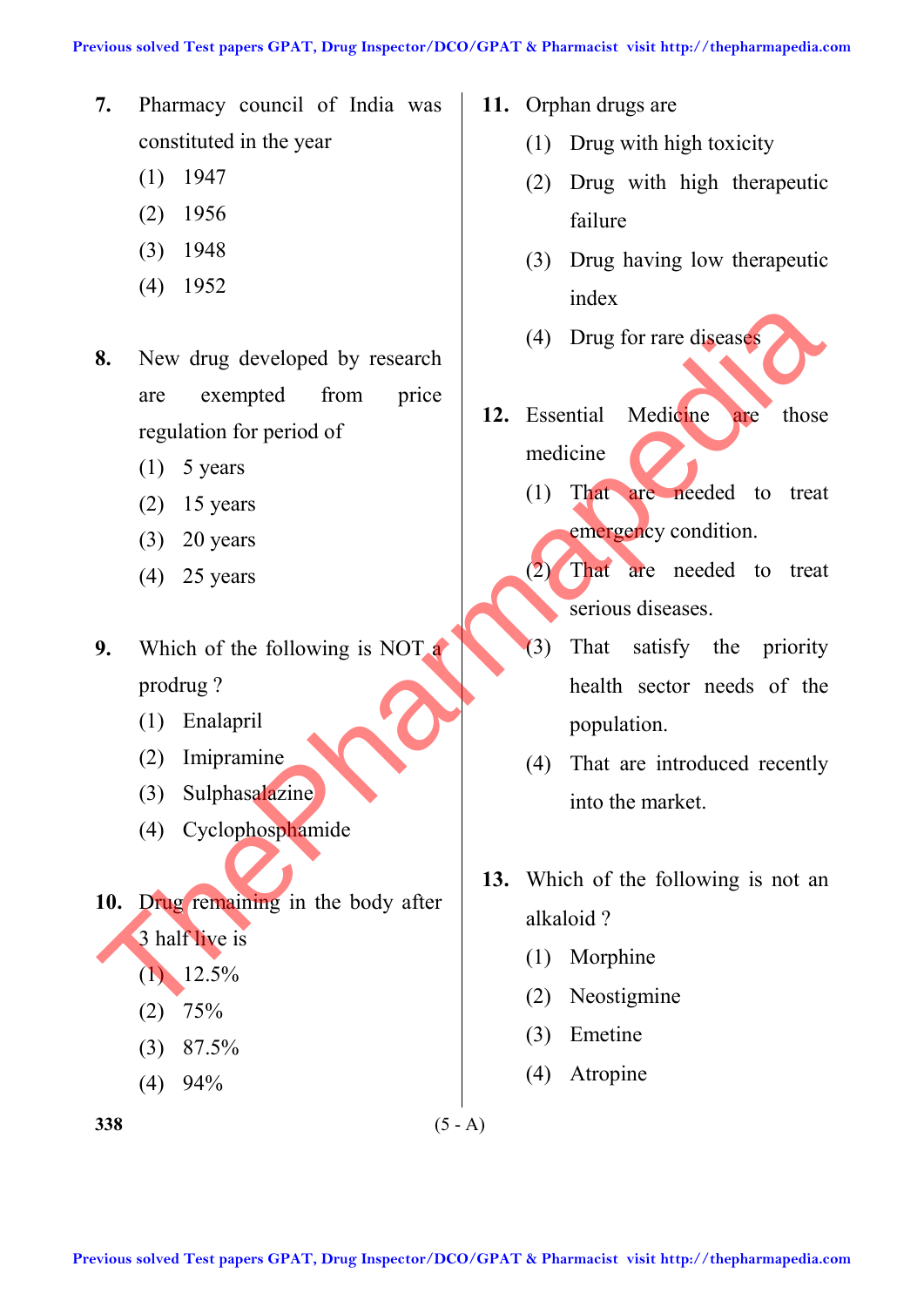- 14. ಇದನು, ಹೊರತುಪಡಿಸಿ, ಉಳಿದೆಲ್ಲವುಗಳು ಲಭ್ಯವಿರುವ ಔಷಧಗಳ ಬಗ್ಗೆ ಚಂದಾದಾರರ ಮಾಹಿತಿಯನ್ನು ಮೂಲ ಮತ್ತು ಹೆಸರಾಂತ ಔಷದಿ ಮಾಹಿತಿ ಮೂಲಗಳು ಹಾಗೆಯೇ ತಜ್ಞ ಶಿಪಾರಸುಗಳನ್ನು ಆಧರಿಸಿ ಒದಗಿಸುತ್ತಿರುವ ಮಾಹಿತಿಗಳಾಗಿವೆ.
	- (1) ಭಾರತದ ನ್ಯಾಷನಲ್ ಪಾರ್ಮುಲರಿ
	- (2) ಬ್ರಿಟಿಷ್ ಫಾರ್ಮಸ್ಯುಟಿಕಲ್ ಕೋಡೆಕ್ಸ್
	- (3) ಯುನೈಟೆಡ್ ಸ್ಟೇಟ್ ಪಾರ್ಮಾಕೋಪೊಯಿಯಾ
	- $(4)$  WHO ತಾಂತ್ರಿಕ ಬುಲೆಟಿನ್
- 15. ಮಾರ್ಟಿಂಡಾಲ್, ಸಂಪೂರ್ಣ ಔಷಧಿ ಆಕರವು *ನಿ*ಯತಕಾಲಿಕವಾಗಿ ಇವರಿಂದ ಪ್<del>ರಕಟಿಸಲ್</del>ಯಡುವುದು
	- $(1)$  ರಾಯಲ್ ಫಾರ್ಮಸ್ಯೂಟಿಕಲ್ ಸೊಸೈಟಿ ಆಫ್ ಗ್ರೇಟ್ ಬ್ರಿಟನ್
	- (2) ಭಾರತೀಯ ಫಾರ್ಮಸ್ಯೂಟಿಕಲ್ ಸೊಸ್ಟೆಟಿ
	- (3) ಯುರೋಪಿಯನ್ ಪಾರ್ಮಸ್ಯೂಟಿಕಲ್ ಸೊಸೈಟಿ
	- (4) ಪಾರ್ಮಸ್ಯೂಟಿಕಲ್ ಸೊಸೈಟಿ ಆಫ್ ನ್ಯೂಯಾರ್ಕ್
- 16. ಕೆಳಗಿನವುಗಳಲ್ಲಿ ಯಾವುದು ಹಲಿಕೋಬ್ಯಾಕ್ಟರ್ ಪೈಲೊರಿ ಹಾಗೂ ಹೊಟ್ಟೆ ಹುಣ್ಣಿಗೆ ಸಂಬಂಧಿಸಿದವುಗಳನ್ನು ಗುಣಪಡಿಸಲು ಅಲ್ಸರ್ ಪ್ರತಿರೋಧಿ ಔಷಧವಾಗಿದೆ  $(1)$  ಕುಕ $\mathbb{C}$ ಪೇಟ್  $(2)$  ಕೊಲಾಯ್ನಲ್ ಬಿಸ್ಮತ್ (3) ರಾ<sub>ಂ</sub>ಟಿಡಿನ್ ThePharmapedia **Previous solved Test papers GPAT, Drug Inspector/DCO/GPAT & Pharmacist visit http://thepharmapedia.com**
	- (4) ಪೈರೆನ್**ಯಿಪ್ಟೆನ್**

17. ದುಪ್ಪಟ್ಟು ಬಂಧಿತ ಇಂಗಾಲದ ಪರಮಾಣುಗಳ ಮೇಲಣ ಗುಂಪುಗಳು ಅಥವಾ ಪರಮಾಣು-ಗಳ ಸ್ಥಳೀಯ ಜೋಡಣೆಯಲ್ಲಾದ ವ್ಯತ್ಯಾಸಗಳ ಪಲಿತಾಂಶ-ದಿಂದಾದ ಸಮಾಂಗತೆಯನ್ನು ಹೀಗೆಂದು ಕರೆಯಲಾಗುತ್ತದೆ

- (1) ರಚನಾತ್ಮಕ ಸಮಾಂಗತೆ
- (2) ಸ್ಟೀರಿಯೋ ಸಮಾಂಗತೆ
- $(3)$  ರೇಖಾಗಣಿತೀಯ ಸಮಾಂಗತೆ
- (4) ದ್ಯುತೀಯ ಸಮಾಂಗತೆ

338 (6 - A)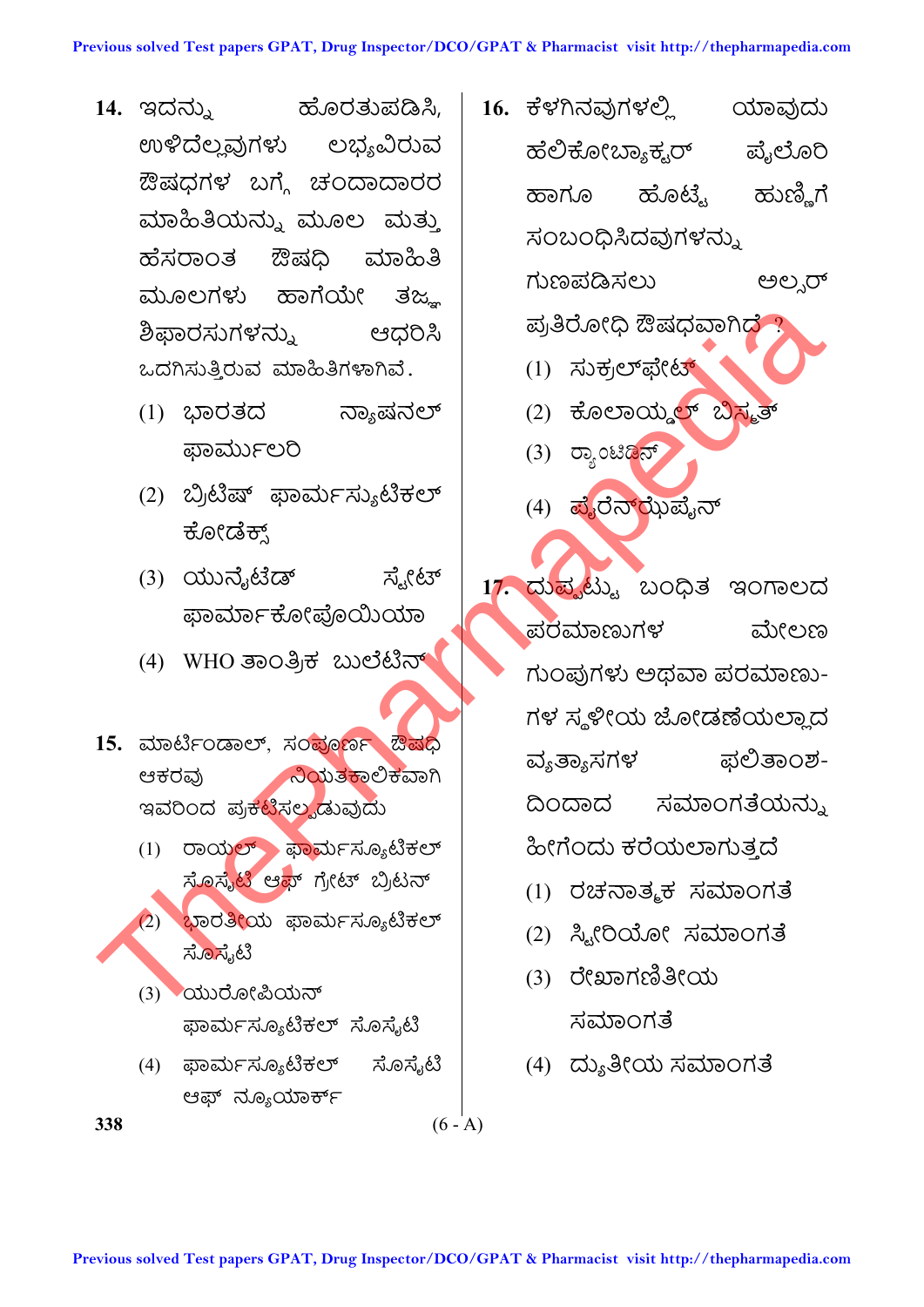- 14. All of the following provide to the subscriber information about the available drugs, based on original and reputed drug information sources as well as expert recommendations, EXCEPT Previous solved Test papers GPAT, Drug Inspector/DCO/GPAT & Pharmacist visit http://thepharmapedia.com<br>
14. All of the following provide to the **article** and the anticle drug information about the anticle anticle and reput
	- (1) National Formulary of India
	- (2) British Pharmaceutical **Codex**
	- (3) United State Pharmacopoeia
	- (4) WHO Technical Bulletin
	- 15. Martindale, the complete drug reference is published periodically by
		- (1) Royal Pharmaceutical Society of Great Britain
		- (2) Indian Pharmaceutical

**Society** 

- (3) European Pharmaceutical Society
- (4) Pharmaceutical Society of New York

338 (7 - A)

- 16. Which one of the following antiulcer drug that can eradicate Helicobacter pylori and cure associated gastritis ?
	- (1) Sucralfate
	- (2) Colloidal bismuth
	- (3) Ranitidine
	- (4) Pirenzepine
- 17. The Isomerism that results from the difference in spatial arrangement of atoms or groups about the doubly bonded carbon atoms are called
	- (1) Structural Isomerism
	- (2) Stereo Isomerism
	- (3) Geometrical Isomerism
	- (4) Optical Isomerism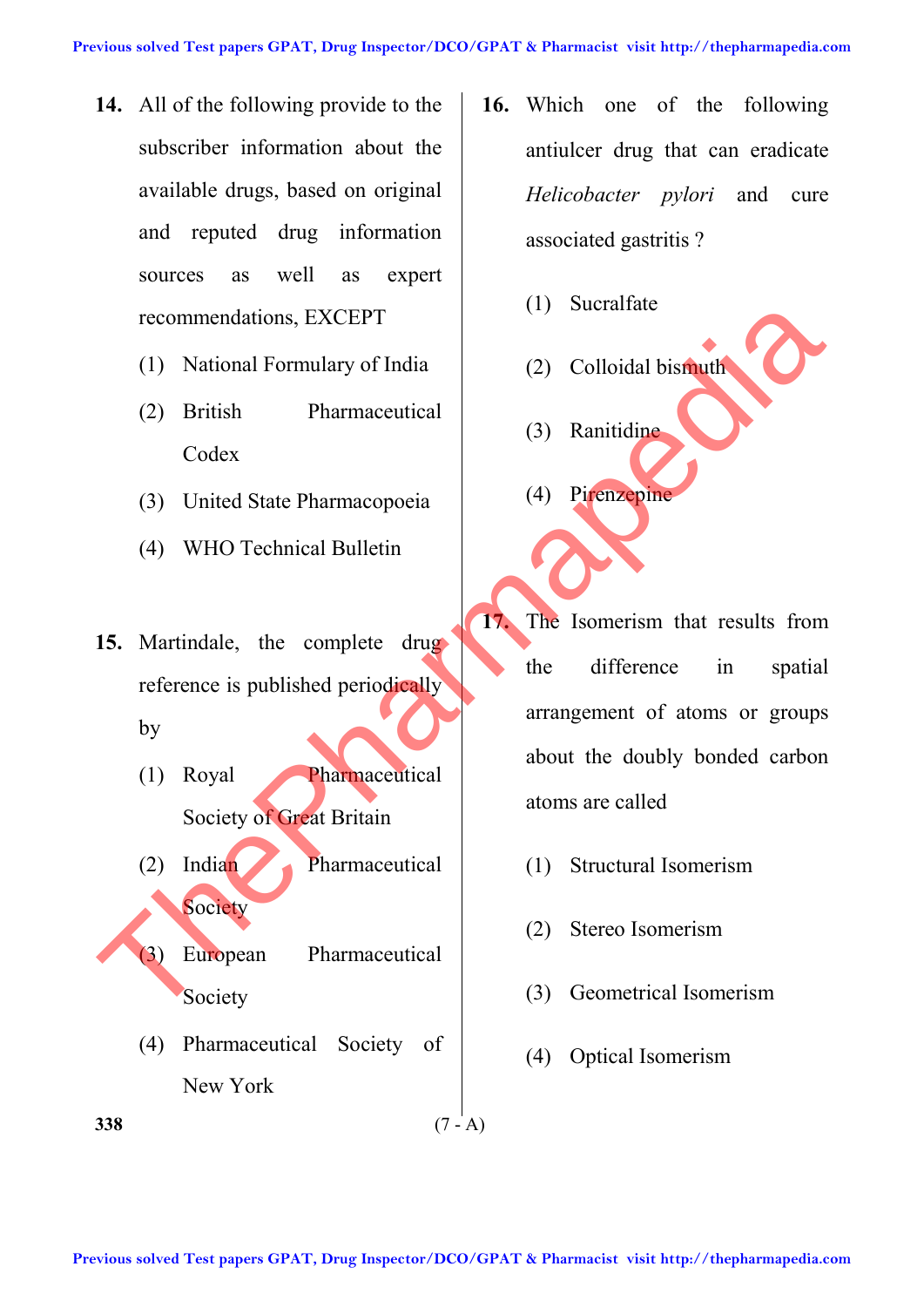- 18. ಕೆಳಗಿನವುಗಳಲ್ಲಿ ಒಂದು ಪ್ಯುರೀನ್ ಮತ್ತು ಪೈರಿಮಿಡೈನ್ ಪ್ರತ್ಯಾಮ್ಲಗಳ ಬಗ್ಗೆ ಕುರಿತಂತೆ ಈ ಕೆಳಗಿನವುಗಳಲ್ಲಿ ಯಾವುದು ಸುಳ್ಳು ಹೇಳಿಕೆಯಾಗಿದೆ ?
	- (1) ಅವುಗಳು ಜಲಭೀತಿಯವು ಮತು ಕೋಶದ ಸಮೀಪ ತಟಸ್ತ ಪಿಎಚ್ನಲಿ ನೀರಿನಲ್ಲಿ ತುಲನಾತ್ಮಕವಾಗಿ ಕರಗದಿರುವಂತಹವು
	- $(2)$  ಆಮ್ಲೀಯ ಅಥವಾ ಕ್ಯಾರೀಯ ಪಿಎಚ್ನಲ್ಲಿ ಬೇಸ್ಗಳು ವಿದ್ಯುದಾವಿಷ್<mark>ಟ</mark>ಗೊಳ್ಳುತ್ತವೆ ಮತು ನೀರಿನಲಿ ಅವುಗಳ ಕರಗುವಿಕೆಯು ಹೆಚ್ಚಾಗುತ್ತವೆ
	- (3) ಪ್ಯೂರಿನ್ಗಳು ಅವುಗಳ ರಚನೆಯಲಿ ಎರಡು ಉಂಗುರಗಳನ್ನುಳ್ಳವು ಆದರೆ ಪಿರಿಮಿಡಿನ್ ಬೇಸ್ಗಳು ಕೇವಲ ಒಂದೇ ಒಂದು ರಿಂಗ್ಸ್ನು ಹೊಂದಿವೆ
	- (4) ಆಮ್ಲೀಯ ಅಥವ ಕ್ವಾರೀಯ ಪಿಎಚ್ನಲ್ಲಿ ಬೇಸ್ಗಳ<mark>ು</mark> ಚಾರ್ಜ್ ಆಗುತ್ತವೆ ಮತ್ತು ನೀರಿನಲ್ಲಿ ಅವುಗಳ ಕರಗುವಿಕೆಯು <u>ಕಡಿಮೆಯಾಗುತ್ತದೆ</u>
- 19. ಯಾವ ಕೆಳಗಿನ ಕೊಮ್ಯಾಟೋಗ್ರಫಿ ತಂತ್ರವು ಸಿಲಿಲೇಶನ್ ನಂತರ ಸುಕೋಸ್ಮಾನಿ ನಿರ್ಧರಿಸಲು ಬಳಸಲಾಗುವುದು ?
	- $(1)$  ಹೈ ಪರ್ಫಾರ್ಮೆನ್ಸ್ ಲಿಕ್ಕಿಡ್ <mark>ಕ</mark>ೊಮ್ಯಾಟೋಗ್ರಫಿ<br>ಇಲ್ ವಣ
	- ವರ್ಣರೇಖನ (ಕೊಮ್ಯಾಟೋಗ $R$ )
	- (3) ಗ್ಯಾಸ್ ದೂವ ವರ್ಣರೇಖನ
	- (4) ಕಾಗದ ಕ್ರೊಮ್ಯಾಟೋಗ್ರಫಿ
- 20. ಈ ಕೆಳಗಿನ ಯಾವ ಒಂದು ಸ್ಯನಿಯಂತ್ರಿತ ನರಮಂಡಲದ ಅಂಶವು ತುರ್ತು ಪರಿಸ್ಥಿತಿ ಸಂದರ್ಭಗಳಲಿ ವ್ಯವಹರಿಸುವಾಗ ಮಾನವ Therian antel Test paper GPAT, Drug Inspector/DCO/GPAT & Parmacist visit http://thepharmapedia.com<br>
and algorithm in the papers of the solution of the solution of the solution of the solution of the solution of the soluti

ದೇಹವನ್ನು ಸಿದ್ಧಗೊಳಿಸುತ್ತದೆ ?

- (1) ಅನುವೇದನಾ ನರವ್ಯೂಹ ವ್ಯವಸ್ಥೆ
- $(2)$  පර් මෙබාක්ද්ධත ನರಮಂಡಲ ವ್ಯವಸ್ಥೆ
- (3) ಅನುವರ್ತಕ ನರಮಂಡಲ ವ್ಯವಸ್ಥೆ
- (4) ಅಲ್ಮಕಾಲಿಕ ನರಮಂಡಲ ವ್ಯವಸ್ಥೆ

21. ಕೆಳಗಿನ ಕೀಮೊತೆರಪ್ಪಿಕ್ ಕಾರಕ-ಗಳನ್ನು ಕುರಿತಂತೆ, ಯಾವುದನ್ನು ಹೂರತುಪಡಿಸಿ ಉಳಿದೆಲ ಹೇಳಿಕೆಗಳು ಸತ್ಯವಾಗಿವೆ ?

- (1) ಒಂದು ಪರಾವಲಂಬಿಯ ಚಟುವಟಿಕೆಯನ್ನು ತಡೆಯುತ್ತದೆ/ನಾಶಪಡಿಸುತ್ತದೆ
- (2) ಆತಿಥೇಯ ನೈಸರ್ಗಿಕ ರಕಣಾ ಕಿಯಾವಿನ್ಯಾಸ-ವನು, ಬದಲಿಸದಂತೆ ಬಿಟ್ಟುಕೊಡುತದೆ
- (3) ಜೀವಕೋಶಗಳಲ್ಲಿ ಹಾಯುವ ಮೂಲಕ ಪರಾವಲಂಬಿ ಜೊತೆ ಸಂಪರ್ಕ ಹೊಂದಲು ಸಾಧ್ಯವಾಗುತ್ತದೆ
- (4) ವ್ಯತಿರಿಕ್ತ ಪರಿಣಾಮಗಳಿಂದ ಮುಕ್ಷವಾಗಿದೆ

338 (8 - A)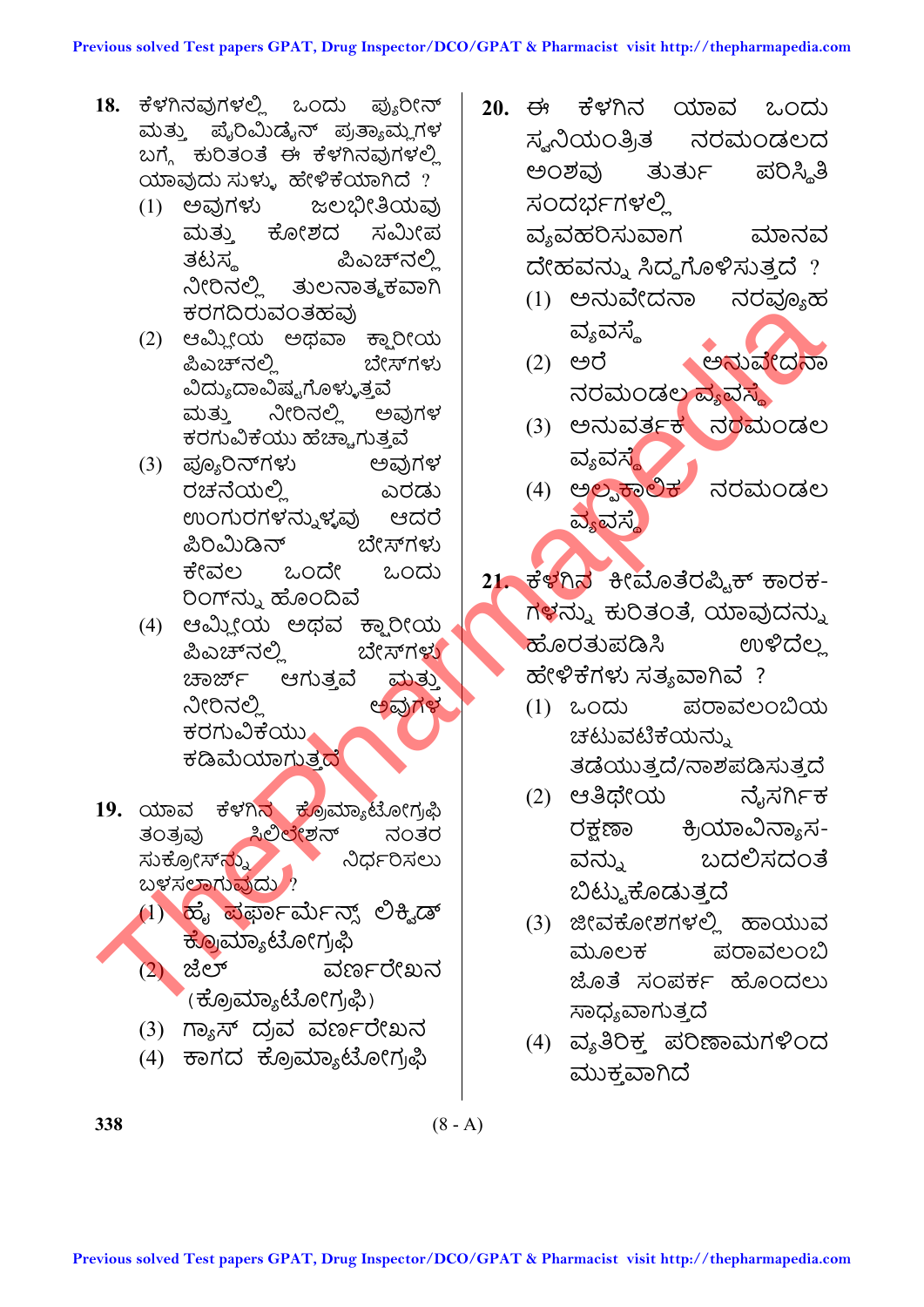- 18. Which one of the following is false statement about purine and pyrimidine bases ?
	- (1) They are hydrophobic and relatively insoluble in water at the near-neutral pH of the cell.
	- (2) At acidic or alkaline pH the bases become charged and their solubility in water increases.
	- (3) Purines have two rings in their structure, but pyrimidine bases have only one ring.
	- (4) At acidic or alkaline pH the bases become charged and their solubility in water decreases.
- 19. Which one of the following chromatographic technique can be used to determine sucrose after silylation? Previous solved Test papers GPAT, Drug Ingeres CPAT, Drug Ingeres CO/GPAT & Pharmacist visit http://thepharmapedia.com<br>
primition of the Gollowing is and properties human body in deting of<br>
primition bouse of the control p
	- (1) High Performance Liquid Chromatography
	- (2) Gel Chromatography
	- (3) Gas Liquid Chromatography
	- (4) Paper Chromatography

338 (9 - A)

- 20. Which one of the component of autonomic nervous system that prepares human body in dealing of emergency situation ?
	- (1) Sympathetic nervous system
	- (2) Parasympathetic nervous system
	- (3) Reflexive nervous system
	- (4) Temporal nervous system
- 21. All the following statements are TRUE about Chemotherapeutic agents EXCEPT
	- (1) prevent/destroy the activity of a parasite
	- (2) leave unaltered the host's natural defense mechanisms
	- (3) be able to come in contact with the parasite by penetrating the cells
	- (4) are free from adverse effects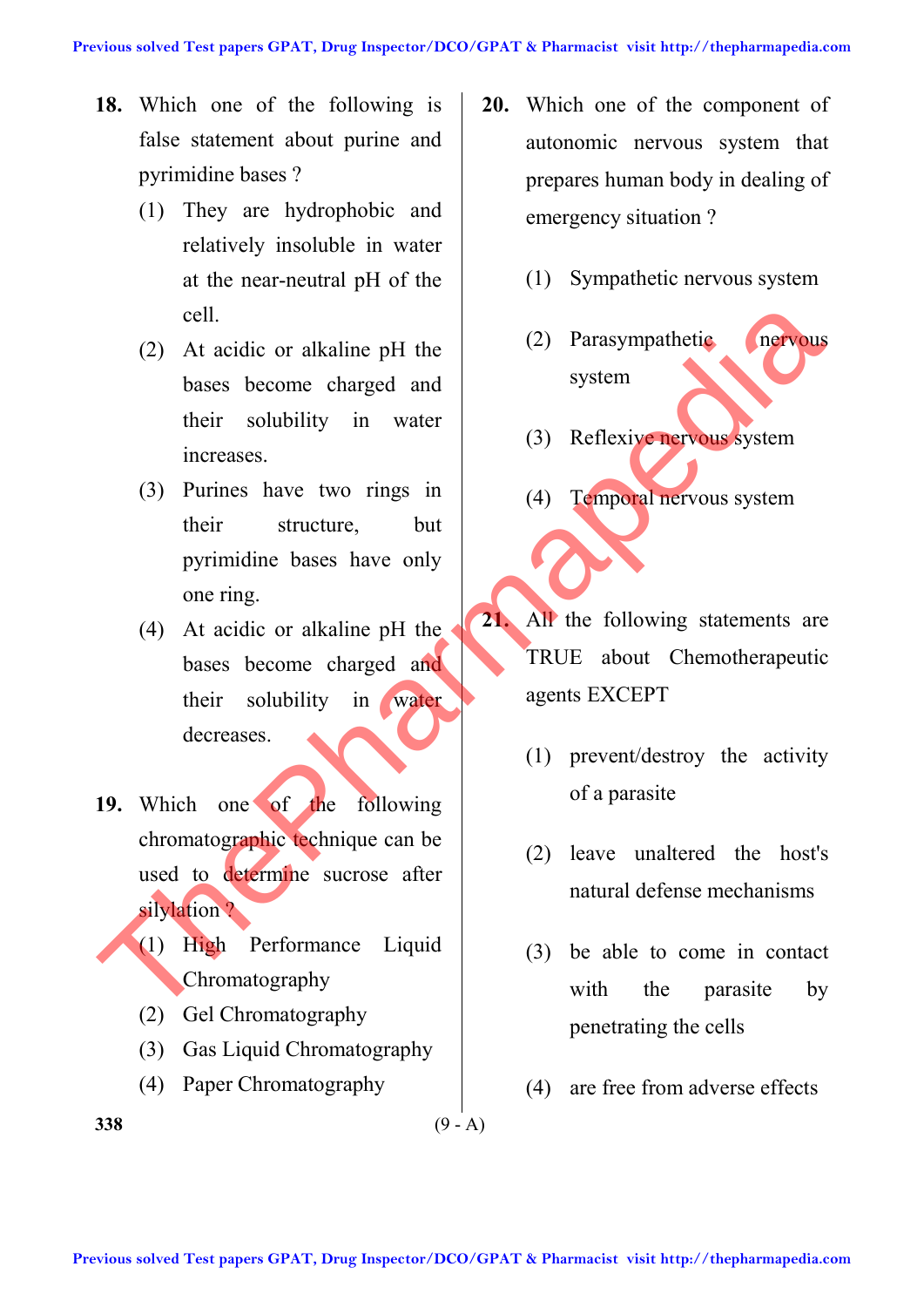- 22. ಈ ಕೆಳಗಿನವುಗಳಲ್ಲಿ ಯಾವುದು, ಶಿಲೀಂಧ್ರ ಡಿಎನ್ಎ ಸಂಶ್ಲೇಷಣೆ-ಯನ್ನು ಪ್ರತಿಬಂಧಿಸುವ ಪ್ರತಿ ಶಿಲೀಂಧ್ರ ಔಷಧಿಯಾಗಿ ವರ್ತಿಸುತ್ತದೆ ?
	- (1) ಫ್ಲೂರೋಯುರೇಸಿಲ್
	- $(2)$  ಸಿಟರಬೈನ್
	- (3) ಪ್ರೂಸಿಟೊಸೈನ್
	- (4) ಗ್ರಿಸೊಫಲ್ವಿನ್
- 23. ವಯಸ್ಕರಲ್ಲಿನ ಹೆಪಟ್ಟೆಟಿಸ್ ಬಿ ಗೆ ಅನುಮೋದಿತವಾದ ಔಷಧವನ್ನು ಹೀಗೆನ್ನುತ್ತಾರೆ
	- $(1)$  ಎಂಟೆಕೆವಿಗ್
	- $(2)$  ಡೆಲವಿರ್ಡೈನ್
	- (3) ಎಫ್ರವೈರೆನ್ಸ್
	- $(4)$  සිನೊಫೊವಿರ್
- 24. ಸೂಕ್ಷ್ಮದರ್ಶಕಗಳು ಮತ್ತು ಅವುಗಳ ಸುತಲ ಪ್ರದೇಶಗಳ ಕಲುಷಿತತೆ-ಯನ್ನು ತಡೆಯಲು ಮತ್ತು ಉಪಯೋಗಿಸಿದ ಸ್ಟೈಡ್ ಗಳ ಸೋಂಕು ನಿವಾರಣೆ/ಸೃಚ್ಯತೆಗಾಗಿ ಕೆಳಗಿನ ಯಾವುದನ್ನು ಬಳಸ-ಲಾಗುತ್ತದೆ ? Previous wheat Test paper GPAT, Drug Inspector/DCO/GPAT & Pharmacist visit https://thepharmapedia.com<br>
22. ಈ ಕೆಳಗಿನವುಗಳಲ್ಲಿ ಯಾವುದು, 25. ಫೋಲಿಕ್ ಅಮ್ಮದ<br>
23. ಫೋಲಿನ್ನ ಪ್ರತಿಬಂಧಿಸುವ ಪ್ರತಿ<br>
23. ಮೂರಸ್ನೆಂಬ್ಡ ಪ್ರತಿ ಪ್ರತಿಯೋಗಿ ಉದಾಹ
	- $(1)$   $70\%$  ಎದನಾಲ್ ಮತು ಿಮಸೂರ ಕಾಗದ
	- $(2)$  ಅಸಿಟೋನ್ ಹಾಗು ಮಸೂರ ಕಾಗದ
		- $(3)$  5% ಮಿಥಿಲೀನ್ ನೀಲಿ ಮತು ಮಸೂರ ಕಾಗದ
	- (4) ನೀರು ಮತು ಮಸೂರ ಕಾಗದ
	- 338 (10 A)
- 25. ಫೋಲಿಕ್ ಆಮ್ಲದ
	- ಪ್ರತಿರೋಧಿಗೆ ಉದಾಹರಣೆ (1) ಪ್ಲುಡರಬಿನ್
		- (2) ಸೈಟರಬಿನ್
		- (3) 6-ಮೆರೆಫ್ಯೋಫ್ಯೂರಿನ್
		- $(4)$  ಮಿದೊಟೈಕ್ಸೇಟ್
- 26. ನ್ಯೂಕ್ಲಿಯೋಸೈಡು ಆಧಾರಿತ ಪ್ರತಿವೈರಸ್ ಔಷಧಿಗಳಲ್ಲಿ ಸಾಮಾನ್ಯವಾಗಿರುವ ಶರ್ಕರದ ಪುಟಕವೆಂದರೆ  $(1)$  ಗ್ಲೂಕೋಸ್ (2) ඣೕ
	- $(3)$  ප $\sigma$ වෙඨ් බ $\sigma$ ಸ್

 $(4)$  ಪುಕ್ಕೋಸ್

- 27. ಆಯ್ಕೆ ಸಾಧ್ಯವಲ್ಲದ B ಅಡ್ರಿನರ್ಜಿಕ್ ಬ್ಲಾಕರ್ ಒಂದು ಅಧಿಕ ರಕ್ತದೊತ್ತಡದ ನಿರ್ವಹಣೆಗೆ ಬಳಕೆಯಾಗುವಂತಹುದು
	- (1) ಪ್ರಾಕ್ಟೋಲೋಲ್
	- $(2)$   $\overline{N}$  $\partial_{\delta}$ ಟೋಲೋಲ್
	- $(3)$   $\vec{\omega}$   $\vec{\omega}$   $\vec{\omega}$   $\vec{\omega}$   $\vec{\omega}$   $\vec{\omega}$   $\vec{\omega}$
	- $(4)$  ಪಿಂಡೋಲೋಲ್

28. ತಾಂಬೊಲಿಟಿಕ್ ಕಾರಕವಾಗಿ ಬಳಕೆಯಾಗುವ ಯುರೋಕಿನೇಸ್ ಇದರ ಶೇಷದ ಅಮೈನೊ ಆಮ್ನ ಆಮ್ಲವನ್ನು ಹೊಂದಿದೆ

- (1) 52
- (2) 63
- (3) 41
- (4) 38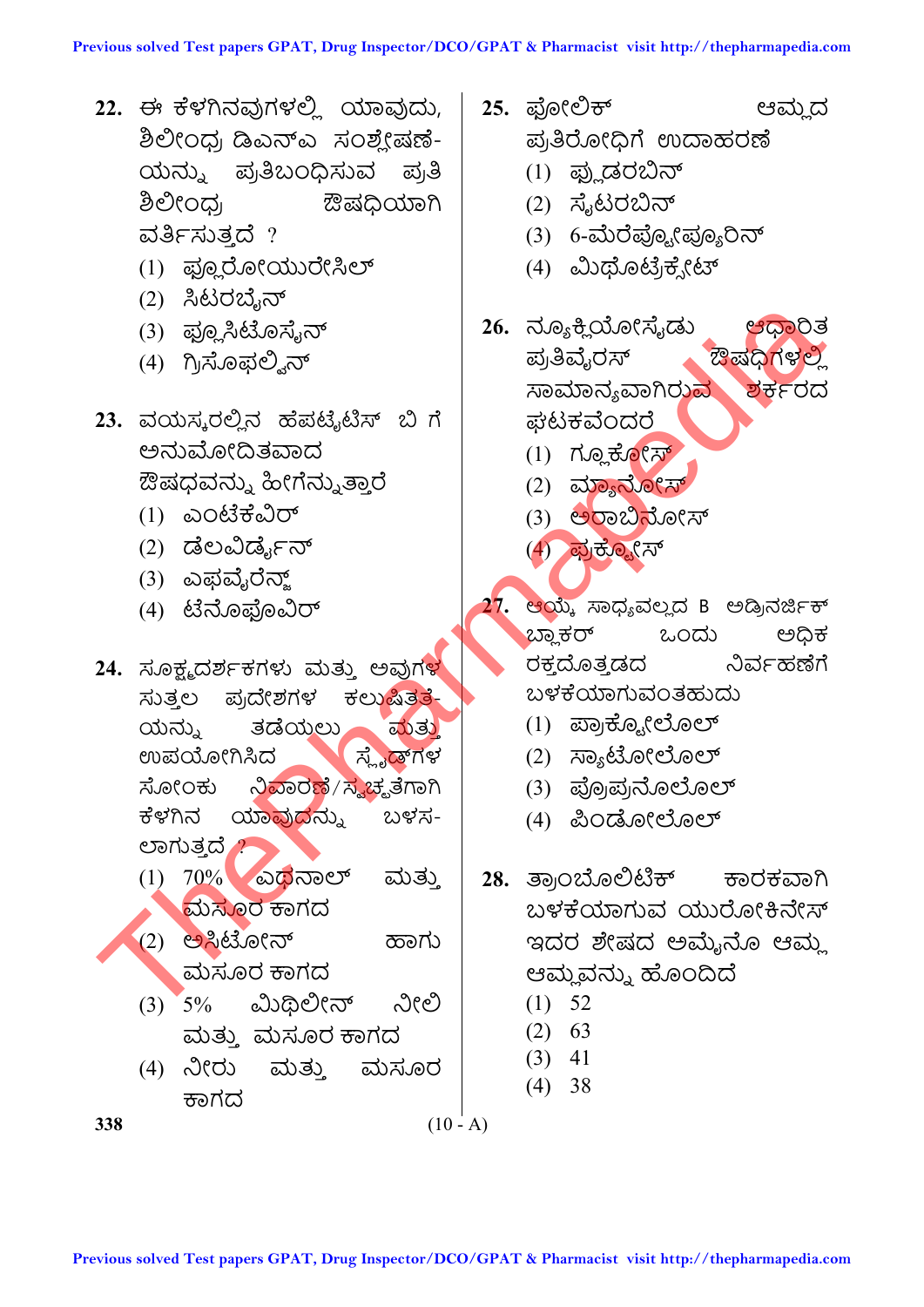- 22. Which of the following is an antifungal drug that acts by inhibiting fungal DNA synthesis ?
	- (1) Fluorouracil
	- (2) Cytarabine
	- (3) Flucytosine
	- (4) Griseofulvin
- 23. An approved drug for hepatitis B in adults, known as
	- (1) Entecavir
	- (2) Delavirdine
	- (3) Efavirenz
	- (4) Tenofovir
- 24. Which one of the following is used to prevent the contamination of microscopes and surrounding areas and disinfect/clean used slides? Previous solved Test papers GPAT, Drug Inspector/DCO/GPAT & Pharmacist visit https://thepharmapedia.com<br>
22. Which of the following is an  $\begin{bmatrix}\n\text{25. A n} & \text{example} & \text{of} & \text{Folic} & \text{acid}\n\text{antifungal} & \text{drug that acts by}\n\text{(1) Fluoronaxial}\n\text{(2) Cytarab$ 
	- (1) 70% ethanol and lens paper (2) acetone and lens paper
		- (3) 5% methylene blue and lens paper
		- (4) water and lens paper
	- $338$  (11 A)
- 25. An example of Folic acid antagonist is
	- (1) Fludarabine
	- (2) Cytarabine
	- (3) 6-Mereapto Purine
	- (4) Methotrexate
- 26. Nucleoside based antiviral drugs have sugar component commonly present are :
	- (1) Glucose
	- (2) Mannose
	- (3) Arabinose
	- (4) Fructose
- $27. A$  non-selective  $\beta$  adrenergic blocker that is used in the management of hypertension is :
	- (1) Practolol
	- (2) Satolol
	- (3) Propranolol
	- (4) Pindolol
- 28. Urokinase used as thrombolytic agent has Amino acid residue of
	- (1) 52
	- (2) 63
	- (3) 41
	- (4) 38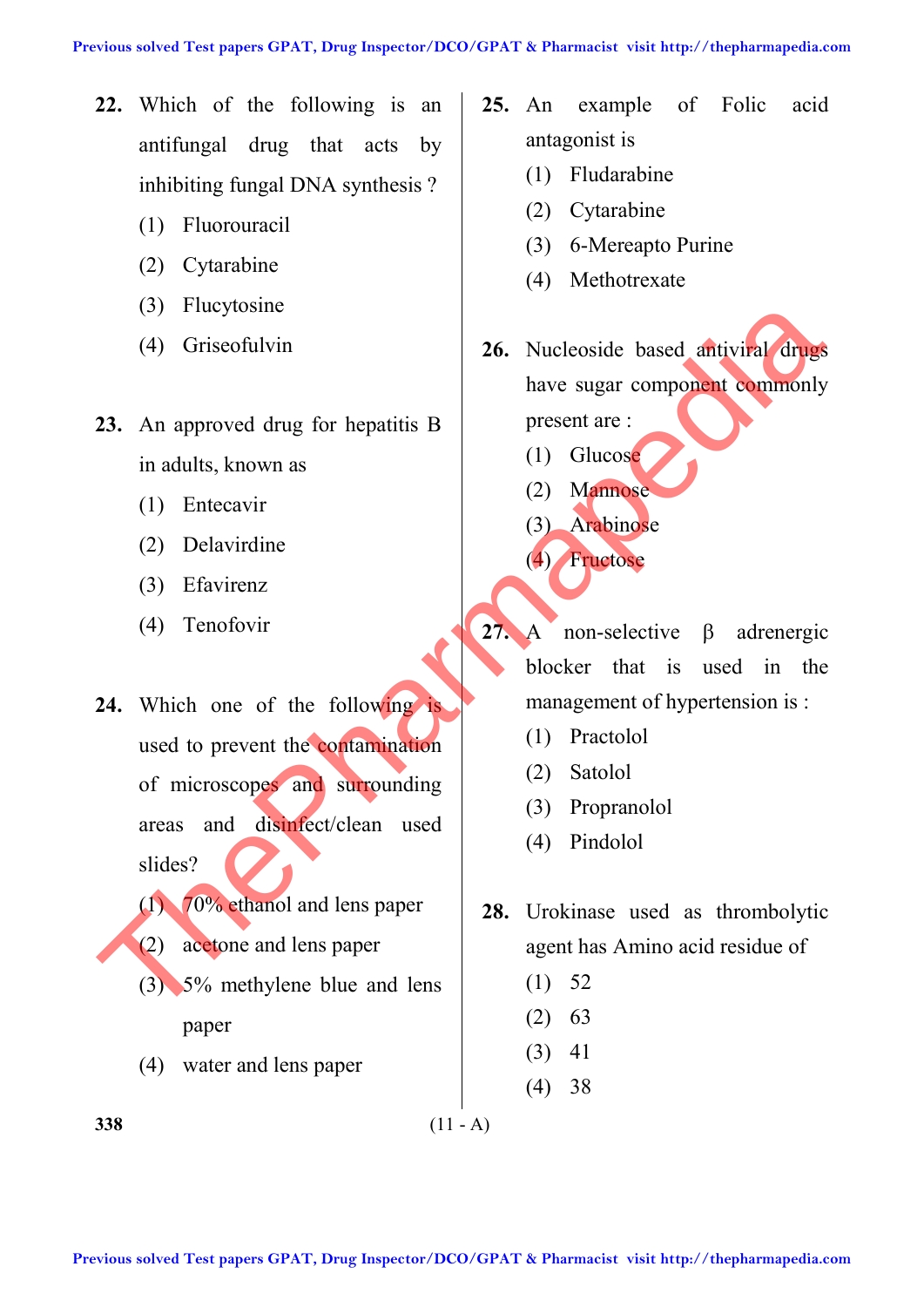- 29. ನ್ಯಾಲೋಕ್ಯೋನ್ ಇದಕ್ಕೆ ಉದಾಹರಣೆಯಾಗಿದೆ
	- $(1)$  ಮಾರ್ಪಿನ್ ಅಗೋನಿಸ್ಟ್
	- (2) ಮಾರ್ಫಿನ್ ಅಂಟಾಗೊನಿಸ್ಟ್
	- (3) ಭಾಗಶಃ ಮಾರ್ಫಿನ್ ಅಗೋನಿಸ್ಟ್
	- (4) ಸೈಕ್ಲೋಆಕ್ನಿಜನೇಸ್ ಪ್ರತಿಬಂಧಕ
- 30. ಲೊವೊಸ್ಟಾಟಿನ್ ಎಂಬುದು ನೈಸರ್ಗಿಕವಾಗಿ ಲಭ್ಯವಿರುವ ಸ್ಟಾಟಿನ್ ಆಗಿದ್ದು ಹೀಗೆ ಬಳಕೆಯಾಗುವುದು ThePharmapedia **Previous solved Test papers GPAT, Drug Inspector/DCO/GPAT & Pharmacist visit http://thepharmapedia.com**
	- (1) ಪುತಿ ಅಧಿಕದೊತ್ತಡಕಾರಕ
	- (2) ಪ $\beta$  ಅಧಿಕ ಲಿಪಿಡಿಮಿಕ್ ಕಾರಕ
	- (3) ಪ್ರತಿ ಅಂಜಿನಲ್ ಕಾರಕ
	- (4) ಪ್ರತಿ ಅರ್ಥಮಿಕ್ ಕಾರಕ
	- 31. ಫ್ಲೂರೊಸಿಮೈಡ್ ಒಂದು ಅಧಿಕ ಸೀಲಿಂಗ್ ಡ್ಯುರೆಟಿಕ್**ವು** ಇದರ ನಿಷ್ಠನ್ನವಾಗಿದೆ (1) ಫಿನಾಕ್ಸಿ ಅಸಿಟೆಕ್ ಆಮ್ಲ
		- (2) ಪ್ರೋಪಿಯೋನಿಕ್ ಆಮ್ಲ
		- (3) ಆಂಥ್ರಾನಿಲಿಕ್ ಆಮ್ಮ
		- (4) ಸ್ಯಾಲಿಸಿಲಿಕ್ ಆಮ
- 32. ಐಸೋಫ್ರೋಟೆರೆನಾಲ್ ಎಂಬುದು ಇದಕ್ಕೆ ಉದಾಹರಣೆಯಾಗಿದೆ
	- $(1)$  බාබි බ්ල්දී,ගේ  $\beta$ ಅಗೋನಿಸ್ಟ್
	- $(2)$  බවත්  $\vec{a}$ ඵ්දී, නේ  $\beta$ ಅಂಟಗೋನಿಸ್ಟ್
	- $(3)$  බවබ  $\vec{a}$  වී බවයි. ග ಅಗೋನಿಸ್ಟ್
	- (4) ನಾನ್ ಸೆಲೆಕ್ಟಿವ್ ಅಂಟಗೋನಿಸ್ಟ್
- 33. ಹ್ಯಾಲೋಪಿರಿಡಾಲ್ ಈ ಕೆಳಗಿನ ಉಂಗುರ ವ್ಯವಸ್ಥೆಯದು
	- (1) ಪೈಪರಜಿನ್
	- (2) ಪೈಪರಿಡಿನ್
	- (3) ಪೈರೋಲಿಡಿನ್
	- (4) ಮಾರ್ಫೊಲಿನ್
- 34. ಹೈಡಂಟಾಯಿನ್ಗಳು ರಾಸಾಯನಿಕವಾಗಿ
	- $(1)$  ಪೈರಜೋಲಿಡಿನ್ 3, 5-ಡೈಓನ್
	- (2) ಇಮಿಡಜೋಲಿನ್ 2-ಓನ್
	- $(3)$  ಇಮಿಡಜೋಲಿಡಿನ್ 2,4 ಡೈಓನ್
	- (4) ಇಮಿಡಜೋಲಿನ್ 4- ಓನ್

 $338$  (12 - A)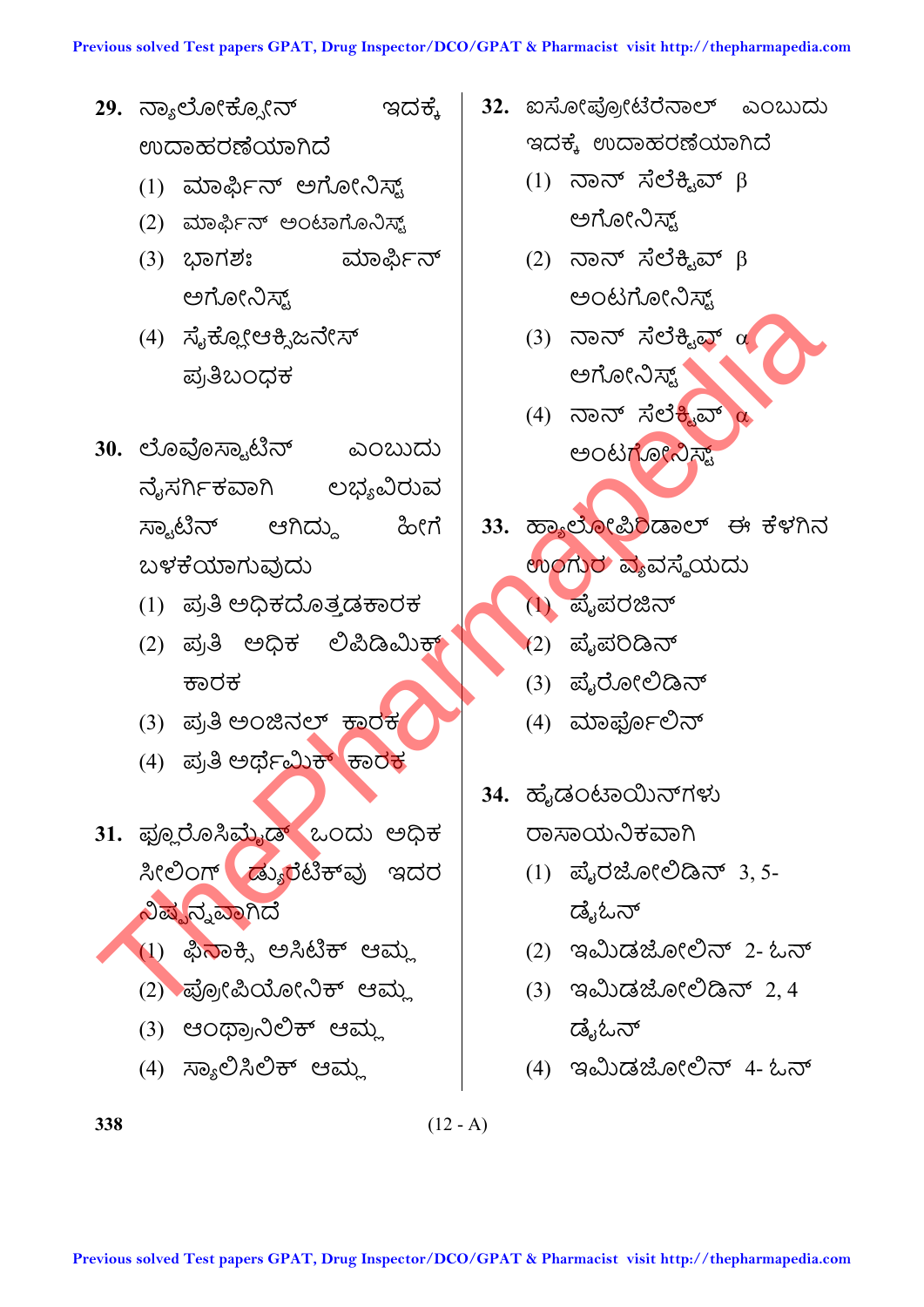- 29. Naloxone is an example of
	- (1) Morphine agonist
	- (2) Morphine-antagonist
	- (3) Partial morphine agonist
	- (4) Cyclo-oxygenase inhibitor
- 30. Lovostatin, a naturally occurring statin is used as
	- (1) Anti-hypertensive agent
	- (2) Anti-hyper lipidemic agent
	- (3) Anti-anginal agent
	- (4) Anti-arrhthomic agent
- 31. Furosemide, a high ceiling diuretic, is a derivative of (4) Cyclo-oxygenase inhibitor (4) Non-selective  $\alpha$ -antisgentis<br>
30. Lovostatin, a naturally occurring<br>
statin is used as<br>
(1) Anti-hypertensive agent<br>
(2) Anti-hyperthesive agent<br>
(3) Anti-arrhthomic agent<br>
(3) Pyrolidi
	- (1) Phenoxy acetic acid
	- (2) Propionic acid
	- (3) Anthranillic acid
	- (4) Salicylic acid
- $338$  (13 A)
- 32. Isoproterenol is an example of
	- $(1)$  Non-selective  $\beta$ -agonost
	- (2) Non-selective  $\beta$ -antagonist
	- (3) Non-selective  $\alpha$  agonost
	- (4) Non-selective  $\alpha$ -antagonist
- 33. Haloperidol has the following ring
	- (2) Piperedine

(1) Piperazine

system :

- (3) Pyrolidine
- (4) Morpholine
- 34. Hydantoin are chemically
	- (1) Pyrazolidine 3,5-dione
	- (2) Imidazoline 2-one
	- (3) Imidazolidine 2, 4 dione
	- (4) Imidazoline-4-one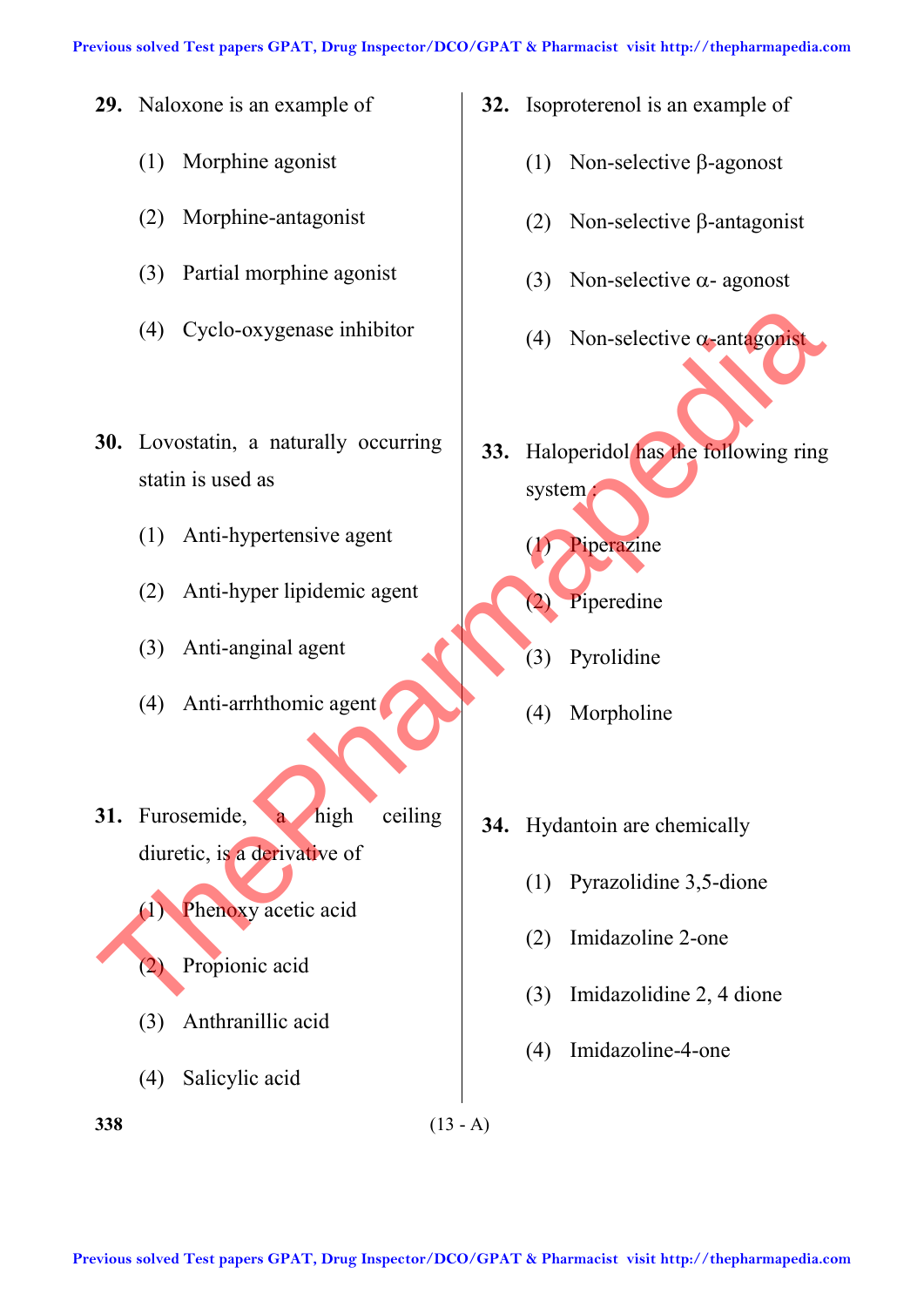- 35. IV ನೆ ಬಗೆ ಅಧಿಕಸಂವೇದಕಕತೆಯು ಪರೋಕ್ಷವಾಗಿ ಇದರಿಂದ
	- $(1)$  ಅಲರ್ಜಿನ್- ನಿರ್ದಿಷ್ಟ IgE ಪ್ರತಿಕಾಯಕವು ಮಾಸ್ಟ್ ಕೋಶಗಳಿಗೆ ಬದ್ಧವಾದದ್ದು
	- (2) ಪರಕೀಯ ಪ್ರತಿಜನಕದ ಇರುವಿಕೆ, ಅತಿಥೇಯಕೋಶ ಅಥವಾ ಅಂಗಾಂಶಕ್ಕೆ ಅඌ๗ೕತ
	- (3) ಪ್ರತಿಜನಕ-ಪ್ರತಿಕಾಯ ಸಂಕೀರ್ಣಗಳ ಚಯൽಂದ
	- (4) ನಿರ್ದಿಷ್ಟ ಪರಿಣಾಮಕಾರಿ T ಜೀವಕೋಶಗಳು
- 36. ಕಚ್ಚಾನೀರಿನಿಂದ ಪೈರೋಜಿನ್ ಗಳನ್ನು ಈ ರೀತಿಯಿಂದ ತೆಗೆದು ಹಾಕಲಾಗುವುದು
	- (1) ಆಸವನ-Distillation
	- (2) ๗ೕಧನ-Filtration
	- $(3)$   $\partial \theta \partial \partial \Omega -$ Radiation
	- (4) ವಂಧ್ಯಕರಣ-Sterilization
- 37. ಟಿಪೂನಮಾ ಪ್ಯಾಲಿಡಮ್ ಎಂಬುದು ಒಂದು  $(1)$   $\omega_{\rm s}$ ಸಿಲ್ಲೈ  $(2)$   $\vec{\sigma}$ වෙ $\vec{\sigma}_{\text{tot}}$ Previous solved Test paper GPAT, Drug Inspector/DCO/GPAT & Pharmacist visit https://thepharmapedia.com<br>
and contact and contact and contact and contact and contact and contact and the state and contact and contact and con
	- $(3)$  ಕೊಕೋಬ್ಯಾಸಿಲ್ಲೈ
	- $(4)$  ಸ್ಪಿರೋಚಿಟ್
- 38. ದೀರ್ಪಕಾಲದ ಕಿಯಾತ್ಮಕತೆಯ ಬೆಂಜೋಡಿಯಾಜಿಪೈನ್ಗ ಉದಾಹರಣೆ
	- (1) ಅಲ್ಪಾಜೋಲಾಮ್
	- (2) ಪ್ರೂರಜೆಪಾಮ್
	- $(3)$   $\epsilon$ ನೋರಜಿಪಾಮ್
	- (4) ಆಕ್ಸಜೆಪಾಮ್
- 39. ಅಂತ್ರಾಸೈಕ್ಲೀನ್ಸ್ ಆಂಟಿಬಯಾಟಿಕ್ ಸಂಬಂಧಿಸಿದಂತೆ ಈ ಕೆಳಗಿನ ಯಾವ ಹೇಳಿಕೆಯು ಸುಳ್ಳಾಗಿದೆ ?
	- (1) ಬಿಲಿಯರಿ ವಿಸರ್ಜನೆ <mark>ವಿ</mark>ಲೇವಾರಿಯ ಪ್ರಧಾನ ಮಾರ್ಗವಾಗಿದೆ
	- (2) ಮೌಖಿಕವಾಗಿ ಇದನು. ನೀಡಬಹುದು
		- (3) ರಕ್ತ, ಮೆದುಳು ತಡೆಯನ್ನು ಅವು ತೂರಲಾರವು
	- (4) ವ್ಯಾಪಕವಾಗಿ ಹೆಪಾಟಿಕ್ ಚಯಕೆ, ಒಳಗಾಗುವವು
- 40. ನಾನ್-ನ್ಯೂಟೊನಿಯನ್ ಸ್ಯುಡೋಪ್ಲಾಸ್ಮಿಕ್ ಹರಿವನ್ನು ಇದು ಪ್ರದರ್ಶಿಸುವುದು
	- (1) ಸಾರಯುತ ಪಿಷ್ಯ ನಿಲಂಬನ
	- $(2)$  ಮಿಥೈಲ್ ಸೆಲ್ಯುಲೋಸ್
	- $(3)$  හිමෙන් බ්දිතු
	- $(4)$   $\omega$  $\omega$  $\text{RSE}$

 $338$  (14 - A)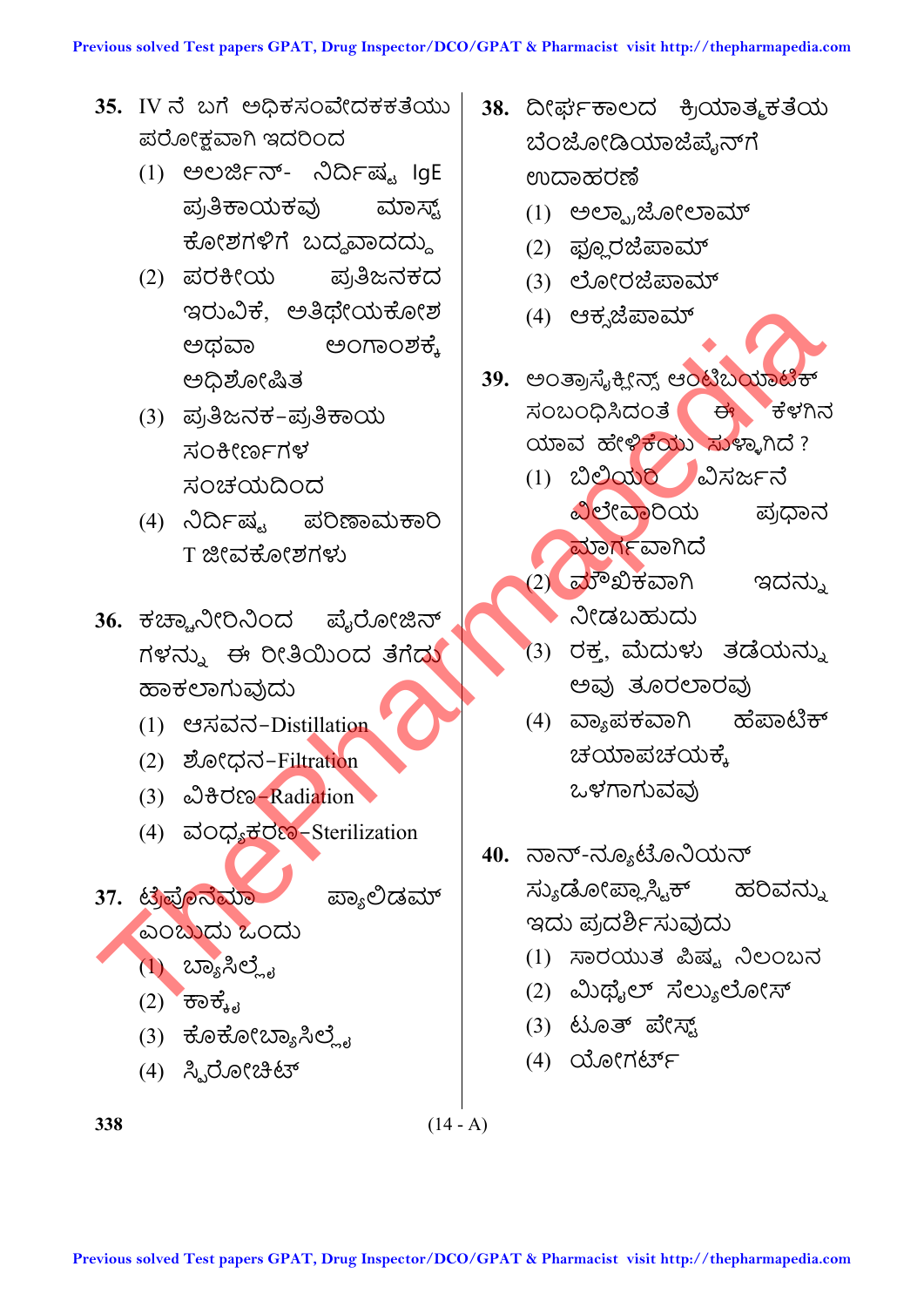- 35. Type IV hypersensitivity is medicated by
	- (1) Allergen-specific IgE antibody bound to the mast cell
	- (2) Presence of a foreign antigen adsorbed to a host cell or tissue
	- (3) Due to accumulation of antigen-antibody complexes
	- (4) Specific effector T cells
- 36. Removal of pyrogens from raw water can be attained by
	- (1) Distillation
	- (2) Filtration
	- (3) Radiation
	- (4) Sterilization
- 37. Treponema pallidum is a (1) Bacilli (2) Cocci
	- (3) Coccobacilli
	- (4) Spirochete
- 338 (15  $\perp$  A)
- 38. An example of long acting benzodiazepine is
	- (1) Alprazolam
	- (2) Flurazepam
	- (3) Lorazepam
	- (4) Oxazepam
- 39. Which of the following statements is false with anthracyclines antibiotics ? Previous solved Test papers GPAT, Drug Inspector/DCO/GPAT & Pharmacist visit https://thepharmapedia.com<br>
The The Hypersensitivity is a SB. An example of long arcting<br>
(1) Allergen-specific IgE antibody<br>
bound to the mast c
	- (1) Biliary excretion is the major route of elimination
	- (2) They can be administered orally
	- (3) They do not penetrate blood brain barrier
	- (4) Undergo extensive hepatic metabolism
	- 40. Non-newtonian pseudoplastic flow is exhibited by
		- (1) Conc. Starch suspension
		- (2) Methylcellulose
		- (3) Toothpaste
		- (4) Yogurt

**Previous solved Test papers GPAT, Drug Inspector/DCO/GPAT & Pharmacist visit http://thepharmapedia.com**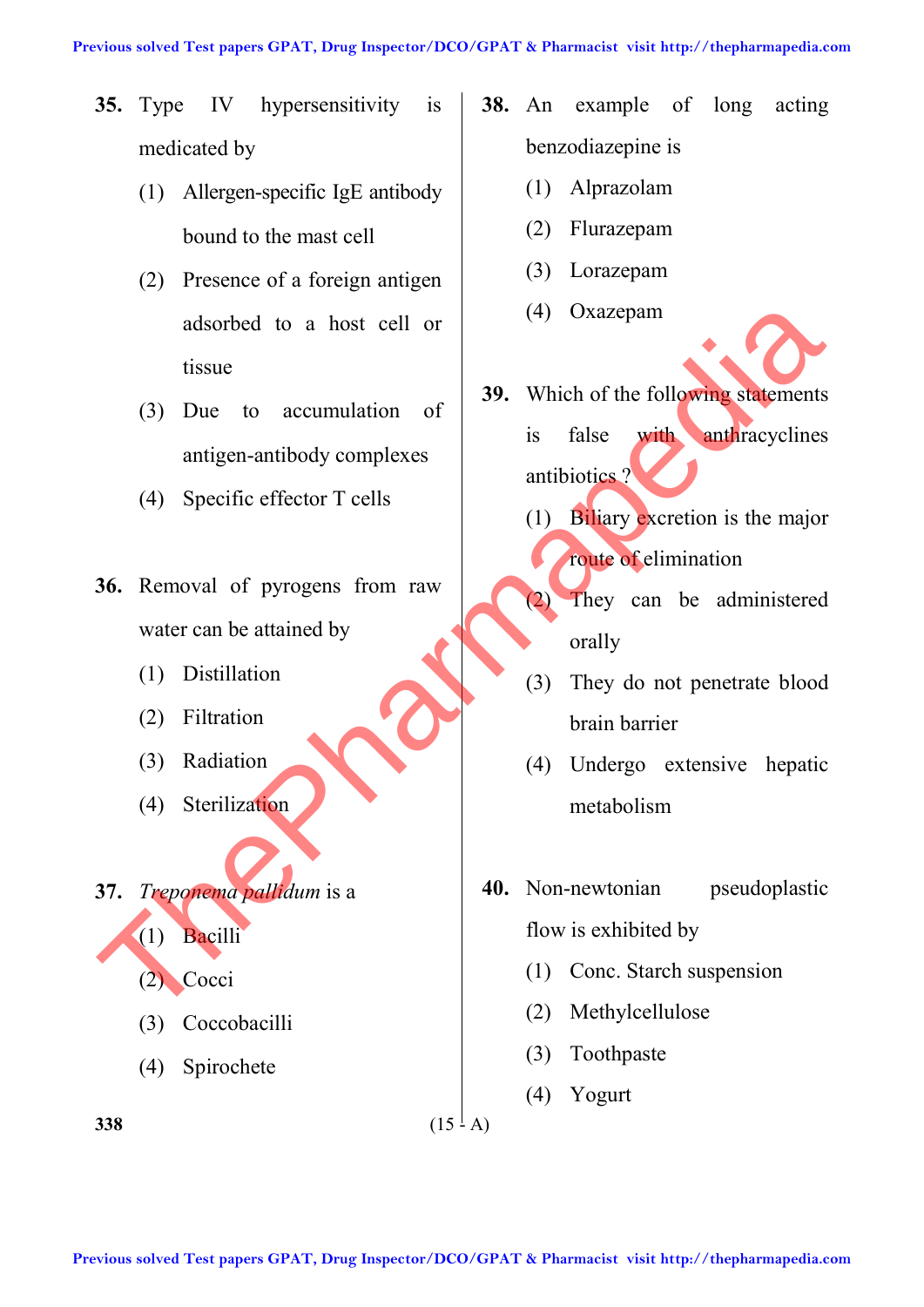- 41. ಮಾತೆಗಳ ತಯಾರಿಕೆಯಲಿ ಒದ್ದೆ ಹರಳುಗಳಾಗುವಿಕೆಯಿಂದ ಬಂದಕವಾಗುವ ಹೈಡಾರ್ಕಿ ಫ್ರೋಪಿಲ್ಮುದೈಲ್ ಸೆಲ್ಯುಲೋಸ್ (HPMC) ನ ಸಾರತೆಯು  $(1)$  50-67% w/w Previous solved Test paper GPAT, Drug Inspector/DCO/GPAT & Pharmacist visit https://thepharmapedia.com<br>
2.0. 2019/11/19015-07/2020120 2012/2020120 2012/2020120 2012/2020120 2012/2020120 2012/2020120 2012/2020120 2012/2020
	-
	- $(2)$  20-90% w/w
	- $(3)$  2-5% w/w
	- $(4)$  0.5-5% w/w
	- 42. ಔಷಧಾಲಯವನ್ನು

ಪರಿಣಾಮಕಾರಿಯಾಗಿ ನಡೆಸಲು ಬೇಕಾಗುವ ಕನಿಷ್ಯ ಉಪಕರಣ ಪಟ್ಟಿಯನ್ನು ಕೆಳಗಿನ

ಅನುಸೂಚಿಯಲ್ಲಿ ನಮೂದಿಸಿದೆ

- $(1)$  ඒ ශ් $\mathcal{O}_s$ ල් M
- $(2)$  ಶೆಡ್ಯೂಲ್ N
- $(3)$  ಶೆಡ್ಯೂಲ್ P
- $(4)$  ಶೆಡ್ಮೋಲ್ $W$

43. ಮಾತ್ರೆಯ ಅನುಪಾನರೂಪಕ್ಕೆ ವಕ್ಕಿಪಿಯೆಂಟ್ ಆಗಿ cellulose acetate phthalate ದ ಲಕ್ಷಣವು

- $(1)$   $\bar{a}$  ਹ $\bar{b}$  ਰਹ $\bar{c}$   $\bar{c}$
- (2) เಘಟಕ
- (3) ಮೇಲ್ಮೈ ಲೇಪನಕಾರಕ
- (4) ಹರಳಾಗುವಿಕೆಯ ಕಾರಕ

 $338$  (16 - A)

- 44. ಹೈಪೊಡರ್ಮೊಕ್ಲಿಸಿಸ್ ಎಂಬುದು ಇದಕ್ಕೆ ಸಂಬಂಧಿಸಿದೆ
	- $(1)$  ಚರ್ಮದ ಅತಿ ಮೇಲು ಪದರಕ್ಕೆ ಚುಚ್ಚುಮದ್ದು ನೀಡಿಕೆ
	- (2) ನೇರವಾಗಿ ಹೃದಯಕ್ಕೆ ಚುಚ್ಚುಮದ್ದು
	- (3) ಚರ್ಮದ ಉಪಪದರಗಳಿಗೆ ಗರಿಷ್ಠಗಾತ್ರದ ಚುಚ್ಚುಮದ್ದು
	- (4) ಕೇಂದ್ರ ನರಮಂಡಲ ವ್ಯವಸ್ಥೆಯ ಡ್ಯೂರಮೀಟರ್ನ ಹೊರ ಅಥವಾ ಸಮೀಪ ನಾರ್ಕೋಟಿಕ್ ಚುಚ್ಚುಮದ್ದು
- 45. ನವಿರಷ್ಟನ್ ಎಂಬುದು ಒಂದು  $(1)$  ಪುವೇಶ ಪ್ರತಿಬಂಧಕ
	- (2) ಇಂಟಗ್ರೇಸ್ ಪ್ರತಿಬಂಧಕ
	- (3) ನಾನ್ ನ್ಯೂಕ್ಲಿಯೋಸೈಡು ರಿವರ್ಸ್ ಟ್ರಾನ್ಸ್<sub>ರಿ</sub>ಪ್ಟೇಸ್ ಪ್ರತಿಬಂದಕ
	- (4) ಪ್ರೊಟಿಯೇಸ್ ಪ್ರತಿಬಂಧಕ
- 46. ಔಷಧಿ ಮತ್ತು ಪ್ರಸಾಧನೆಯ ಕಾಯ್ದೆ 1940 ರಡಿ ಈ ಪೈ<del>ಕಿ</del> ಯಾವುದನ್ನು ಔಷಧಿ ಎಂದು ಪರಿಗಣಿಸಲಾಗದು ?
	- (1) ലലഔ
	- $(2)$  ಬೊರೊಲಿನ್
	- (3) ಕೈಗಾರಿಕೆ, ವೈಜ್ಞಾನಿಕ ಮತ್ತು ಪ್ರಯೋಗಾಲಯದ ಉದ್ದೇಶಕ್ಕೆ ಬಳಕೆಯಾಗುವ ವಸ್ತುಗಳು
	- (4) ಸೋಂಕುನಾಶಕಗಳು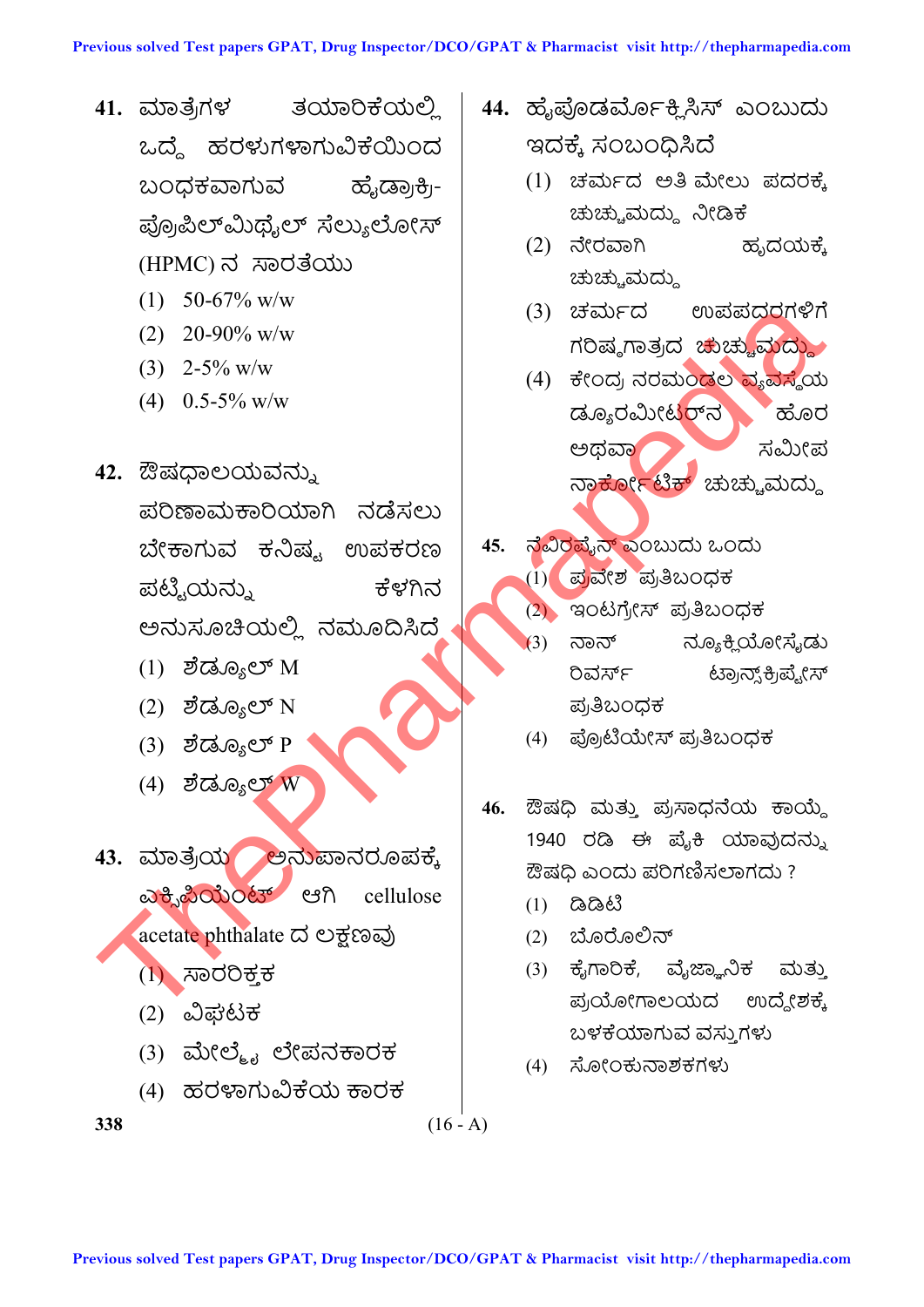- 41. The concentration of hydroxypropylmethylcellulose (HPMC) as binder in the manufacture of tablets by wet granulation is Previous solved Test papers GPAT, Drug Inspector/DCO/GPAT & Pharmacist visit http://thepharmapedia.com<br>
14. The concentration of all the concentration (1) Injection into the most<br>
(HDMC) as binder in the superficiel skin l
	- $(1)$  50-67% w/w
	- $(2)$  20-90% w/w
	- $(3)$  2-5% w/w
	- $(4)$  0.5-5% w/w
	- 42. List of minimum equipment for the efficient running of a pharmacy falls under
		- (1) Schedule M
		- (2) Schedule N
		- (3) Schedule P
		- (4) Schedule W
	- 43. The property of cellulose acetate phthalate as excipient in tablet dosage form is
		- (1) Diluent
		- (2) Disintegrent
		- (3) Enteric coating agent
		- (4) Granulating agent

338 (17 - A)

- 44. Hypodermoclysis refers to
	- (1) Injection into the most superficial skin layer
	- (2) Injection of a drug directly into the heart
	- (3) Injection of large volumes of a solution into subcutaneous tissue
	- (4) Injection of narcotic near or outside the dura mater of the central nervous system
- 45. Nevirapine is a (1) Entry inhibitor
	-
	- (2) Integrase inhibitor
	- (3) Nonnucleoside reverse transcriptase inhibitor
		- (4) Protease inhibitor
- 46. Which of the following may not be regarded as drug as per the definition under Drugs and Cosmetic Act, 1940 ?
	- (1) DDT
	- (2) Boroline
	- (3) Substances used for industrial, Scientific and Laboratory purpose.
	- (4) Disinfectants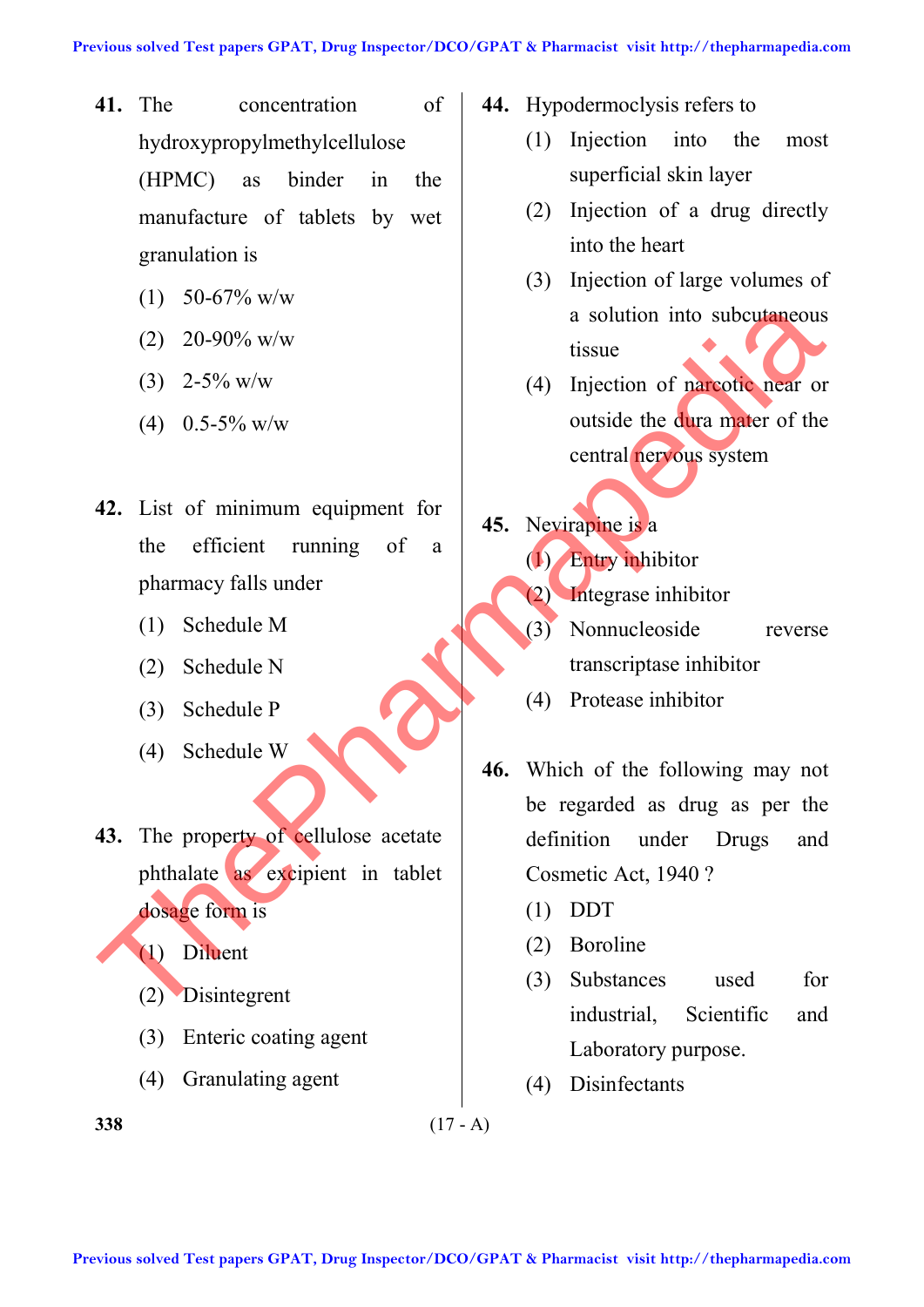- 47. ಔಷಧ ಪರಿವೀಕ್ಷಕರು ಈ ಎಲ್ಲ ಅಧಿಕಾರವನ್ನುಳ್ಳವರು, ಇದನ್ನು ಹೊರತುಪಡಿಸಿ
	- (1) ಸೆರೆ ಹಿಡಿಯಬಹುದು
	- (2) ಉತ್ಪಾದಿಸಿದ ಯಾವುದೇ ಔಷದಿ/ಪ್ರಸಾದನ ಉತ್ಪಾದಿಸುವ ಸ್ಥಳ ಪರಿಶೀಲನೆ ಮಾಡುವುದು
	- (3) ಯಾವುದೇ ಔಷಧಿ/ಪ್ರಸಾಧನ ಮಾದರಿಗಳನ್ನು ಒಯ್ಯುವುದು
	- (4) ಯಾವುದೇ ದಾಖಲೆ, ವಹಿ ನಮೂದು ಅಥವಾ ಯಾವುದೇ ಇತರ ವಸು /ದ್ರವ್ಯವನ್ನು ಪರೀ<del>ಕಿ</del> ಸಬಹುದು
- 48. ಔಷಧಿ ಮತ್ತು ಪುಸಾಧನ ಸಾಮಗ್ರಿಯ ಕಾಯ್ದೆ, 1940 ಮತ್ತು ನಿಯಮ 1945 ರ ಅಡಿ ಇರುವ ಅನುಸೂಚಿ A ಯಂತೆ, ಅನುಸೂಚಿ C ಮತ್ತು C(1) ಮತ್ತು X ನಲ್ಲಿರುವ ಔಷಧಿ ಉತ್ಪಾದನೆ, ಮಾರಾಟ ಮತು ವಿತರಣೆಯ ಪರ<mark>ವಾನಗಿ</mark>ಗೆ ಸಂಬಂಧಿಸಿದ ಫಾಮ್<mark>ಮ ಯಾವುದು ?</mark> ThePharmapedia **Previous solved Test papers GPAT, Drug Inspector/DCO/GPAT & Pharmacist visit http://thepharmapedia.com**
	- (1) <u>ಪಾರ್</u>ಮ್ 19
	- $(2)$  ಫಾರ್ಮ್ 20
	- $(3)$  apendone 21
	- $(4)$  ಫಾರ್ಮ್ 25

49. ಜೈವಿಕ ಮತ್ತು ವಿಶೇಷ ಉತ್ಪನ್ನ-ಗಳನ್ನು ಇದರಡಿ ಸೇರಿಸಲಾಗಿದೆ.  $(1)$  **C** CON C

- $(2)$  ಅನುಸೂಚಿ C(1)
- $(3)$  ಅನುಸೂಚಿ H
- $(4)$  ಅನುಸೂಚಿ X

- 50. ಭಾರತದಲಿ ಮಾರುಕಟ್ಟೆಗಾಗಿ ಹೊಸ ಔಷಧಿಗಳ ಆಮದು ಅಥವಾ ಉತ್ಪಾದನೆ ಅಥವಾ ಚಿಕಿತ್ತಾ ಪ್ರಯೋಗವನ್ನು ಅನುಮೋದಿಸುವ ನಿಯಂತ್ರಕ ಪ್ರಾಧಿಕಾರ ಕೆಳಗಿನವುಗಳಲ್ಲಿ ಯಾವುದು ? (1) CDSCO (2) DCGI (3) ICMR (4) FDA
- 51. ಈ ಕೆಳಗಿನವುಗಳಲ್ಲಿ ಔಷಧಿ ಮತ್ತು ಮ್ಯಾಜಿಕ್ ಪರಿಹಾರ (ಆಕ್ಸೇಪಾರ್ಹ ಜಾಹೀರಾತುಗಳಲ್ಲಿ $1 - \frac{1}{100}$  , 1954 ಮತ್ತು ನಿಯಮಗಳು 1955 ರಲ್ಲಿ ವ್ಯಾಪ್ತಿಯಡಿ (೧೯೯೯ ಬಾರದಿರುವ <u>ಜಾಹಿರಾತುಗಳ ಬಗೆಗಳು ಯಾವುದು ?</u>
	- $(1)$  ಲೈಂಗಿಕ ಸಂತೋಷಕ್ಕಾಗಿ <mark>ಮಾನ</mark>ವರ ಸಾಮರ್ಥ್ಯ ನಿರ್ವಹಣೆ ಅಥವಾ ಸುದಾರಣೆ
		- (2) ಮಹಿಳೆಯರ ಋತುಸ್ರಾವ ಅವ್ಯವಸ್ಥೆ ಸರಿಪಡಿಸಿಕೆ
		- (3) ಮಹಿಳೆಯರ ಗರ್ಭದಾರಣೆ ತಪ್ಪಿಸುವಿಕೆ
		- (4) ರೋಗ ಚಿಕಿತ್ಸೆಗಾಗಿ ಜ್ಯೋತಿಷ್ಯ ಪರಿಹಾರ
- 52. ಸ್ಯಾಮ್ಯ ಕಾಯ್ದೆಯಲ್ಲಿ TRIPS ಎಂದರೆ
	- $(1)$  ಟ್ರೇಡ್ ರಿಲೇಟೆಡ್ ಇಂಟೆಲೆಕ್ಕುಯಲ್ ಪ್ರಾಪರ್ಟಿ ರೈಟ್ಸ್
	- (2) ಟ್ರೇಡ್ ರಿಲೇಟೆಡ್ ಆಸ್ಪ್ರೆಕ್ಟ್ನ್ ಆಫ್ ಇಂಟೆಲೆಕ್ಕು.ಯಲ್ ಪ್ರಾಪರ್ಟಿ ರೈಟ್ಸ್
	- (3) ಟೈ೧ಡ್ ರಿಲೇಟೆಡ್ ಆಸ್ಪೆಕ್ಟ್ಸ್ ಆಫ್ ಇಂಡಿಯನ್ ಪೇಟೆಂಟ್ ರೈಟ್ಸ್
	- (4) ಟ್ರೇಡ್ ರಿಲೇಟೆಡ್ ಆಸ್ಪೆಕ್ಟ್ನ್ ಆಫ್ ಇಂಟರ್ ನ್ಯಾಷನಲ್ ಪೇಟೆಂಟ್ ರೈಟ್ಸ್

 $338$  (18 - A)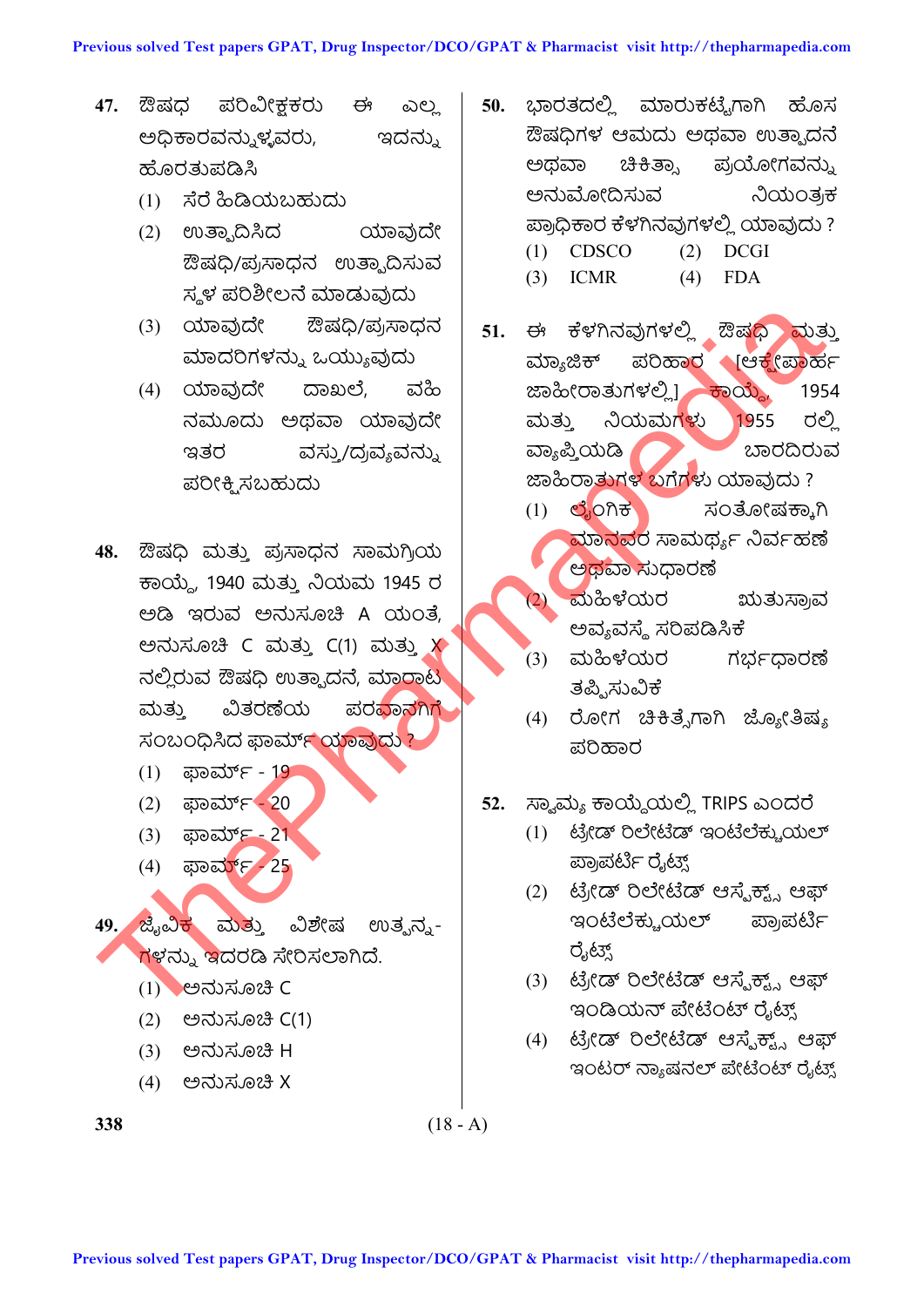- 47. A Drugs Inspector can have all the following powers, except
	- (1) Can arrest.
	- (2) Inspect any premises wherein any drug or cosmetic is manufactured.
	- (3) Take samples of any drug or cosmetic.
	- (4) Examine any record, register, document or any other material object.
- 48. Which of the following type forms mentioned in Schedule A under the Drugs and Cosmetics Act, 1940 and Rules 1945 is related to License of manufacture for sale or for distribution of drugs other than those specified in Schedule C,  $C(1)$  and X? Previous solved Test papers GPAT, Drug Ingestrate CO/GPAT & Pharmacist visit https://thepharmapedia.com<br>
147. A Drugs Inspector can have all the<br>
following powers, except<br>
(1) Cun arrest,<br>
(2) Inspect any pensies wherein<br>
	- (1) Form 19 (2) Form 20
	- (3) Form 21 (4) Form 25
	- 49. Biological and special products are included under
		- (1) Schedule C
		- (2) Schedule C(1)
		- (3) Schedule H
		- (4) Schedule X

- 50. Which of the following authorities is the regulator for approval of clinical trial and/or to import or manufacture of new drug for marketing in India ?
	- (1) CDSCO (2) DCGI (3) ICMR (4) FDA
- 51. Which of the following type of advertisements may not come under the purview of the Drugs & Magic Remedies (Objectionable Advertisements) Act, 1954 and Rules, 1955 ?
	- (1) Maintenance or improvement of the capacity of human beings for sexual pleasure.
	- (2) The correction of menstrual disorder in women.
	- (3) Prevention of conception in women.
	- (4) Astrological solution for curing diseases.
- 52. With reference to Patent Act, TRIPS stands for
	- (1) Trade Related Intellectual Property Rights
	- (2) Trade Related aspects of Intellectual Property Rights
	- (3) Trade Related aspects of Indian Patent Rights.
	- (4) Trade Related aspects of International Patent Rights.

338 (19 - A)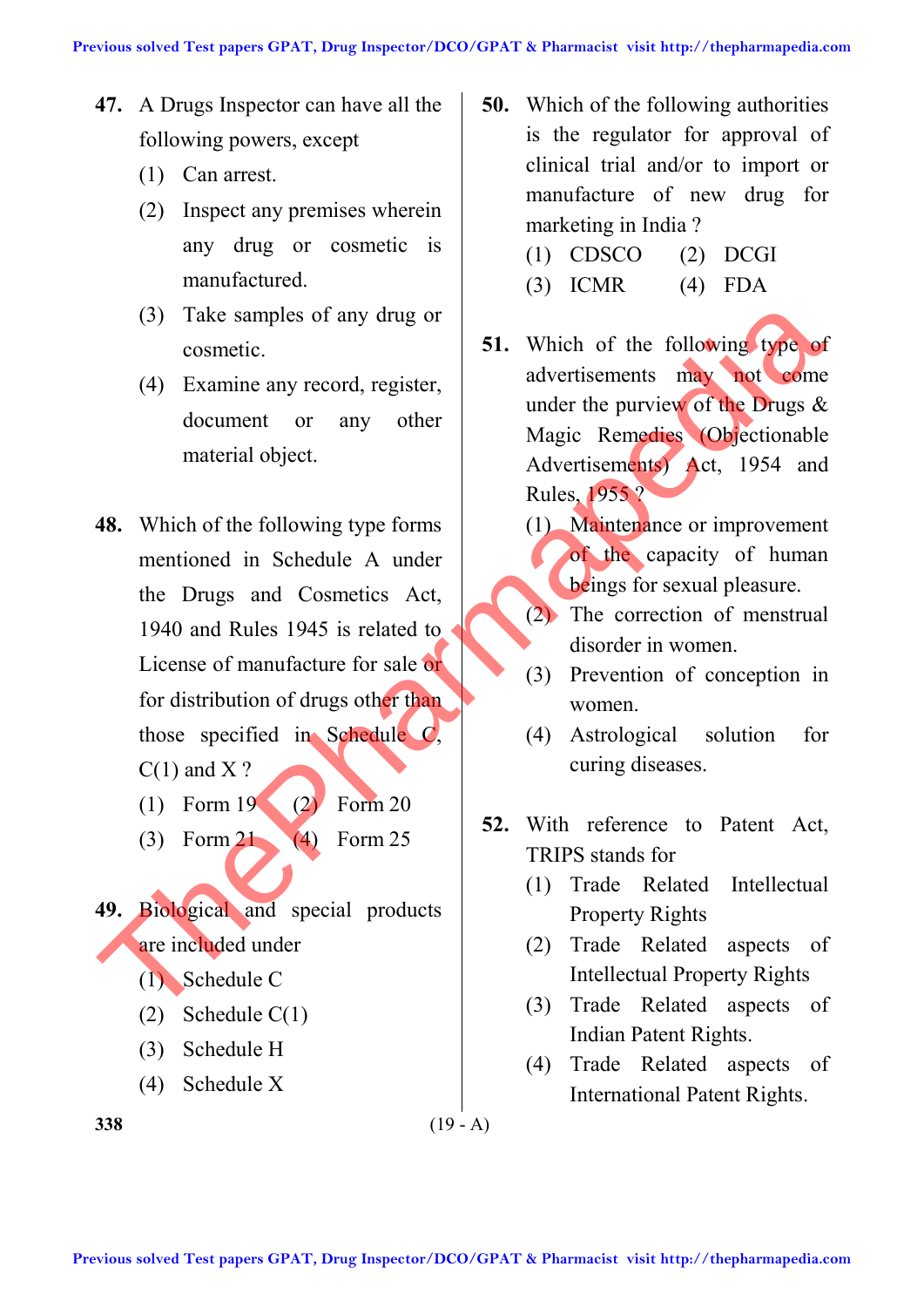- 53. ಒಂದು ವ್ಯವಸ್ಥೆಯು ಹರಿವಿಗೆ ಒಳಗಾಗದಿದ್ದರೆ ಇಳುವರಿ ಮೌಲ್ಯಕ್ಕೆ ಸಂಬಂಧಿಸಿದಂತೆ ತಿರುಚು ಒತ್ತಿನಲ್ಲಿ ಮೀರಿದ ಹೆಚ್ಚಳವಾಗುವವರೆಗೂ ಅದನ್ನು ಹೀಗೆನ್ನುತ್ತಾರೆ
	- (1) ನ್ಯೂಟೋನಿಯನ್ ವ್ಯವಸ್ಥೆ
	- $(2)$  ಪ್ಲಾಸ್ಟಿಕ್ ಹರಿವು
	- (3) ಹಿಗ್ಮಲಿಕೆ ಹರಿವು
	- (4) ಹುಸಿ <u>ಪ್ರಾಸ್ಟಿಕ್</u> ಹರಿವು
- 54. ಅಧಿಕ ನಿರ್ವಹಣಾ ದ್ರವ ಕ್ರೋಮಟೊಗ್ರಫಿಯ ಲಕ್ಷಣವೆಂದರೆ
	- (1) ದ್ರವ ಚರ ಪ್ರಾವಸ್ಥೆ ಮತ್ತು ಸ್ಮಿರ ಪ್ರಾವಸ್ಥೆಗಳು ನುಣುಪಾಗಿ ವಿಭಜಿತವಾದ ಘನ ಕಣಗಳೊಂದಿಗೆ
	- $(2)$  ದ $|$ ವ ಚರ ಪ್ರಾವಸ್ಥೆ ಮತ್ತು ಸ್ಮಿರ ಪ್ರಾವಸ್ಥೆಗಳು ಸ್ಥೂಲಕಣ-ಗಳೊಂದಿಗೆ
	- (3) ಚರ ಪ್ರಾವಸ್ಥೆ ಮತ್ತು ಸ್ಥಿ<mark>ರ</mark> ಪ್ರಾವಸ್ಥೆಗಳು ದ್ರವಸ್ಥಿತಿಯ<mark>ಲ್ಲಿವ</mark>
	- (4) ಚರ ಪ್ರಾವಸ್ಥೆ ಮತ್ತು ಸ್ಮಿರ <u>ಪಾವಸ್ಥೆಗಳೆರಡೂ</u> <u>ಘನಸ್ಥಿತಿಯಲ್ಲಿವೆ</u>
- 55. ಯಾವ ರೋಹಿತದರ್ಶಕತಂತ್ರನ-ವನ್ನು ವಿನಾಶಕ ರೋಹಿತ <mark>ದರ್ಶ</mark>ಕತಂತ್ರನ ಎನ್ನಬಹುದು ?
	- $(1)$  පෙමු ನೇರಳೆ ಗೋಚರರೋಹಿತ-ದರ್ಶನ
	- (2) ಅವಕೆಂಪು ರೋಹಿತದರ್ಶನ
	- $(3)$  NMR ರೋಹಿತದರ್ಶನ
	- (4) ರಾಶಿ ರೋಹಿತದರ್ಶನ

56. NMR ವಿದ್ಯಮಾನವನ್ನು ತೋರದ ನ್ಯೂಕ್ತಿಯಸ್

> $(1)$  <sup>12</sup>C (2) <sup>1</sup>H  $(3)$  <sup>13</sup>C (4) <sup>2</sup>H

- 57. ಸಾಮಾನ್ಯ ಸಾವಯವಕ್ರಿಯಾ ಗುಂಪು-ಗಳ ಧ್ರುವೀಯತೆ ಕುರಿತಂತೆ ಈ ಕೆಳಗಿನ ಪ್ರತಿನಿಧಿಸುವಿಕೆಯಲ್ಲಿ ಯಾವುದು ಸರಿಯಾದ ಹೆಚ್ಚಳದ ಅನುಕ್ರ<mark>ಮ ?</mark>
	- $(1)$  ಆರೋಮ್ಯಾಟಿಕ್ ಹೈಡ್ರೋ-ಕಾರ್ಬನ್ < ಅಲಿ<mark>ಫ್ಯಾಟಿಕ್</mark> ಹೈಡ್ರೋ ಕಾರ್ಬನ್ < ಆಲ್ಕೋ-ಹಾಲ್<ನೀರು.
	- (2) ಅಲಿಫ್ಯಾಟಿಕ್ ಹೈಡ್ರೋಕಾರ್ಬನ್ < ಆರೋಮ್ಯಾಟೆಕ್ ಹೈಡ್ರೋ-ಕಾರ್ಬನ್ < ನೀರು < ಆಲ್ಕೋ-ಹಾಲ್
	- $(3)$   $e^{t}$ ಲೋಹಾಲ್ < ನೀರು < ಆರೋಮ್ಯಾಟಿಕ್ ಹೈಡ್ರೋ-ಕಾರ್ಬನ್ < ಅಲಿಫ್ಯಾಟಿಕ್ ಹೈಡ್ರೋಕಾರ್ಬನ್
	- (4) ಅಲಿಫ್ಯಾಟಿಕ್ ಹೈಡ್ರೋಕಾರ್ಬನ್ < ಆರೋಮ್ಯಾಟಿಕ್ ಹೈಡ್ರೋ-ಕಾರ್ಬನ್<ಆಲ್ಕೋಹಾಲ್<ನೀರು
- 58. ಈ ಕೆಳಗಿನವುಗಳ ಪೈಕಿ ಯಾವ ಸೂಕ್ಲಜೀವಿಯನ್ನು ಕೈಗಾರಿಕೆಯಲ್ಲಿ ಲ್ಯಾಕ್ಟಿಕ್ ಆಮ್ಲದ ಹುದುಗುವಿಕೆಗೆ ಆಯ್ಕೆ ಮಾಡಲಾಗದು. (ಏಕೆಂದರೆ ಅದು ವಿಷಮ ಹುದುಗುವಿಕೆಯಾದ ౽ರಣൽಂದ) ThePharmapedia **Previous solved Test papers GPAT, Drug Inspector/DCO/GPAT & Pharmacist visit http://thepharmapedia.com**
	- (1) ಲ್ಯಾಕ್ಯೋಬ್ಯಾಸಿಲಸ್ ಬಲ್ಗೇರಿಕಸ್
	- $(2)$  ಲ್ಯಾಕ್ಸೋಬ್ಯಾಸಿಲಸ್ ಕ್ಯಾಸೈ
	- $(3)$  ನೈಪ್ರೋ $\overline{\mathfrak{so}}$ ನೆಸ್ ಲ್ಯಾಕ್ಟಿಸ್
	- (4) ಲ್ಯುನೊಸ್ಮ<del>ೊ</del> ಮೆಸೆಂಟರೊಯ್ಯಸ್

338 (20 - A)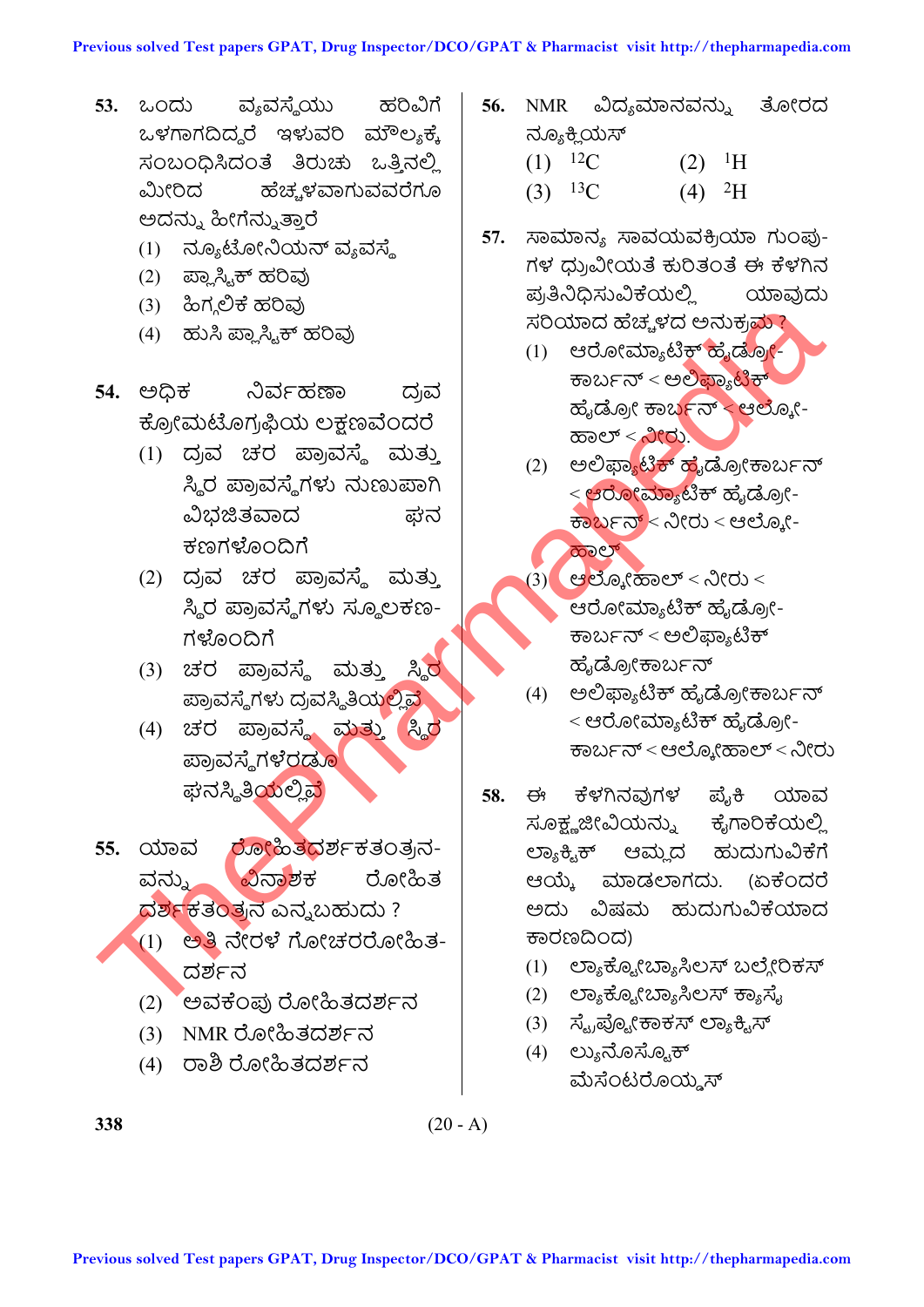- 53. If a system does not exhibit flow, until a shearing stress, corresponding to yield value is exceeded, it is known as
	- (1) Newtonian system
	- (2) Plastic flow
	- (3) Dilatant flow
	- (4) Pseudoplastic flow
- 54. High Performance Liquid Chromatography is characterized by
	- (1) Liquid mobile phase and stationary phase with a very finely divided solids particles.
	- (2) Liquid mobile phase and stationary phase with coarse particles.
	- (3) Both the mobile phase and stationary phase are in liquid state.
	- (4) Both the mobile phase and stationary phase are in solid state.
- 55. Which of the following spectroscopic techniques is known as Destructive spectroscopic technique ?
	- (1) UV, Visible Spectroscopy
	- (2) IR Spectroscopy
	- (3) NMR Spectroscopy
	- (4) Mass Spectroscopy

- 56. The nucleus, which does not show NMR Phenomenon, is
	- $(1)$  <sup>12</sup>C (2) <sup>1</sup>H  $(3)$  <sup>13</sup>C (4) <sup>2</sup>H
- 57. Which is the correct sequence, among the following, representing the polarities of common organic functional groups in increasing order ? Previous solved Test papers GPAT, Drug Impgrame<br>
153. If a system does not exhibit flow.<br>
until a shearing stress.<br>
CP and the solved the solved the solved test is known as<br>
corresponding to yield value is<br>
(1) Pic (2) HH
	- (1) Aromatic hydrocarbons < Aliphatic hydrocarbons < Alcohol < Water.
	- (2) Aliphatic hydrocarbons < Aromatic hydrocarbons < Water < Alcohol
	- (3) Alcohol < Water < Aromatic hydrocarbons < Aliphatic hydrocarbons
	- (4) Aliphatic hydro carbons < Aromatic hydro carbons < Alcohol < Water
	- 58. Which of the following organisms is not preferred for industrial lactic acid fermentation, because it is heterofermentative ?
		- (1) Lactobacillus bulgaricus
		- (2) Lactobacillus casei
		- (3) Streptococus lactis
		- (4) Leunostoc mesenteroides

338 (21 - A)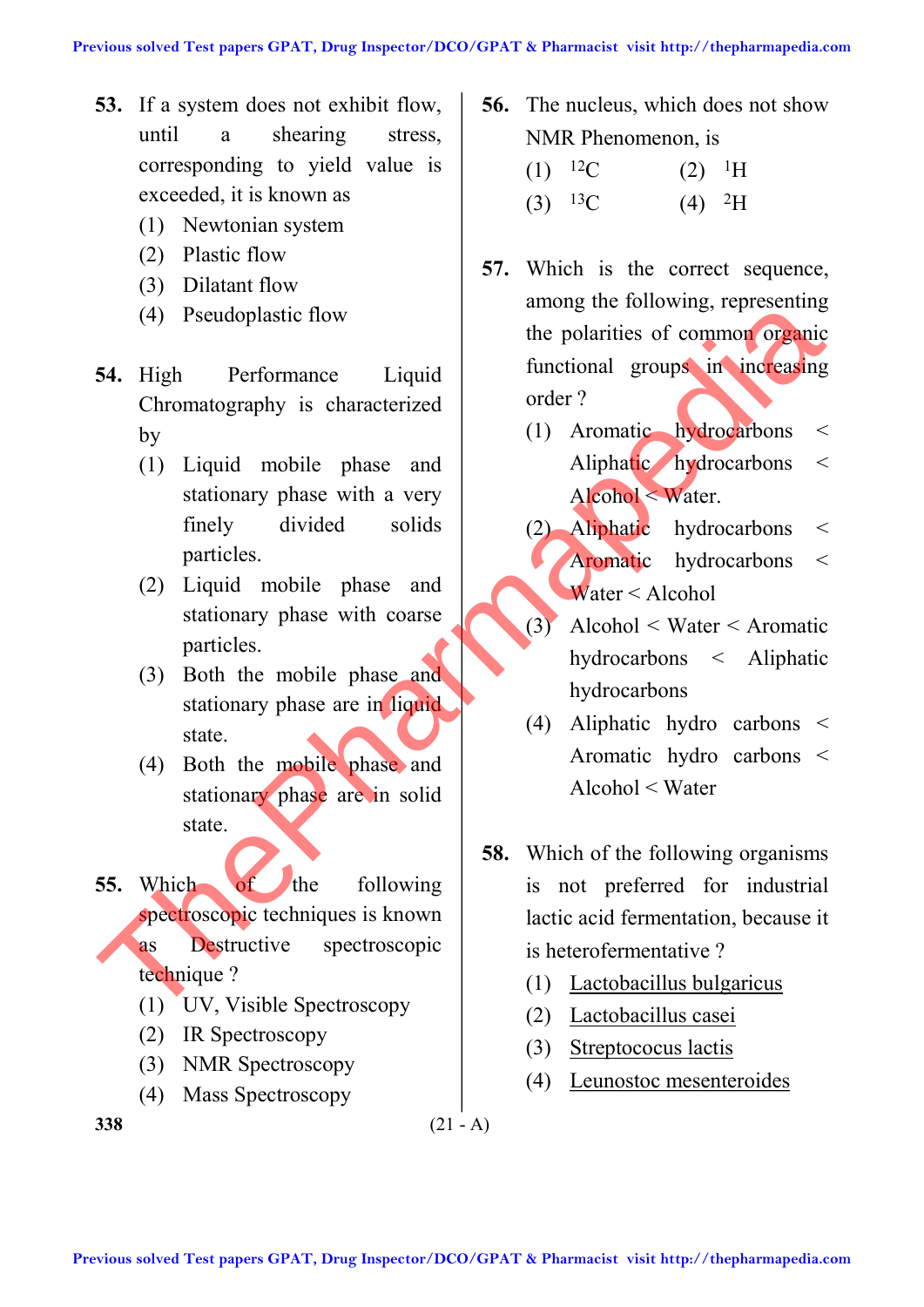- 59. ವಂಧ್ಯತಾಕರಣದ ವಿಧಾನಗಳ ಪೈಕಿ ಯಾವುದು ಅತಿಉನ್ನತ-ಮಟ್ಟದ ವಂಧ್ಯೀಕರಣ ನೀಡುವ ಕನಿಷ್ಠ ವೆಚ್ಚದ ಪರಿಮಾಮಕಾರಿ ವಂಧ್ಯನ ವಿಧಾನ ?
	- $(1)$  et $\ddot{\mathcal{L}}$  et $\ddot{\mathcal{L}}$
	- $(2)$  ಗಾಮಾ $\partial \partial \partial \overline{\partial}$ ರಣ
	- (3) ಅನಿಲ ವಂಧ್ಯಕರಣ
	- (4) ಶೋಧನ
- 338 (22 A) 60. ಕೊಟ್ಟಿದ್ದ ಸೋಂಕುನಾಶಕ 100 ನಿಮಿಷಗಳಲ್ಲಿ ಪರೀಕ್ಷಾ ಸೂಕ್ರಜೀವಿಯನು, ಕೊಟ್ಟಿದ್ದ ಒಂದು ಸಾರತೆಯಲಿ ಕೊಂದಿತು. ಸೋಂಕು ನಿವಾರಕದ ಸಾಗತೆ-ಯನ್ನು ದ್ವಿಗುಣಗೊಳಿಸಿದಾಗ 25 ನಿಮಿಷಗಳಲ್ಲಿ ಪರೀಕ್ಷಾ ಸೂಕ್ತ್ರಜೀವಿಯನ್ನು ಕೊಂದಿತು. ಸಾರರಿಕ್ತನ ಗುಣಾಂಕ ಸೋಂಕುನಾಶಕದ<mark>್ದು [ಸುಳಿವು</mark> c<sup>n</sup>.t = ಒಂದು ಸ್ಮಿರಾಂಕ] (1) 2 (2) 3  $(3)$  4  $(4)$  6 61. ಈ ಸಂಯುಕ್ತಗಳ ಪೈಕಿ ಅತ್ಯಧಿಕ ಶಕ್ತಿಯೊಂದಿಗೆ  $\Delta G^{\circ} = 14.8$  ಕ್ಯಾಲ್/ ಮೋಲ್ ಉಳ್ಳ ಪಾಸ್ಪೇಟ್ ಹೊಂದಿರುವುದನ್ನು ಗುರುತಿಸಿ.  $(1)$  ಪುಕ್ಕೋಸ್-6-ಪಾಸ್ಪೇಟ್  $(2)$  ಗ್ಲೂಕೋಸ್-6- ಫಾಸ್ಪೇಟ್ (3) ADP (4) ಫಾಸ್ಪೋಯಿನಾಲ್ ಪೈರುವೇಟ್
- 62. ಪ್ಯೂರಿನ್ಗಳು, ಪಿರಮಿಡಿನ್ಗಳು, ನ್ಯೂಕ್ಲಿಯೋಸೈಡುಗಳು ಮತ್ತು ನ್ಯೂಕ್ಲಿಯೋಟೈಡುಗಳು ಸಂಶ್ಲೇಷಿತ ಸಾದೃಶ್ಯಗಳು ಔಷಧ ವಿಜ್ಞಾನದ ಚಿಕಿತ್ಸಕ ಅನ್ನಯಗಳನ್ನು ಹೊಂದಿವೆ. ಉದಾಹರಣೆಗೆ ಅಲ್ಲೊ-ಫ್ಯೂರಿನಾಲ್ನುು ಈ ಚಿಕಿತ್ಸೆಗೆ ಬಳಸಲಾಗುತದೆ.  $(1)$   $\vec{\Gamma}^{\circ}$ ಟ್  $(2)$  ಕ್ಯಾನ್ಸರ್  $(3)$  ರೋಗನಿರೋಧಕ ತಿರಸ್<u>ಷ್ಯ</u>ತಿಯ ದಮನ (4) ಪೈರಲ್ ಎನ್ ಸೆಫಲಿಟಿಸ್  $\frac{1}{63}$ . ಸೂತ್ರ ವಯಸ್ಸು $\frac{1}{63}$  ನಯಸ್ಸು + 12  $\times$  ವಯಸ್ಕ ಅನುಪಾನ = ಮಕ,ಳ ಅನುಪಾನ ಸೂಚಿಸು  $(1)$  ಡಿಲ್ಲಿಂಗ್ ಸೂತ್ರ  $(2)$  ಪೈನ್ ಸೂತ್ರ  $(3)$   $\infty$  $\circ$  $\pi$  $\infty$  $\infty$  $\circ$  $\pi$  $(4)$  ಕ್ಲಾರ್ಕ್ಸ್ ಸೂತ್ರ 64. ಈ ಕೆಳಗಿನವುಗಳ ಪೈಕಿ ಯಾವ ಬಗೆಯ ಇಮ್ಯುನೋಗ್ಪೋಬಿನ್ ಆಗ್ಲುಟಿನೇಷನ್ನಲ್ಲಿ ತೊಡಗುವುದು ? (1) IgG (2) IgM (3) IgA (4) IgD Previous solved Test paper GPAT, Drug Important CO/GPAT & Pharmacist visit https://thepharmapedia.com<br>
and the compact of a solved Test paper of the compact of the compact of the compact of the compact of the compact of t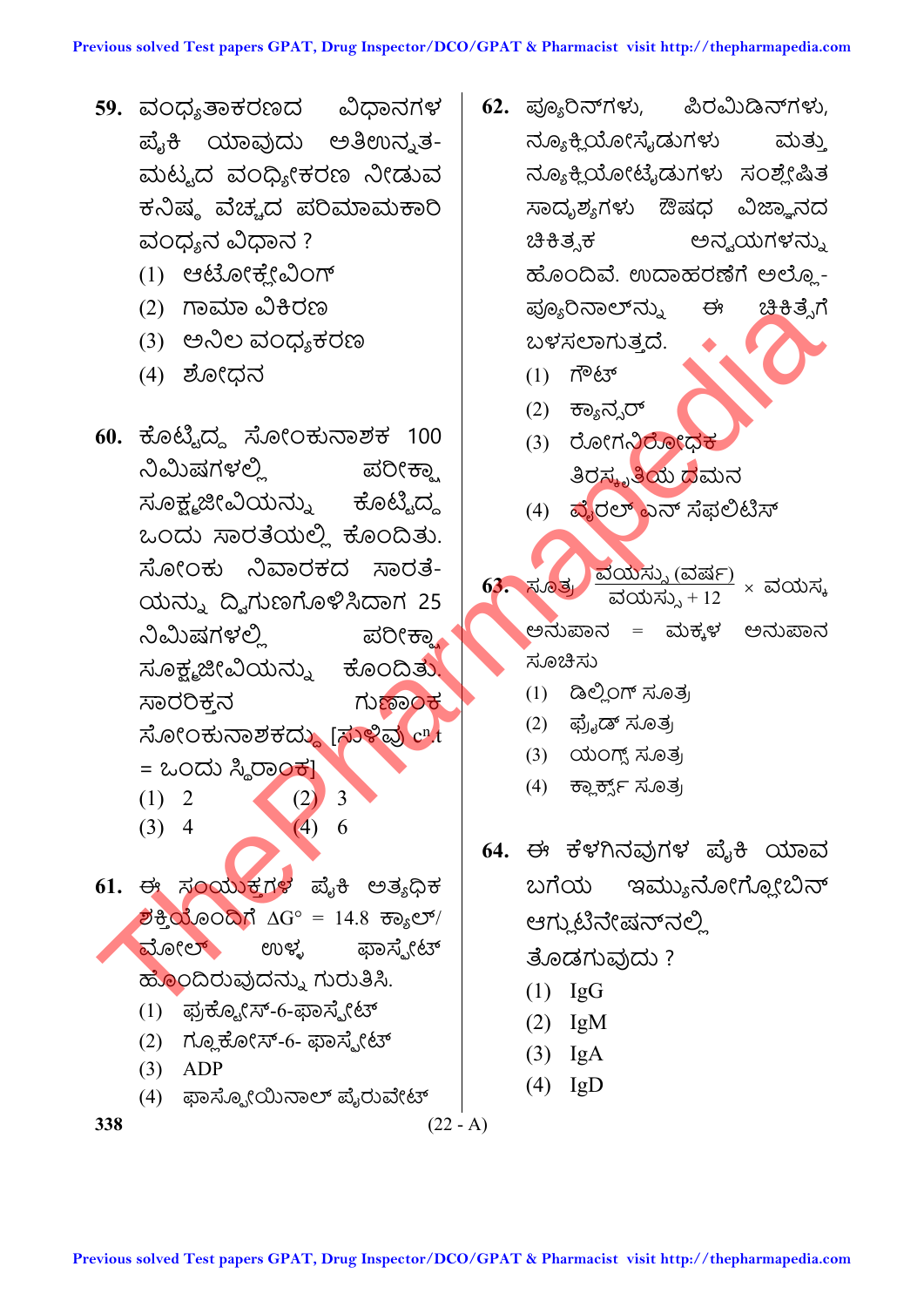- 59. Which is the least expensive and the most effective method of sterilization with high degree of sterility assurance among the following methods of sterilization ?
	- (1) Autoclaving
	- (2) Gamma radiation
	- (3) Gaseous sterilization
	- (4) Filtration
- 60. A given disinfectant, killed the test organism in 100 minutes, at a given concentration. When the concentration of the disinfectant is doubled, it took 25 minutes to kill the test organism. Hence, the dilution coefficient, n, of the disinfectant is (Hint  $c^n$ .t = a constant) **Previous solved Test papers GPAT, Drug Inspector/DCO/GPAT & Pharmacist visit https://thepharmapedia.com**<br> **S9.** Which is the letst expensive and a necessary prices inspectively selecting the mass are distributed by the s
	- (1) 2  $(2)$
	- $(3)$  4  $(4)$

61. Identify the high energy phosphate with  $\Delta G^{\circ} = 14.8$ cal/mol from the following compounds (1) Fructose-6-phosphate (2) Glucose-6-phosphate (3) ADP

(4) Phosphoenol pyruvate

- 62. Some of the synthetic analogs of purines, pyrimidines, nycleosides and nucleotides have therapeutic pharmacological applications. For example, Allopurinol is used in the treatment of
	- (1) Gout
	- (2) Cancer
	- (3) Suppression of immunological rejection
	- (4) Viral encephalitis
- 63. The formula

Age (year)  $\frac{\text{ge}(\text{year})}{\text{ge} + 12}$  Adult dose = Child's

# dose denotes

- (1) Dilling formula
- (2) Fried's formula
- (3) Young's formula
- (4) Clark's formula
- 64. Which of the following types of Immunoglobulins is involved in agglutination ?
	- (1) IgG
	- (2) IgM
	- (3) IgA
	- (4) IgD

 $338$  (23 - A)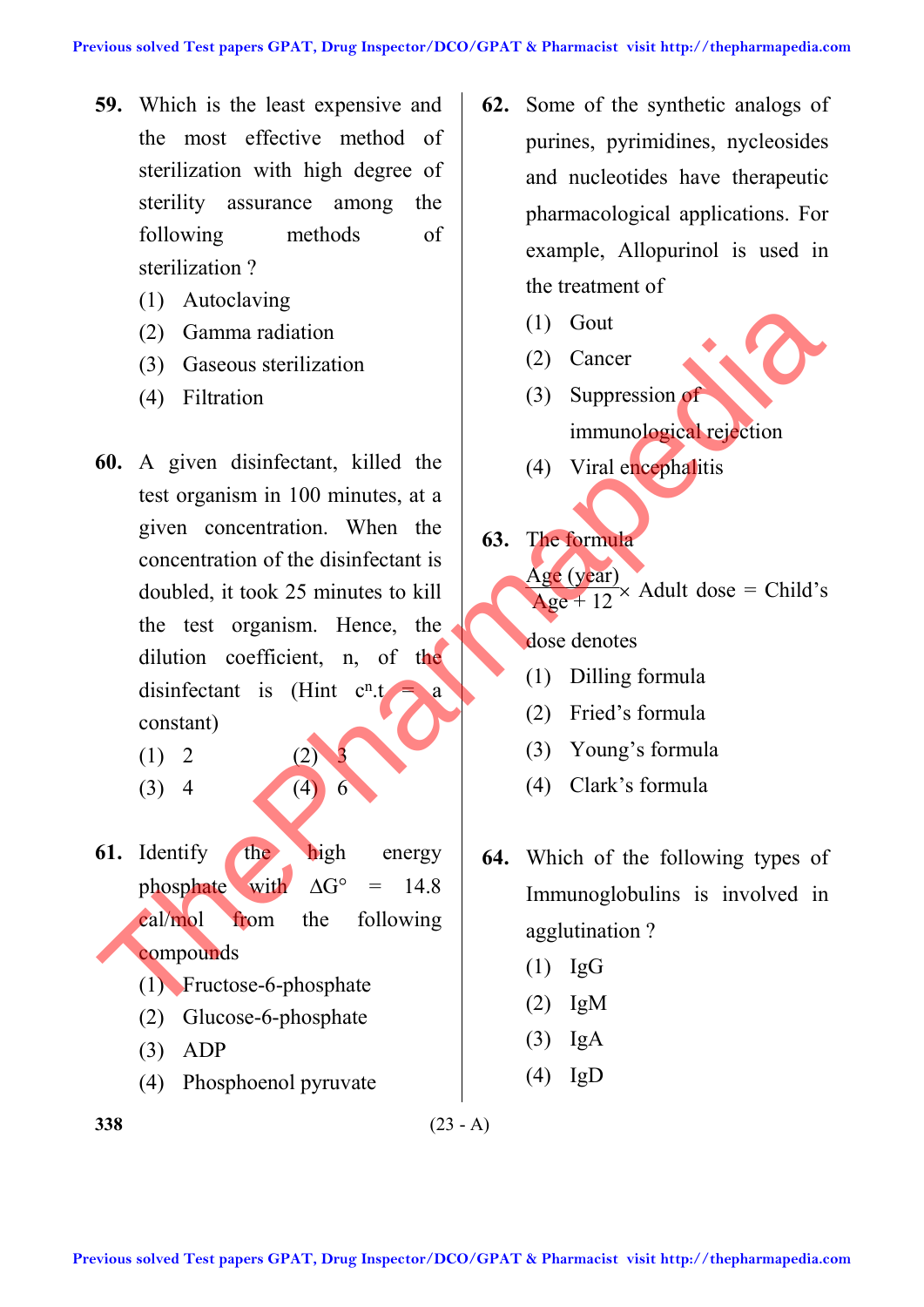- 65. (ಎಲಿಸಾ) ಪರೀಕ್ಷೆಯಲ್ಲಿ ತಟ್ಟೆಯನ್ನು ಪಾಥಮಿಕ ಪ್ರತಿಕಾಯ ದಿಂದ ಲೇಪಿಸಿದ್ದು, ಅದು ಮಾದರಿ-ಯಲ್ಲಿನ ಪ್ರತಿಜನಕದೊಂದಿಗೆ ಬಂಧಿತವಾದಾಗ, ದ್ವಿತೀಯಕ ಪ್ರತಿಕಾಯದೊಂದಿಗೆ ಸೇರಿಸುವುದ-ರೊಂದಿಗೆ ಕಿಣ್ವವನ್ನು ಸಂಪರ್ಕಿಸಿದಾಗ ಅದರ ಪತೆ ಹಚ್ಚುವುದನ್ನು ಹೀಗೆಂದು ಕರೆಯಲಾಗುವುದು Previous solved Test paper GPAT, Drug Inspector/DCO/GPAT & Pharmacist visit https://thepharmapedia.com<br>
angle 2017 and 2018 and 2018 and 2018 and 2018 and 2018 and 2018 and 2018 and 2018 and 2018 and 2018 and 2018 and 201
	- (1) ಪುತ್ಯಕ ಎಲೀಸಾ
	- (2) ಪರೋಕ್ಷ ಎಲೀಸಾ
	- (3) ಸ್ಯಾಂಡ್ ವಿಚ್ ಎಲೀಸಾ
	- (4) ಸ್ಪರ್ಧಾತ್ಮಕ ಎಲೀಸಾ
	- 66. ಹ್ಯಾಮರ್ ಮಿಲ್ ಒಂದು ಗಾತ್ರ ಕುಗ್ಮಿಸುವ ಮಿಲ್ ಈ ತತ್ವವನ್ನು ಆಧರಿಸಿ ಕಾರ್ಯ ನಿರ್ವಹಿಸುತ್ತದೆ.
		- (1) ಗಟ್ಟಿಸು /ತೆತ್ತಿಸು
		- $(2)$  ಕತ್ತರಿಸುವಿಕೆ
		- (3) ಸಂಪೀಡನ
		- (4) ಈ ಮೇಲಿನ ಯಾವುದೂ ಅಲ್ಲ
	- $67.$  120 ನೇ ಸಂಖ್ಯೆಯ ಜ<mark>ರಡಿಯ</mark> ಮೂಲಕ ಒಂದು ಪುಡಿಯು ಹಾದುಹೋದರೆ ಆ ಪುಡಿಯ ಶ್ರೇಣಿಯು
		- (1) <u>ನುಣುಪು</u>
		- $(2)$  පತಿನುಣುಪು
		- (3) ಸಾಧಾರಣ ನುಣುಪು
		- (4) ಒರಟು

68. ಅರೆಘನಗಳನ್ನು ಬೆರೆಸಲು, ಈ ಕೆಳಗಿನ ಎಲವೂ ಮಿಶ್ರಕಾರಕಗಳು, ಇದನ್ನು ಹೊರತುಪಡಿಸಿ

- $(1)$  ಪ್ರಾನೆಟರಿ ಮಿಕ್ಸರ್
- (2) ಸಿಗ್ಮಾ ಅಲಗು ಮಿಕ್ಸರ್
- (3) ಟಂಬ್ಲರ್ ಮಿಕ್ಸರ್
- (4) ಟೈಪಲ್ ರೋಲರ್ ಮಿಕ್ಸರ್

69. 10% ಆಲ್ಕೋಹಾಲ್**ನ್ನು** ಪಡೆಯಲು, 20% ಆಲ್ಕೋಹಾಲ್, 15% ಆಲ್ಕೋಹಾಲ್ ಮತ್ತು 5% ಆಲ್ಕೋಹಾಲ್ನ ಪ್ರಮಾಣಗಳಲಿ ಬೆರಕೆ ಮಾಡುವ ಅನುಪಾತಮ ಇಷ್ಟಿರಬೇಕು (1)  $5:5:15$  (2)  $15:15:5$ (3)  $10:5:5$  (4)  $5:5:10$ 

- 70. % 95 U/V ಆಲ್ಕೋಹಾಲ್**ನ** ಎಷ್ಟು ಮಿ.ಲೀ.ಗಳು ಮತ್ತು ಎಷ್ಟು ನೀರನ್ನು ಬಳಕೆ <mark>ಮಾಡಿ</mark> ಈ ಕೆಳಗಿನ ಲಿನಿಮೆಂಟ್ನು ತಯಾರಿಸಬಹುದು ?  $R_{\rm x}$ 
	- ಮಿಥ್ಯಲ್ ಸ್ಯಾಲಿಸಿಲೇಟ್– 30 20.ele ಕ್ಕೋರೋಫಾರ್ಮ್ ಲಿನಿಮೆಂಟ್–

30 23.9c. ಆಲ್ಕೋಹಾಲ್ (80% U/V) – ad

 $120$  ಮಿ.ಲೀ.

ಕೆಳಗಿನವುಗಳಿಂದ ಸರಿಉತ್ತರ-ವನ್ನು ಆರಿಸಿ.

- $(1)$   $95\%$  U/V ಆಲ್ಕೋಹಾಲ್ನ 9.5 ಮಿ.ಲೀ ಮತು ನೀರಿನ 50.5 ಮಿ.ಲೀ.
- $(2)$   $95\%$  U/V ಆಲ್ಕೋಹಾಲ್ನ 50.5 ಮಿ.ಲೀ ಮತ್ತು ನೀರಿನ  $9.5 \,$ . 9. e $9$
- $(3)$   $95\%$  U/V escondration  $60$  ಮಿ.ಲೀ ಮಾತ $.$
- $(4)$   $120$  a. e.e.  $\leqslant$  and  $\frac{1}{20}$ ವರೆಗಿನ  $95\%$  U/V ಆಲ್ಕೋಹಾಲ್ ಮತ್ತು ඛೕคನ ಸನ ಅನುಪಾತಗಳು

 $338$  (24 - A)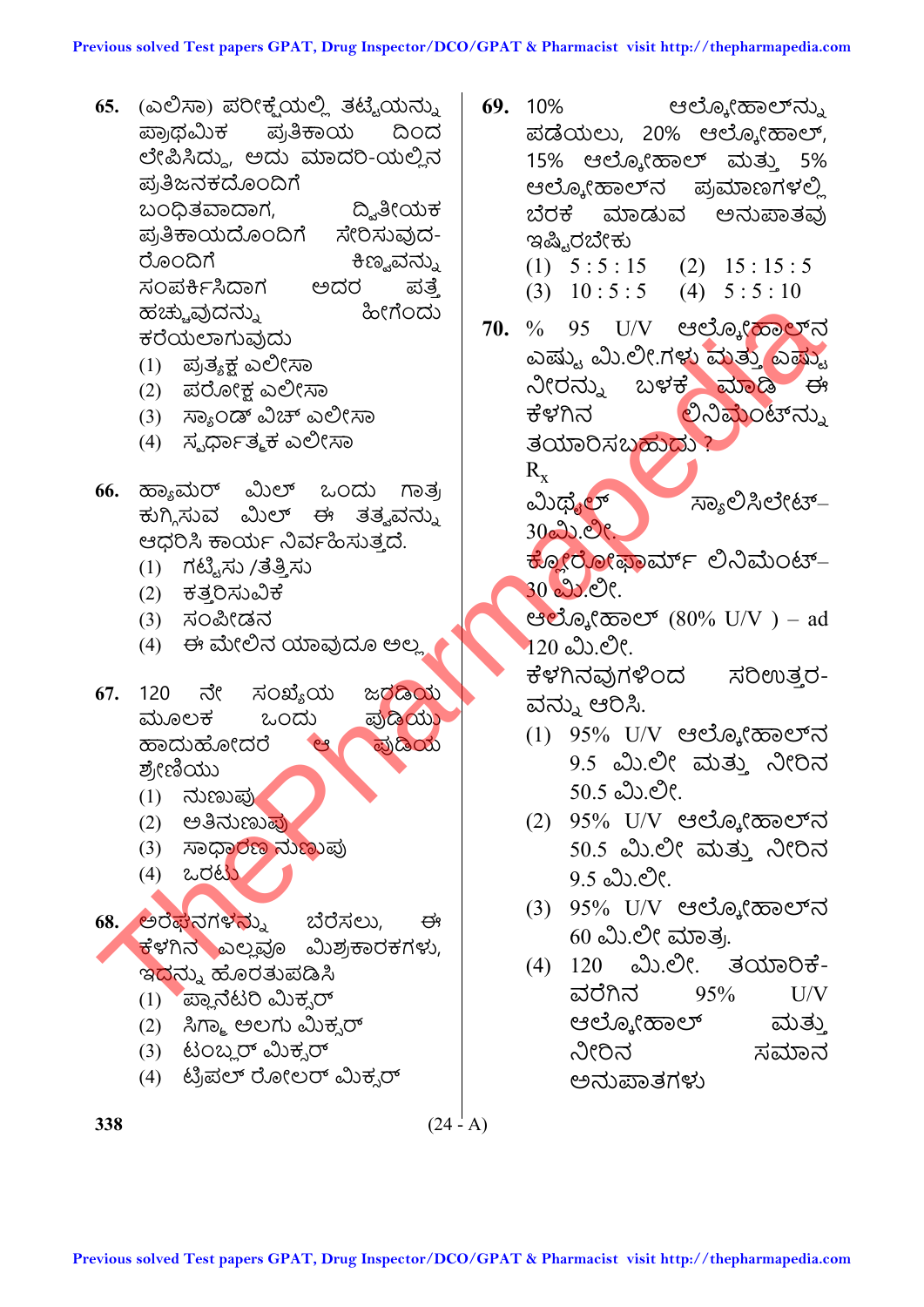- 65. In ELISA test, if the plate is coated with primary antibody that binds to the antigen present in the sample, followed by its detection by adding secondary antibody linked with an enzyme, then it is called Previous solved Test papers GPAT, Drug Important visit http://thepharmapedia.com<br>
65. In ELISA test, if the plute is<br>
conted with primary suithofoly that the content wise hereby alcohol, in<br>
binds to the antiger present i
	- (1) Direct ELISA
	- (2) Indirect ELISA
	- (3) Sandwich ELISA
	- (4) Competitive ELISA
	- 66. Hammer mill, a size reduction mill, works on the principle of
		- (1) Impact
		- (2) Cutting
		- (3) Compression
		- (4) None of the above
	- 67. If a powder passes through Sieve number 120, then it is graded as
		- (1) Fine
		- (2) Very fine
		- (3) Moderately fine
		- (4) Coarse
	- 68. All of the following are the mixers for mixing of semi solids, except
		- (1) Planetary Mixer
		- (2) Sigma Blade Mixer
		- (3) Tumbler Mixer
		- (4) Triple Roller Miller

69. To get 10% alcohol, the proportions in which 20% alcohol, 15% alcohol and 5% alcohol, in that order, to be mixed

- $(1)$  5 : 5 : 15
- $(2)$  15 : 15 : 5
- $(3)$  10 : 5 : 5
- $(4)$  5 : 5 : 10

 $R_{\rm v}$ 

70. How many millilitres of 95% U/V alcohol and how much water should be used in making the following liniment ?

> Methyl salisylate – 30ml Cloroform liniment – 30 ml Alcohol (80% U/V) – ad 120 ml Choose the correct answer from the following :

- (1) 9.5 ml of 95% U/V alcohol and 50.5 ml of water.
- (2) 50.5 ml of 95% U/V alcohol and 9.5 ml of water.
- (3) 60 ml of 95% U/V alcohol only.
- (4) Equal proportions of 95% U/V alcohol and water to make upto 120 ml.

338 (25 - A)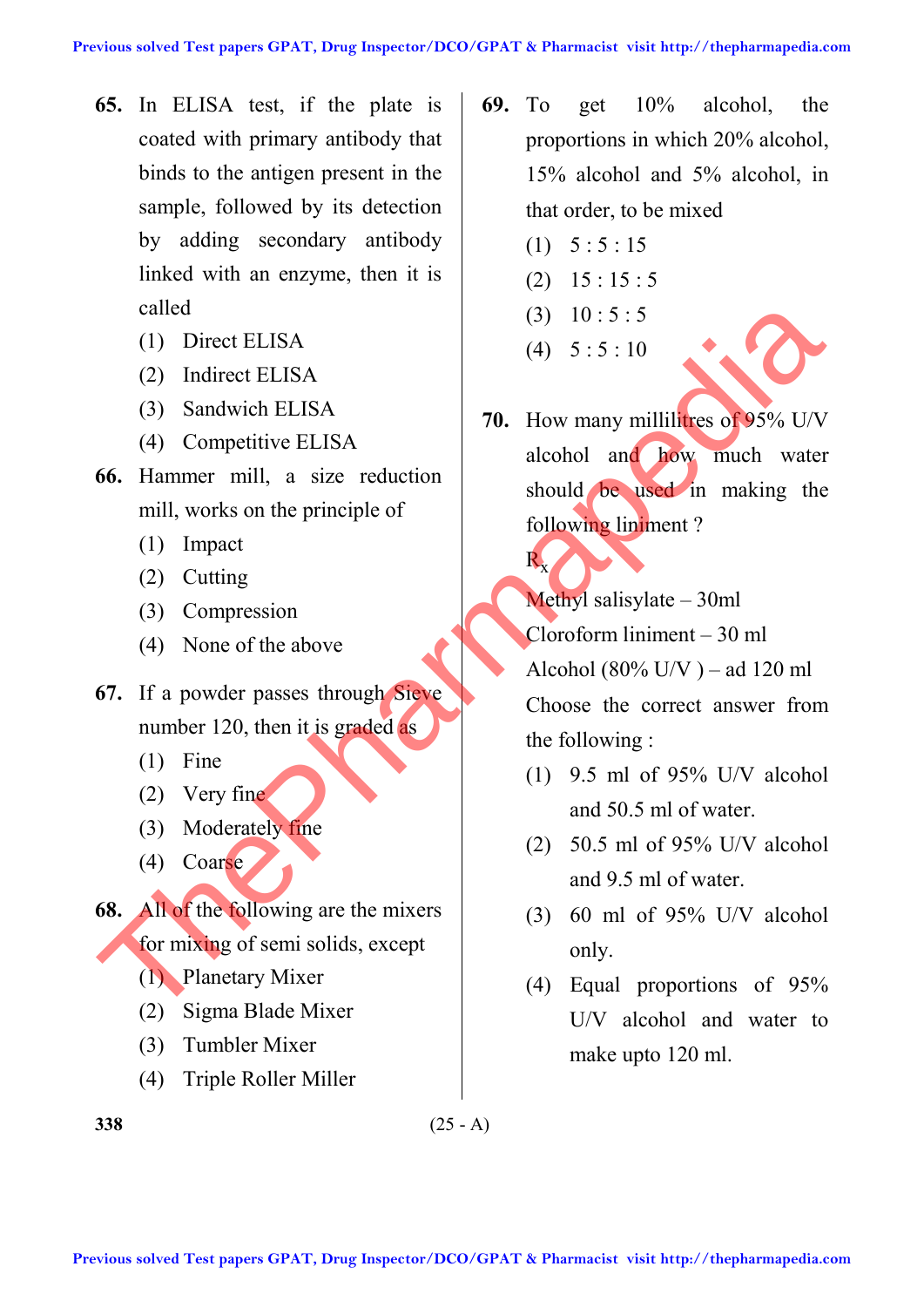- 71. ಈ ಕೆಳಗಿನವುಗಳಲ್ಲಿ ಯಾವುದು ಎಂಟ್ರಿಕ್ ಲೇಪಿತ ಮಾತ್ರೆಗಳ ಅನುಕೂಲವಲ್ಲ ?
	- $(1)$  ಆಮ್ಲೀಯತೆ ಉರಿತಪ್ಪಿಸುವುದು
	- (2) ಸಣ್ಣ ಕರುಳಿನಲ್ಲಿ ಅಗತ್ಯವಾದ ಸಾರತೆಯ ಔಷಧಿಯನ್ನು ಸಾದಿಸುವುದು
	- (3) ಪದೇ ಪದೇ ಅನುಪಾನದ ಅಗತ್ಯವಿರುವುದು
	- (4) ಉದರದಲ್ಲಿ ಔಷಧಿ ನಾಶವನ್ನು ತಡೆಯುವುದು
- 72. ಒರಟು ಮೊಡವೆ ರೋಗದ ಪ್ರಾಸಂಗಿಕ ಸ್ಥಳೀಯ ಚಿಕಿತ್ಸೆಯು ಇದನ್ನು ಹೊರತುಪಡಿಸಿ ಎಲ್ಲವನ್ನು ಒಳಗೊಳ್ಳುತ್ತದೆ.
	- (1) ಬೆನ್ಮೊಯಿಲ್ ಫೆರಾಕ್ಸೈಡ್
	- (2) ಐಸೊಟೈಟಿನೊಯಿನ್
	- (3) ಎಡಪೆಲೀನ್
	- (4) ರಟಿನೊಯಿಕ್ ಆಸಿಡ್
- 73. I.P. ಯ ಮೊದಲ ಆವೃತ್ತಿ ಇವರ ಅಧ್ಯಕ್ಷತೆಯಲ್ಲಿ ಪ್ರಕ<mark>ಟವಾಯಿತು</mark>
	- (1) ಡಾ. ಬಿ. ಮುಖರ್ಜಿ
	- (2) ಡಾ. ಬಿ.ಎನ್. ಘೋಷ್
	- $(3)$   $\overline{w}$ .  $\partial \overline{\partial s}$   $\overline{\partial}$
	- $(4)$   $\overline{w}$ .  $\overline{w}$   $\overline{w}$   $\overline{w}$   $\overline{w}$   $\overline{w}$

74. ಈ ಕೆಳಗಿನವುಗಳಲ್ಲಿ Barfoeds test  $\vec{v}$ ದಿಗೆ ನಕಾರಾತ್ಮಕ ಪ್ರಕ್ರಿಯೆ ನೀಡುವಂತಹುದು ಯಾವುದು  $\cdot$  ?

- $(1)$  ಗ್ಲೂಕೋಸ್
- $(2)$  ಮಾಲ್ಮೋಸ್
- $(3)$  ಎರಿದೋ¦ಸ್
- $(4)$  ಪುಕ್ಕೋಸ್

338 (26 - A)

- 75. ಪ್ಯಾಸ್ಕ್ಕರ್ನ ಹೇಳಿಕೆಗಳ ಪ್ರಕಾರ ಈ ಕೆಳಗಿನ ಹೇಳಿಕೆಗಳ ಪೈಕಿ ಯಾವುದು ಸರಿ?
	- (A) ಸ್ಯಾನೀಯ ಸಮಾಂಗತೆಗಳ ನಡುವೆ ಜೀವಿಗಳು ಭೇದಭಾವ ಮಾಡುತವೆ.
	- (B) ಕ್ಸೋಭೆ ಕಿಣ್ಯನವು ವಾಯುವಿಕ ಪು<del>ಕಿ</del>ಯ
- (C) ಸ್ಮಾನೀಯ ಸಮಾಂಗತೆಗಳ ನಡುವೆ ಜೀವಿಗಳು <mark>ಭೇದ</mark>ಭಾವ ಮಾಡುವುದಿಲ ಕಳಗೆ ನೀಡಿರುವ ಆಯ್ಕೆಗಳಿಂದ ಸರಿಯಾದ ಉತ್ತರಕ್ಕಾಗಿ Previous solved Test paper GPAT, Drug Inspector/DCO/GPAT & Pharmacist visit http://thepharmapedia.com<br>
and  $\delta\delta\beta\gamma\rightarrow\gamma$  control of the control of the control of the control of the control of the control of the control o
	- ಸಂಕೇತವನ್ನಾರಿಸಿ.  $(1)$   $(A)$  ಮಾತ್ರ
	- (2) (B) ತ
	- $(3)$   $(C)$  ಮಾತ್ರ
	- (4) (A) ಮತ್ತು (B) ಎರಡೂ

76. norepinephrine (ನೋರ್ ಪೈನ್ ಫೈನ್) ಮತ್ತು epinephrine (ಎಪಿನೆಫೈನ್) ಗಳ ಕ್ರಿಯೆಗಳನ್ನು ನಿಷ್ಕ್ರಿಯಗೊಳಿಸುವುದು ಇದು

- (1) ನರದಂಚಿಗೆ ಮರುತೆಗೆದುಕೊಳ್ಳುವಿಕೆ
- (2) ವ್ಯಾಪನೆಯಿಂದ ಸಾರರಿಕನೆ ಮತು ನರಕೋಶೀಯ ಅತಿರಿಕ ಸ್ಮಾನಗಳಿಗೆ ಸೇರ್ಪಡೆ
- (3) ಚಯಾಪಚಯ ವರ್ಗಾವಣಿ
- (4) ಮೇಲಿನ ಎಲ್ಲವೂ
- 77. ಲಿಖಿತ ಸೂಚನೆ ಇಲದೆ ನೀಡಬಹುದಾದದ್ದು ಈ ಕೆಳಗಿನವುಗಳ ಪೈ<del>ಕಿ</del> ಯಾವುದು ?
	- (1) ಬೆಂಜೋಡಯಝಪಿನ್ಗಳು
	- (2) ಅಸೆಟಮಿನೊಫಿನ್
	- $(3)$  ಕೋಡೈನ್
	- (4) ಆಂಪೇಟಮ್ಮೆನ್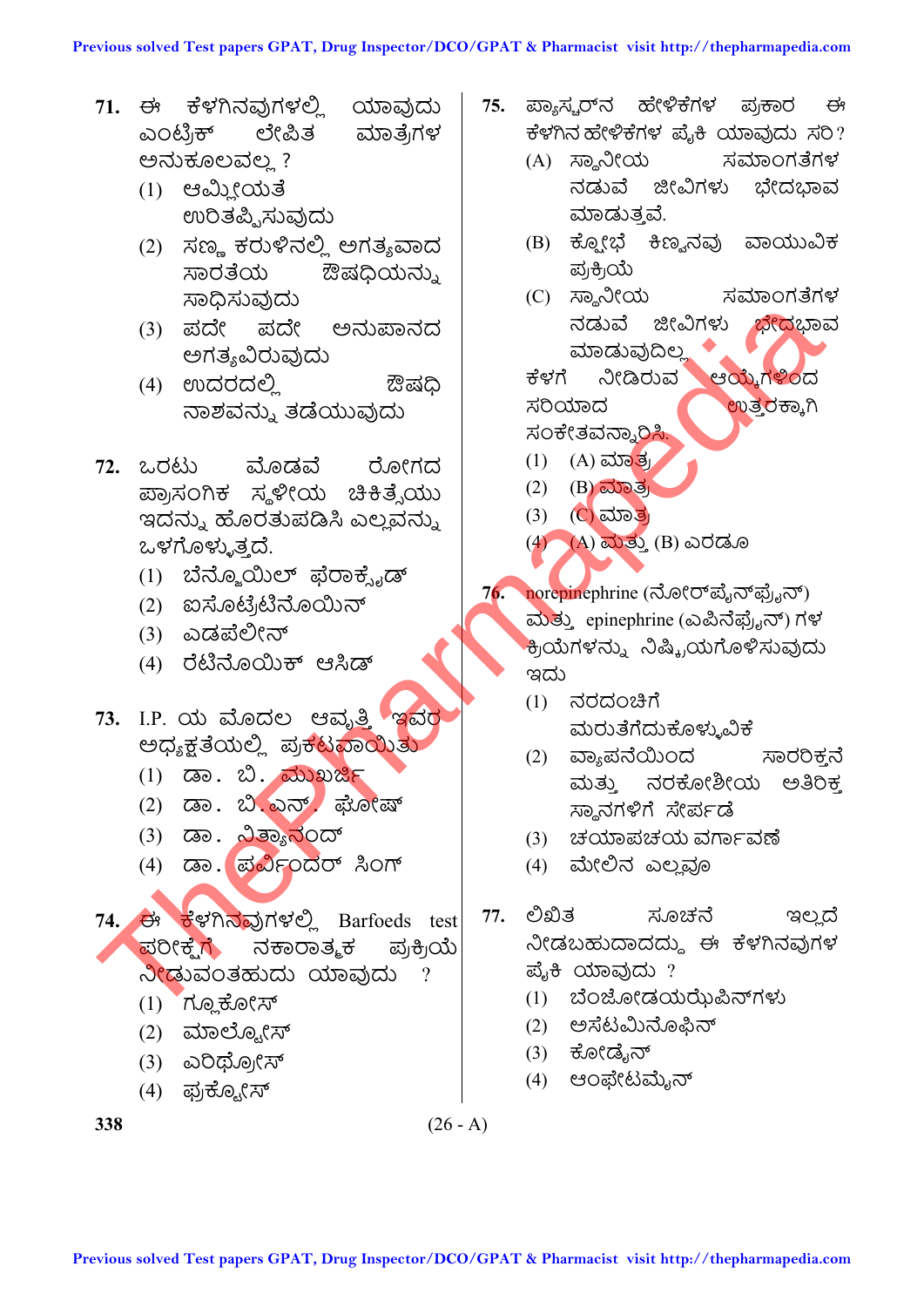- 71. Which among the following is NOT an advantage of enteric coated tablets ?
	- (1) Prevents gastric irritation
	- (2) Achieves desired concentration of drug in the small intestine
	- (3) Need for frequent dosing
	- (4) Prevents destruction of the drug in the stomach
- 72. Topical therapy of acne vulgaris includes all, EXCEPT
	- (1) Benzoyl peroxide
	- (2) Isotretinoin
	- (3) Adapalene
	- (4) Retinoic acid
- 73. The first edition of I.P. was published under chairmanship of
	- (1) Dr. B. Mukerji
	- (2) Dr. B.N. Ghosh
	- (3) Dr. Nityanand
	- (4) Dr. Parvinder Singh
- 74. Which of the following gives a negative reaction with Barfoeds test ? Previous solved Test papers GPAT, Drug Ingels of Cord CPAT, Previous generation of the Collowing is the Collombia content of the Collombia content of the Collombia content of the Collombia content of the content of the con
	- (1) Glucose
	- (2) Maltose
	- (3) Erythrose
	- (4) Fructose

- 75. According to Pasteur statements, which of the following is true?
	- (A) Living organisms discriminate between stereoisomers
	- (B) Fermentation is an aerobic process
	- (C) Living organisms do not discriminate between stereoisomers

 Select the code for the correct answer from the options given below :

- $(1)$   $(A)$  only
	- (2) (B) only

$$
(3) (C) only
$$

- $(4)$  Both  $(A)$  and  $(B)$
- 76. Action of norepinephrine and epinephrine are terminated by
	- (1) Reuptake into nerve terminal
	- (2) Dilution by diffusion and uptake at extra neuronal site
	- (3) Metabolic transformation
	- (4) All of the above
- 77. Which of these can be dispensed without a prescription?
	- (1) Benzodiazepines
	- (2) Acetaminophen
	- (3) Codeine
	- (4) Amphetamine

 $338$  (27 - A)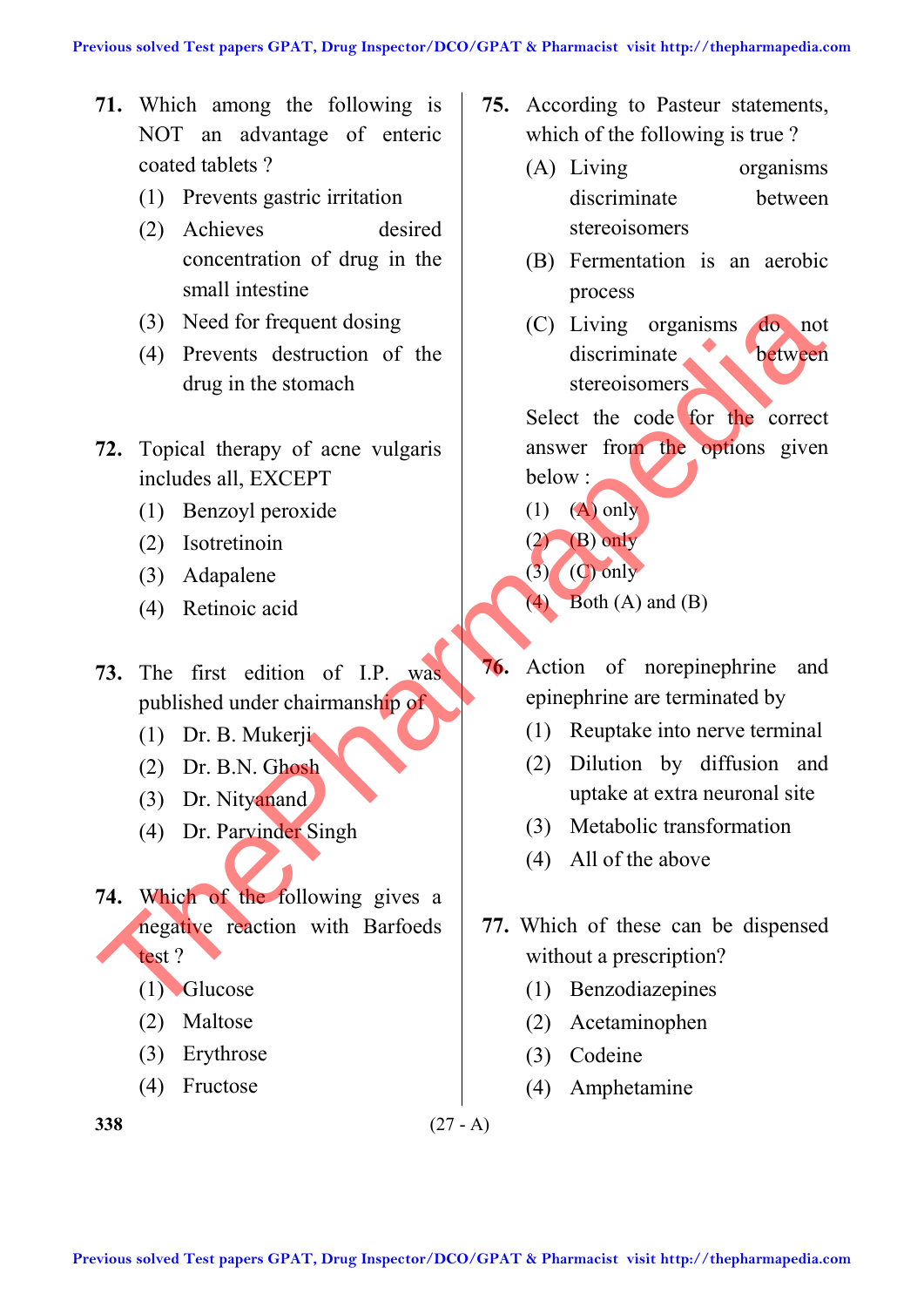- 78. ಜೈವಿಕ ಲಭ್ಯತೆ ಎಂಬ ಪದವು ಇದನ್ನು ಕುರಿತಾದದ್ದು
	- (1) ಮದ್ಯಿನ ಭೌತ ಮತ್ತು ರಾಸಾಯನಿಕ ಲಕಣಗಳ ಸಂಬಂಧ ಹಾಗೂ ಕಾಯದಲ್ಲಿ ಮದ್ಯಿನ ವ್ಯವಸ್ಥಿತ ಹೀರಿಕೆ
	- (2) ಕಾಯದಲ್ಲಿ ವ್ಯವಸ್ಥಿತ ಪರಿಚಲನೆಗೆ ತಲುಪುವ ಹಾಗೆ ಚಿಕಿತ್ಯಾಪೂರಕ ಸಕ್ರಿಯ ಮದ್ಯಿನ ದರ ಮತ್ತು ವ್ಯಾಪ್ತಿಯ ಮಾಪನ
	- (3) ಕಾಲಕ್ರಮೇಣ ದೇಹ ಅಂಗಾಂಶ ಗಳಿಗೆ ಮದ್ದು ಚಲನೆ
	- (4) GIT ಯಲ್ಲಿ ಮದ್ದು ವಿಲೀನ
- 79. ರಿಯೋಮೀಟರ್ನ್ನು ಇದರ ನಿರ್ಧಾರಕ್ಕೆ ಬಳಕೆ ಮಾಡಲಾಗುವುದು
	- (1) ಹೊಳೆವ ಬಿಂದು
	- (2) ನಿಕ್ಸೇಪನ ದರ
	- $(3)$  ಕಣ ಗಾತ್ರ
	- (4) ದೂವ ಸಾಂದ್ರತೆ
- 80. USPXX ಪ್ರಕಾರ 'ಆಕ್ಸೇಪಣೀಯ' ಪದದ ಅರ್ಥ ಎಂದರೆ
	- (1) ಸೂಕ್ಕಜೀವಿಯು ಕಾಯಿಲೆ ಉಂಟುಮಾಡಬಹುದು <mark>ಅಥವಾ</mark> ಅದರ ಇರುವಿಕೆಯು ಔಷಧಿಯ ಕಾರ್ಯಕ್ಕೆ ಅಡಿ. ಉಂಟುಮಾಡಬಹುದು ಅಥವಾ ಉತ್ಪನ್ನ**ವ**ನ್ನು ವಿಘಟಿಸಬಹುದು.
	- (2) ರೋಗ<del>ಕಾರಕ</del>ಗಳು ಕಾಯಿಲೆ ಇಲ್ಲವೆ ಸೋಂಕನ್ನು ನವಜಾತ ಶಿಶುವಿನಲಿ ಅಥವಾ ಅಶಕರಲಿ ಉಂಟುಮಾಡಿದ್ದಲಿ
	- (3) ಸೂಕ್ಷ್ಮಜೀವಿಗಳು ಅಥವಾ ಅವುಗಳ ನಂಜುಗಳು ಮಾನವರಿಗೆ ರೋಗ ಇಲ್ಲವೆ ಸೋಂಕು ಉಂಟು ಮಾಡುವ ಹೊಣೆಗಾರರಾಗಿರುವುದು
	- (4) ಈ ಯಾವುದೂ ಅಲ್ಲ
- 81. ಟೊಳ್ಳುಗಾಜು ತಯಾರಿಸಲು ಯಾವ ತಯಾರಿಕಾ ವಿಧಾನ ಬಳಕೆ ಮಾಡಲಾಗುವುದು ?
	- $(1)$  ಊಧುವಿಕೆ
	- $(2)$  จึะวันงู สิ
	- $(3)$  ಒತ್ತುವಿಕೆ
	- (4) ಕಾಸ್ಟಿಂಗ್ (ಎರಕ)
- 82. ಚಾಪೆಗಳನ್ನು ಮತ್ತು ಪ್ಲಾಸ್ಟಿಕ್ ಪಟ್ರಿ ತಟ್ಟೆಗಳನ್ನು ಕ್ರಿಮಿ ಶುದ್ಧೀಕರಣಗ<mark>ೊಳಿಸಲು</mark> ಈ ಕೆಳಗಿನವುಗಳಲ್ಲಿ ಯಾವುದು ಹೆಚ್ಚು ಪರಿಣಾಮಕಾರಿಯಾಗಿದೆ ?  $(1)$  ಕೋರಿನ್ Previous solved Test papers GPAT, Drug Important CO/GPAT & Pharmacist visit https://thepharmapedia.com<br>
website or the control of the control of the control of the control of the control of the control of the control of t
	- $(2)$  ಇಥಲೀನ್ ಆಕ್ಸೈಡ್
	- $(3)$  ಗ್ಲುಟರಾಲ್ಡಿಹೈಡ್
	- $(4)$  ಆಟೋಕ್ಷೇವ್
	- 83. Acycloguanosine  $(9\vec{a}_3\vec{\sigma}_9)$ ಗುನೊಸಿನ್) ಪಮ್ಮವುದು ಒಂದು nucleoside (ನ್ಯೂಕ್ಲಿಯೋಸೈಡ್) ಸಾದೃಶವಾಗಿದ್ದು ಅದು ಇದರ ವಿರುದ್ಧವಾಗಿ ಸಕ್ರಿಯವಾಗಿದೆ ?
		- (1) Influenza ಇನ್ ಫ್ಲೂಯೆಂಜಾ A ವೈರಸ್
		- (2) HIV (ಹೆಚ್ಐವಿ) ವೈರಸ್
		- (3) Herpes (ಹರ್ಪಿಸ್) ವೈರಸ್
		- (4) Influenza (ಇನ್ ಫ್ಲೂಯೆಂಜಾ)  $B$  ವೈರಸ್

 $338$  (28 - A)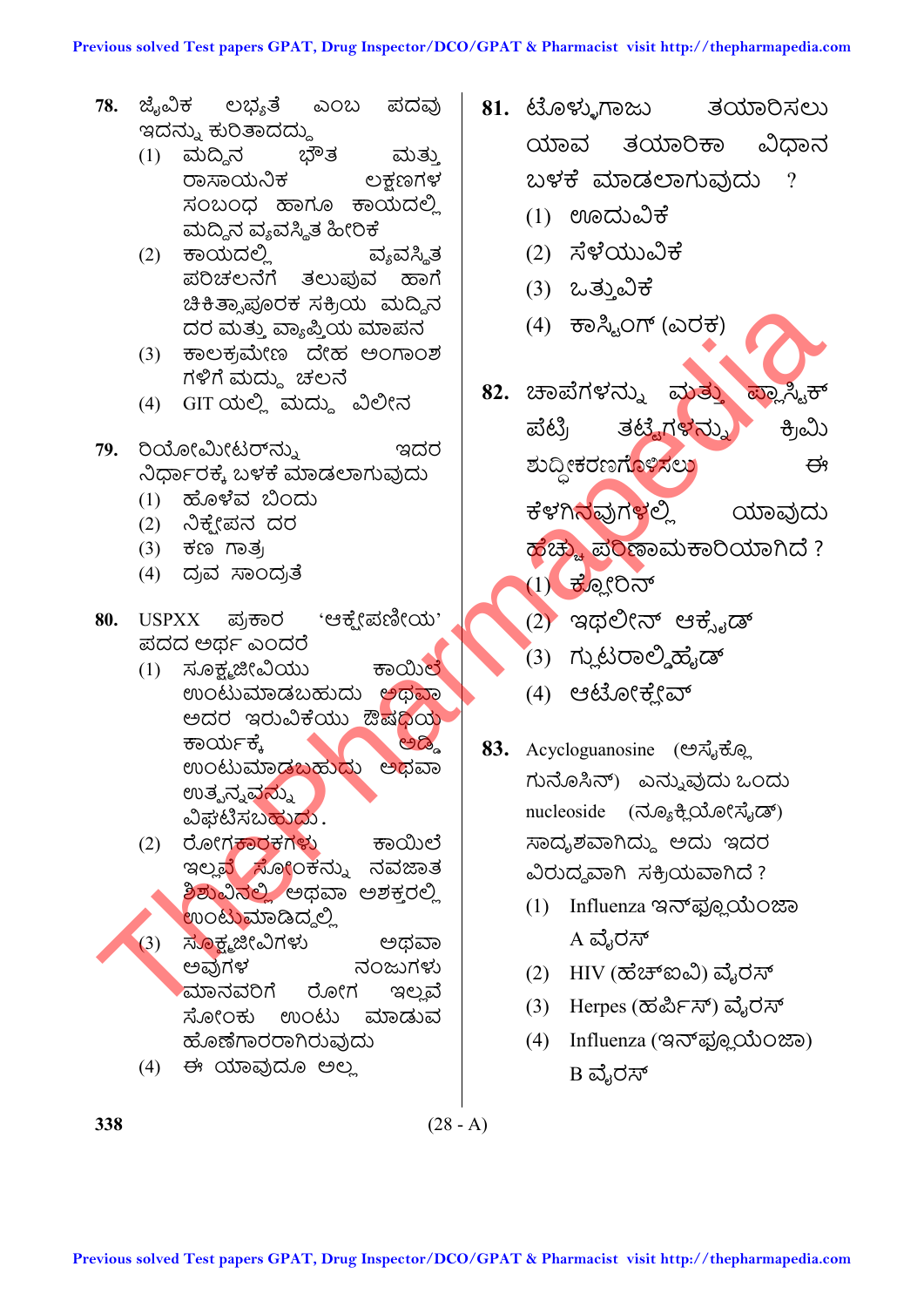- 78. The term bioavailability refers to the
	- (1) Relationship between the physical and chemical properties of the drug and systemic absorption of drug
	- (2) Measurement of rate and extent of therapeutically active drug that reaches the systemic circulation
	- (3) Movement of drug into the body tissues over time
	- (4) Dissolution of drug in GIT
- 79. Rheometer is used for determination of:
	- (1) Flash point
	- (2) Sedimentation rate
	- (3) Particle size
	- (4) Density of liquid
- 80. As per USPXX, the term "objectionable" means
- (1) An organism can cause disease or the presence may interrupt the function of the drug or lead to deterioration of the product Previous solved Test papers GPAT, Drug Ingestow-ToCo/GPAT & Pharmacist visit https://thepharmapedia.com<br>
(1) Relationship between the the production of hollow glasses?<br>
(1) Relationship between the three and<br>
physical and
	- (2) Pathogens if they produce disease or infection, in the new born or debilitated persons
	- (3) Organisms or their toxins that are responsible for human disease or infection

(4) None

- 81. Which forming method is used for the production of hollow glasses?
	- (1) Blowing
	- (2) Drawing
	- (3) Pressing
	- (4) Casting
- 82. Which of the following is most effective for sterilizing mattresses and plastic petri plates ?
	- (1) Chlorine
	- (2) Ethylene oxide
	- (3) Glutaraldehyde
	- (4) Autoclave
- 83. Acycloguanosine is a nucleoside analog which is active against
	- (1) Influenza A virus
	- (2) HIV virus
	- (3) Herpes virus
	- (4) Influenza B virus

 $338$  (29 - A)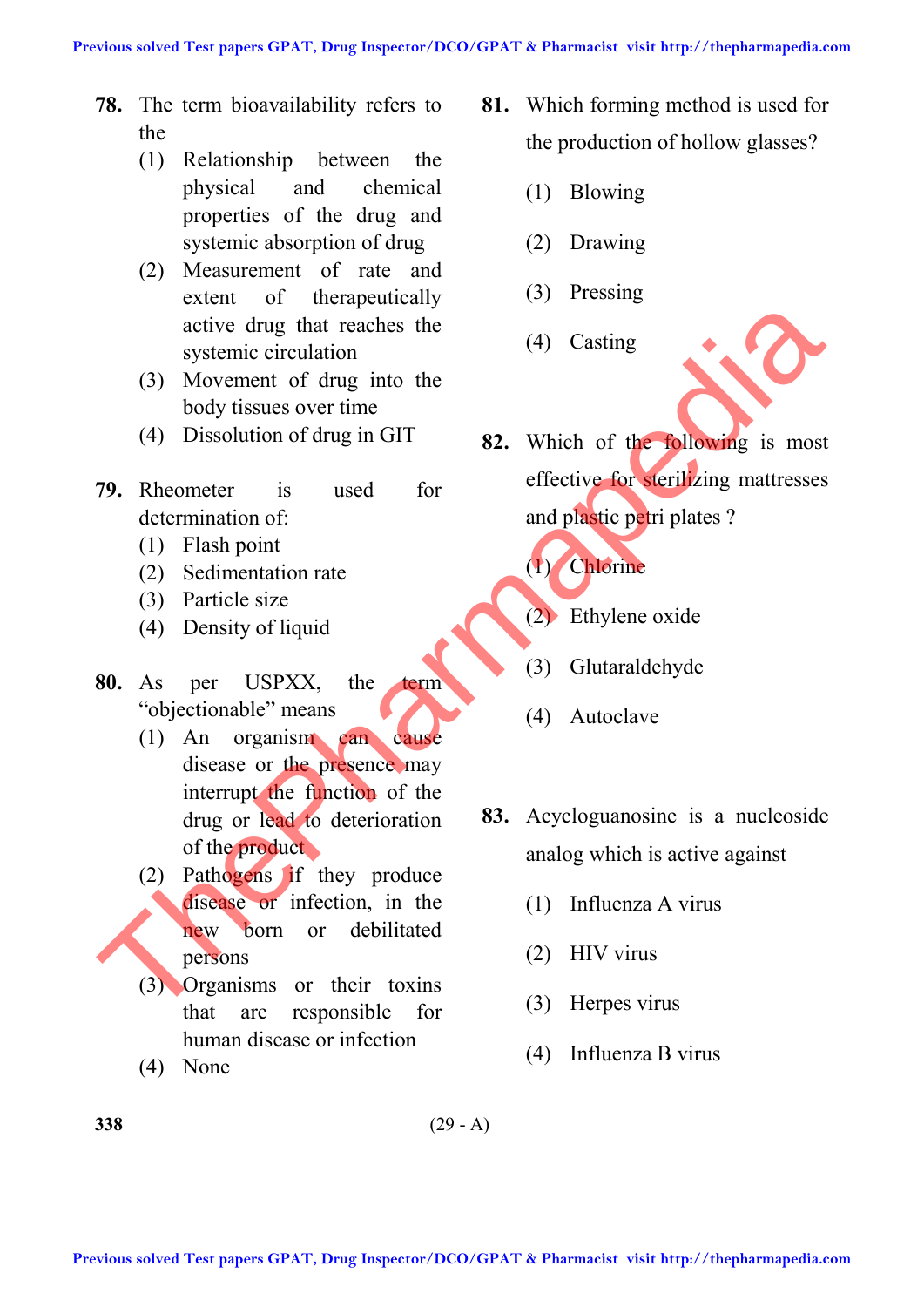- 84. Cahn- Ingold-Prelog ಅನುಕ್ರಮ ನಿಯಮದಲಿ ಕೆಳಗಿನ ಯಾವ ಗುಂಪು ಅಧಿಕ ಆದ್ಯತೆಯುಳ್ಳದ್ದು? (1)  $CH_2CH_3$  (2)  $CH=CH_2$ (3)  $C \equiv CH$  (4)  $C(CH_3)$
- 85. ಈ ಸಂಯುಕಗಳ ಪ್ಯೆಕಿ ಯಾವುದು ಬೆಳಕನ್ನು ಅತಿನೇರಳೆ/ ಗೋಚರವಾಗುವ ರೋಹಿತದಲ್ಲಿ ಹೀರದು ?
	- (1) ಆಸ್ಪಿರಿನ<u>್</u>
	- $(2)$  ಪ್ಯಾರಸಿಟ್ಮಾಲ್
	- (3) ಕೋರಾಲ್ ಹೈಡ್ರೇಟ್
	- (4) ಪೆನೋಬಾರ್ಬಿಟೋನ್

86. ಪೆನಿಸಿಲಿನ್ ಅಲರ್ಜಿ ಇರುವ ರೋಗಿಗಳು ಇನ್ನೊಂದು ವರ್ಗದ ಪ್ರತಿಜೀವಕಗಳಿಗೂ ಆಗಾಗ ಅಲರ್ಜೀಕರು ಅದೆಂದರೆ Theriam solved Test paper GPAT, Drug Inspector/DCO/GPAT & Pharmacist visit http://thepharmapedia.com<br>
26. Calub 2000 (1)  $\Delta \phi$ 2000 (1)  $\Delta \phi$ 2000 (1)  $\Delta \phi$ 2000 (1)  $\Delta \phi$ 2000 (1)  $\Delta \phi$ 2000 (1)  $\Delta \phi$ 2000 (1)  $\Delta \phi$ 2000

- $(1)$   $\vec{a}$  ಫಲೋಸ್ಪೋರಿನ್ಸ್
- $(2)$  ಮ್ಯಾಕ್ರೋಲೈಡ್
- (3) ಅಮೈನೋಗ್ಲೈಕೋಸೈಡ್ಸ್
- (4) ฌೕ౾౷ ඣೕสೕඨ౺
- 87. ಈ ಔಷಧಿಗಳ ಪೈಕಿ ಯಾವುದು ರಚನ - ಚಟುವಟಿಕೆ ಸಂಬಂಧಗಳ ಬಳಕೆಯ ಮೂಲಕ ಅಭಿವೃದ್ಧಿ ಹೊಂದಿದೆ ?
	- $(1)$  ಆಸಿ ರಿನ್
	- (2) ಜೆಂಟಮೈಸಿನ್
	- $(3)$   $\omega$ ರಿಥ್ರೋಮೈಸಿನ್-A
	- (4) ಅಟೋರ್ವ್ಯಾಸ್ಟಟಿನ್



88. ಒಂದು Prodrug ಎಂದರೆ

- (1) ನಿಷ್ಕ್ರಿಯ ಔಷಧಿ ದೇಹದಲ್ಲಿ ವರ್ಗಾವಣೆಯಾಗಿ ಸಕಿಯ ಚಯಕಾರಕ ಆಗುವುದು
- (2) ಒಂದು ವರ್ಗದ ಔಷಧಿಗೆ ಮಾದರಿ ಸದಸ್ಯನಾಗಿ ರುವುದು
- $(3)$  ಒಂದು ಔಷಧಿಯ ವರ್ಗದ ಅತ್ಯಂತ ಹಳೆಯ ಸದಸ್ಯ
- (4) ದೇಹದ ಅಂಗಾಂಶದಲ್ಲಿ ಸಂಗ್ರಹವಾಗಿ ಮತ್ತು ನಿಧಾನವಾಗಿ ಪರಿಚಲನೆಯಲಿ
	- ಬಿಡುಗಡೆಯಾಗುವುವು
- 89. ಒಂದು ಔಷದಕ್ಕೆ ಕಡಿಮೆ ಔಷಧೀಯ ಸೂಚ್ಯಂಕ ಇದ್ದಲ್ಲಿ ಆ ಔಷಧಿಯು
	- (1) ಮೌಖಿಕವಾಗಿ ಬಹುತೇಕ ಬಳಕೆ ಮಾಡಲಾಗುವುದು
	- $(2)$  ಅಧಿಕ/ಹೆಚ್ಚಾಗಿ ರಕ್ತನಾಳಕ್ಕೆ ನೇರವಾಗಿ ನೀಡಲಾಗುವುದು
	- (3) ಸುಪ್ತನಂಜು ದ್ರವ್ಯ/ವಸ್ತು ಎಂದು ಪರಿಗಣಿಸಲಾಗುವುದು
	- (4) ಉಪಮಿಲಿಗ್ರಾಮ್ ಡೋಸ್ ಗಳಲಿ ಮಾತ್ರ ನೀಡಲಾಗುವುದು

338 (30 - A)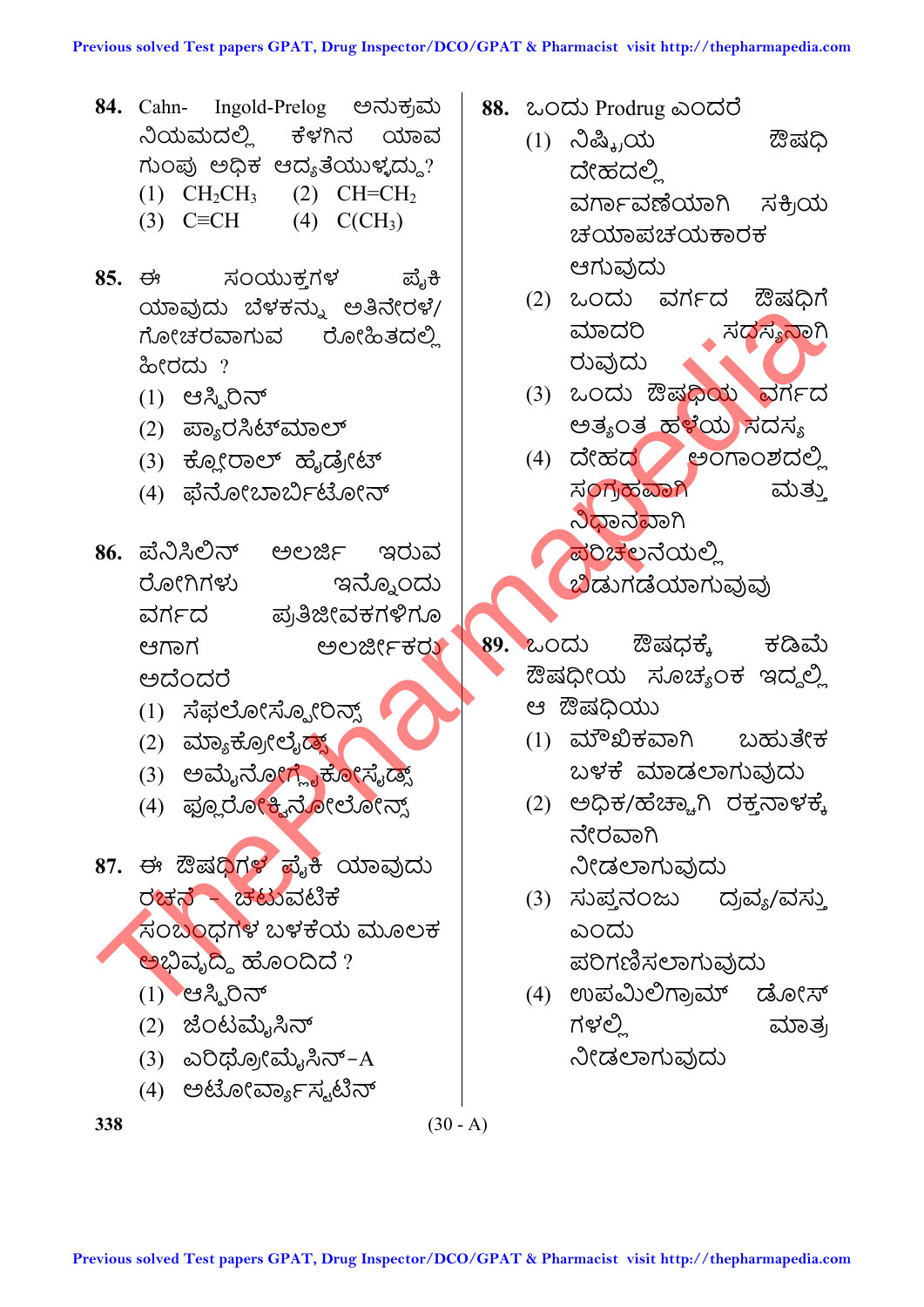- 84. Which of the following groups has the highest priority in the Cahn-Ingold-Prelog sequence rules?
	- $(1)$  CH<sub>2</sub>CH<sub>3</sub>
	- $(2)$  CH=CH<sub>2</sub>
	- $(3)$  C≡CH
- (4)  $C(CH_3)$
- 85. Which of the following compounds does not absorb light in the UV/visible spectrum?
	- (1) Aspirin
	- (2) Paracetamol
	- (3) Chloral hydrate
	- (4) Phenobarbitone
- 86. Patients with penicillin allergies are frequently allergic to another class ofa antibiotics. Which one?
	- (1) Cephalosporins
	- (2) Macrolides
	- (3) Aminoglycosides
	- (4) Fluoroquinolones
- 87. Which of these drugs has been developed through the use of structure- activity relationships (4)  $C(H<sub>3</sub>)$ <br> **85.** Which of the following<br>
compounds does not absorb light<br>
in the UV-visible spectrum?<br>
(1) Aspirin<br>
(2) Paracetamol<br>
(3) Chloral hydrate<br>
(4) Phenobarbitone<br>
(3) Cholcral hydrate<br>
(4) Phenobarbitone<br>
	- (1) Aspirin
	- (2) Gentamicin
	- (3) Erythromycin A
	- (4) Atorvastatin

- 88. A Prodrug is:
	- (1) An inactive drug that is transformed in the body to an active metabolite
	- (2) The prototype member of a class of drugs
	- (3) The oldest member of a class of drugs
	- (4) A drug that is stored in body tissues and is then gradually released in the circulation
- 89. When a drug has a low therapeutic index, that drug should be
	- (1) Used mostly orally
	- (2) Used mostly intravenously
	- (3) Considered a potentially toxic substance
	- (4) Given only in submilligram doses

 $338$  (31 - A)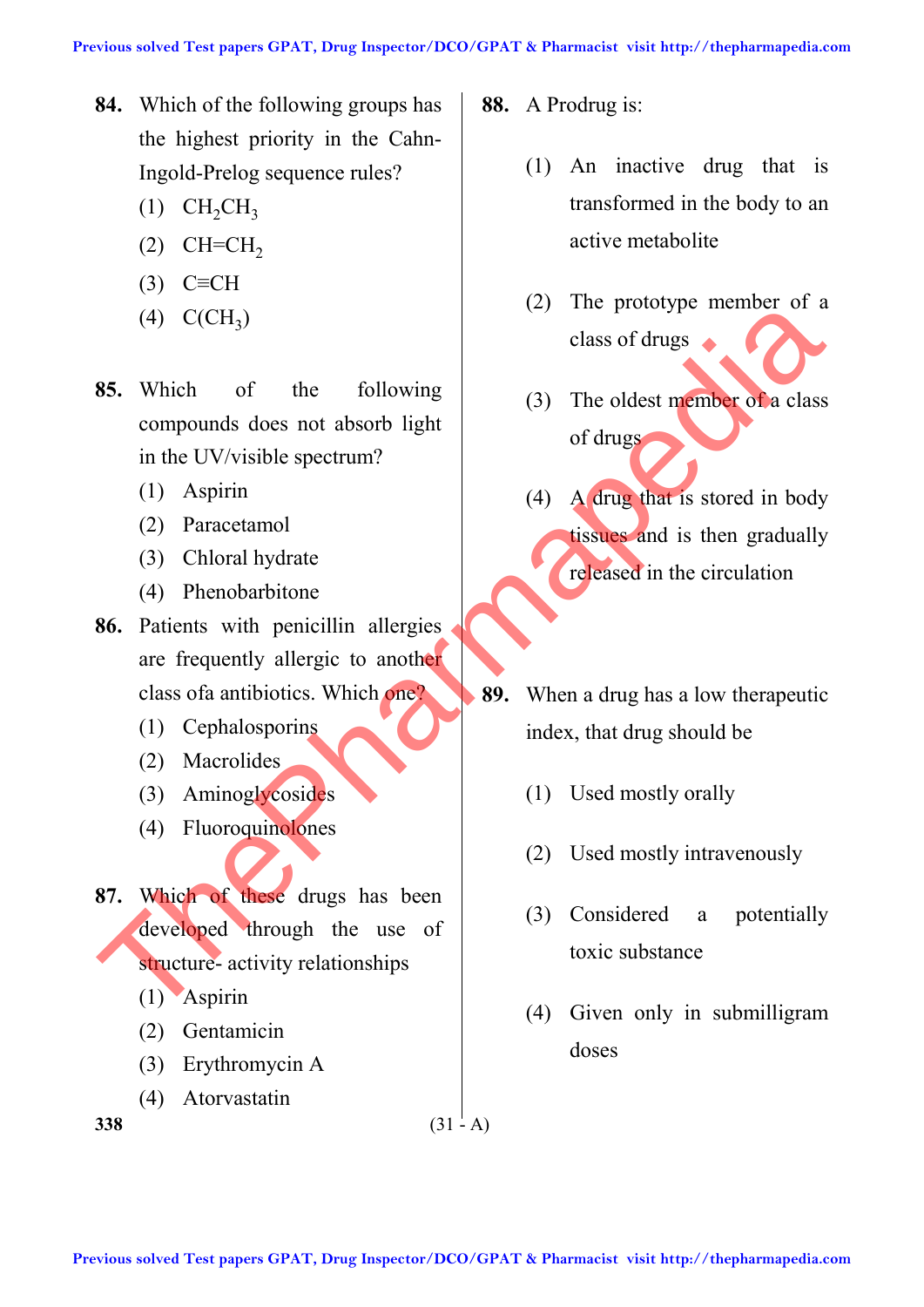- 90. ಯಾವುದೊಂದನ್ನು ಹೊರತುಪಡಿಸಿ ಎಲ ಶಿಲೀಂಧ್ರನಾಶಕಕಾರಕಗಳ ರೋಹಿತವು ಕನಿಷ್ಠ ಕೆಲವು ಕ್ಯಾಂಡಿಡಾ ಸ್ಪೆ. ಸದಸ್ಯರನ್ನು ಒಳಗೊಂಡಿರುವುದು ?
	- (1) ಎಕಿನೋಕ್ಯಾಂಡಿನ್ಸ್
	- $(2)$  ಅಲೈಲ್ಅಮೈನ್ಸ್, ಬೆಂಜೈಲ್ ಅಮೈನ್ಸ್ ಮತ್ತು ಗ್ರಿಸೋಫಲ್ವಿನ್ಸ್
	- $(3)$  ಅಜೋಲ್ಸ್ (ಇಮಿಡಜೋಲ್ ಮತ್ತು ಟ್ರಯಜೋಲ್ಗಳು)
	- (4) ಫ್ಲೂಸೈಟೊಸಿನ್
- 91. D&C ಕಾಯ್ದೆ, 1940 ರಲ್ಲಿ ಅನುಸೂಚಿ Nಎನ್ನುವುದು ಏನು <mark>?</mark>
	- (1) ಒಳ್ಳೆ ಉತ್ಪಾದನಾ ರೂಡಿಗಳು
	- $(2)$  ವಿನಿಯಮಗಳು ಮತು ಒಂದು ಪಾರ್ಮಸಿಯ
	- ಅಗತ್ಯಗಳು (3) ಉತ್ತಮ ಪ್ರಯೋಗಾಲಯದ ಪದ್ಧತಿಗಳು
	- $(4)$  ಲೈಸೆನ್ಸಿಂಗ್ನ ಪಾರ್ಮ್ ಮತ್ತು ಪಾರ್ಮ್ಯಾಟ್ಗಳು
- 92. ಕಲುಷಿತತೆ ಪರೀಕ್ಷೆ, ಸ್ಮಿರತೆ ಅಧ್ಯಯನ ಮತ್ತು ಗುಣಮಟ್ಟ ಅಪಾಯ ನಿರ್ವಹಣೆ ಕುರಿತಂತೆ ICH ಮಾರ್ಗದರ್ಶಿಸೂತ್ರಗಳೇನು ? (ಪ್ರತಿ ಮಾಡ್ಯೂಲಿಗೆ ಫಾರ್ಮಾಟ್ ಮತು ಅಂಟೆಂಟ್ಗ ಸಂಬಂಧಿಸಿದಂತೆ) (1) Q4- Q4B (2) Q10, Qll, Q8 (3) QIA-QIF, Q3A-Q3D, Q9 (4) Q1B, QIC, QIE, Q1F. 93. ಅಧಿಕೃತ ವಿಲೀನತಾ ಪರೀಕ್ಷಕ ಉಪಕ**ರ**ಣದಲ್ಲಿ ನಳಿಗೆಯಾಕಾರದ ದಾರಕ ಮತು, ಕೆಳ ಅಂಚಿನ ಅಲಗನ್ನು උರಕದ ಒಳූಗದ ತಳൽಂದ ಈ ಸ್ಥಾನದಲ್ಲಿರಿಸಿದೆ  $(1)$  18 00 $\vec{\omega}$  22mm (2) 23 คಂದ 27mm Previous solved Test paper GPAT, Drug Inspector/ACO/GPAT & Pharmacist visit http://thepharmapedia.com<br>
20. abc/contractivity and the example of the solution of the solution of the solution of the example of the solution o
	- (3) 20 คಂದ 24mm
	- (4) 25 คಂದ 29mm
	- 94. ಅವಕೆಂಪು ರೋಹಿತದಲಿ (IR spectrum) ಕ್ರಿಯಾತ್ಮಕ ಗುಂಪು ಪ್ರದೇಶದ ವ್ಯಾಪ್ತಿಯು (1)  $4000 \text{cm}^{-1}$  to  $900 \text{cm}^{-1}$ (2)  $4000 \text{cm}^{-1}$  to  $1400 \text{cm}^{-1}$ (3)  $1400 \text{cm}^{-1}$  to 900 cm<sup>-1</sup>
	- (4)  $4000 \text{cm}^{-1}$  to 660 cm<sup>-1</sup>
	- $338$  (32 A)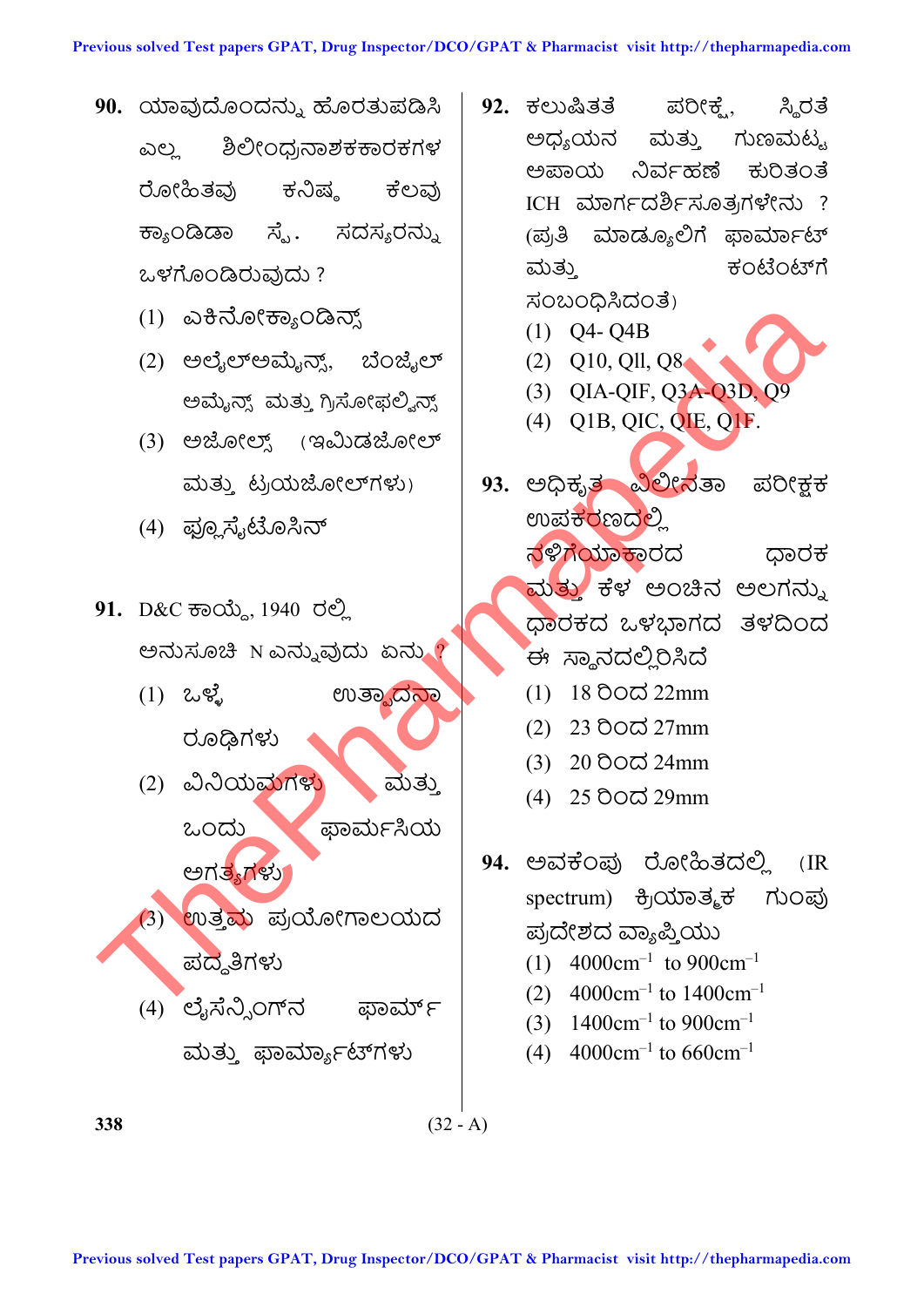- 90. The spectrum of all of the following antifungal agents includes at least some members of the Candida sp. except which one?
	- (1) Echinocandins
	- (2) Allylamines, benzylamines and griseofulvin
	- (3) Azoles (Imidazole and triazoles)
	- (4) Flucytosine
- 91. What does schedule N stand for in D&C Act, 1940?
	- (1) Good manufacturing practices.
	- (2) Regulations and requirements of a pharmacy
	- (3) Good laboratory practices
	- (4) Forms and formats of licensing
- 92. What are the ICH guidelines to be referred for impurities testing, stability studies and quality risk management (with respect to format and contents in each module) Previous solved Test papers GPAT, Drug Inspector/DCO/GPAT & Pharmacist visit https://thepharmapedia.com<br>
includes at least some nemethers of the condition spectrum of all of the preced for impurities testing,<br>
include the
	- (1) Q4- Q4B
	- (2) Q10, Qll, Q8
	- (3) QIA-QIF, Q3A-Q3D, Q9
	- (4) Q1B, QIC, QIE, Q1F.

93. The official dissolution test apparatus contains cylindrical vessel and the lower edge of the blade is positioned from inside bottom of the vessel at

- (1) 18 to 22 mm
- (2) 23 to 27 mm
- (3) 20 to 24 mm
- (4) 25 to 29 mm
- 94. In IR spectrum, the functional group region is from
	- (1) 4000 cm<sup>-1</sup> to 900 cm<sup>-1</sup>
	- (2) 4000 cm<sup>-1</sup> to 1400 cm<sup>-1</sup>
	- (3)  $1400 \text{ cm}^{-1}$  to 900 cm<sup>-1</sup>
	- (4) 4000 cm<sup>-1</sup> to 660 cm<sup>-1</sup>

 $338$  (33 - A)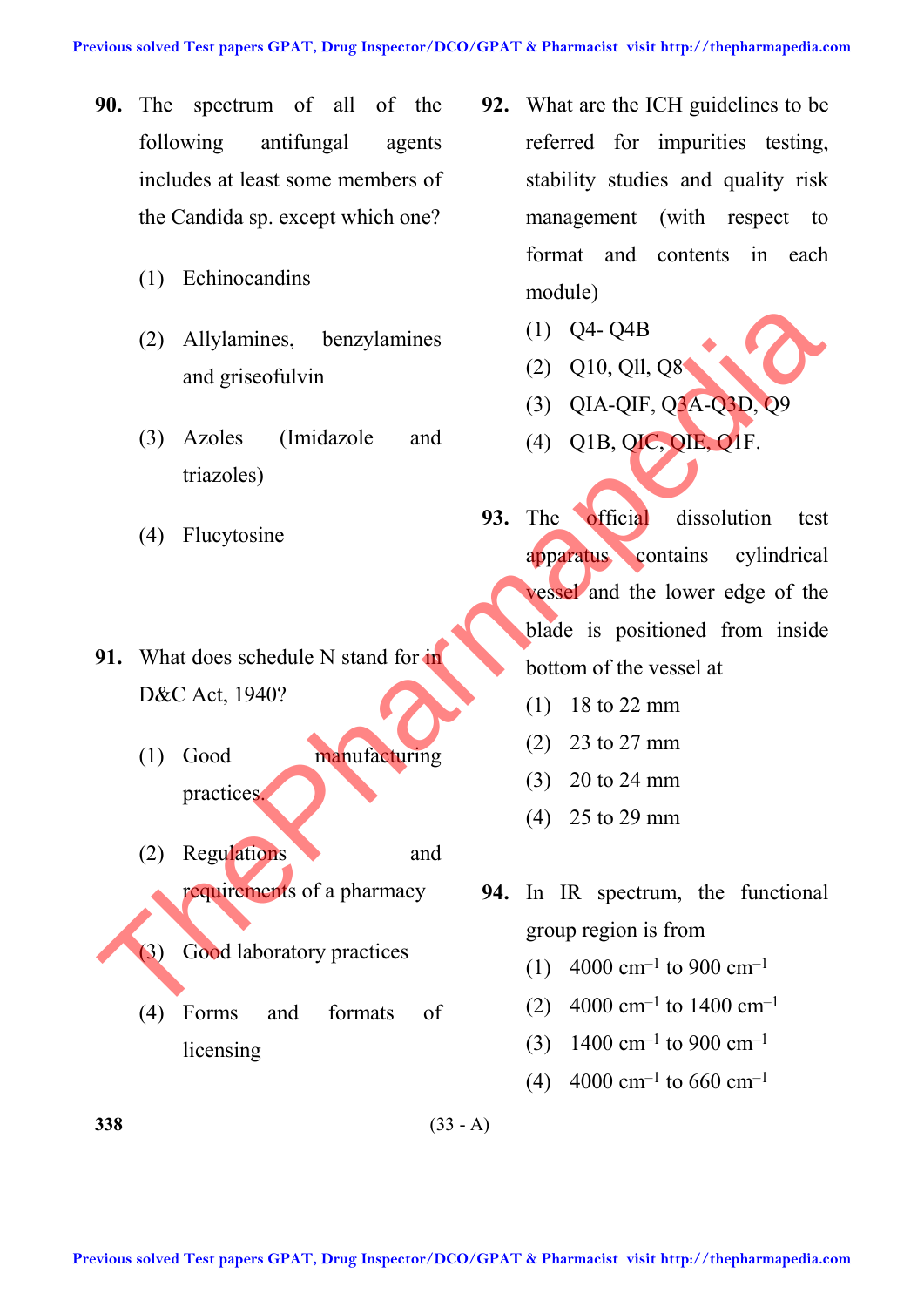- 95. ಔಷದಿ ಮತು ಸೌಂದರ್ಯ ಪ್ರಸಾಧನಗಳ ಕಾಯ್ದೆ ಪ್ರಕಾರ, HEPA ಶೋಧಕಗಳು ಔಷಧ ತ෴ค౽ ಘಟಕದย ಗಾಳಿಯನ್ನು ಶೋಧಿಸಲು ಬೇಕು. A ಶ್ರೇಣಿಯ ಶೋಧಕವು ಇದಕ್ಕೆ ಬಳಕೆಯಾಗುವುದು
	- $(1)$  ಅಸೆಪ್ಟಿಕ್ ತಯಾರಿಕೆ ಮತ್ತು ತುಂಬುವಿಕೆ
	- (2) ಪೂರ್ವಭಾವಿ ಚಟುವಟಿಕೆಗೆ ಬಳಕೆ ಆಗುವ ಹಿನ್ನೆಲೆ ಕೋಣೆ
	- (3) ಶೋಧಕ ದಾವ ತಯಾರಿಗಳು
	- (4) ತೊಳೆದ ನಂತರ ಪಟಕಗಳ ನಿರ್ಮಹಣೆ
- 96. ಪೋಟೀನ್ ಅಣುಗಳ ಚತುರ್ಥಕ ರಚನೆ ಇದ<u>ಕ್ಕೆ</u> ಸಂಬಂಧಿಸಿದ್ದು
	- $(1)$  ಏಕಪಾಲಿಪೆಪ್ಟೈಡು ಸರಪಳಿಯಲಿ∙ ಬಹುಡೊ<mark>ಮ್ಮೆನ್</mark>ಗಳ ಜೋಡ<mark>ಣೆ</mark>
	- (2) ಬಹುಉಪಘಟಕ ಪ್ರೋಟೀನ್ನಲ್ಲಿ ಬಉಪಘಟಕಗಳ <mark>ನಿರ್ದಿಷ್</mark>ಣ ಜೋಡಣೆ
	- 3) ಮಾಲ್ಯನ್ ಗೋಬುಲ್ಸ್ ರೂಪಿಸುವಿಕೆ
	- (4) ಏಕಉಪಘಟಕ <u>ಪೋ</u>ಟೀನ್**ನ**ಲಿ ಪೋಟೀನ್ ಮಡಿಕೆ
- $97.$  ಪ್ರಾವಸ್ಥಾ–1 ರ ಚಿಕಿತ್ಸಾ ಅಧ್ಯಯನವನ್ನು ಔಷಧಿಗೆ ಸಂಬಂದಿಸಿದಂತೆ ಸಾಮಾನ್ಯವಾಗಿ ಹೀಗೆ ನಡೆಸಲಾಗುವುದು.  $(1)$   $\omega$ ವಿಧ ಜನಾಂಗೀಯ ಸಮುದಾಯದ ಕನಿಷ್ಠ  $10,000$  ಜನ ಮತ್ತು ವಯೋಮಾನ ಗುಂಪಿನವರ ಒಂದು ವಿಶಾಲ ವ್ಯಾಪ್ತಿ (2) ಮಧ್ಯಮ ಗಾತ್ರದ ಗುಂಪಿನ 500-1000 ರೋಗಿಗಳು ನರಳುತ್ತಿರುವ ವ್ಯಾಧಿಗೆ ಔಷಧದ ಬೆಳವಣಿಗೆ  $(3)$  20-100 ರ ಆರೋಗ್ಯವಂತ ಹಣ್ಣು ಮತ್ತು ಗಂಡು ಸ್ವಯಂಸೇವಕರ ಒಂದು ಸಣ್ಣ ಗುಂಪು (4) ಕಾಯಿಲೆಯೊಂದಿಗೆ ನರಳುತ್ತಿರುವ ಜನರಿಂದ ನಿಷ್ಮನ್ನವಾದ ವಿಶ್ವಸನೀಯ Therian solved Test paper GPAT, Drug Inspector/AT, Drug Inspector/AT, Drug Inspector/DCO/GPAT & Pharmacist visit https://thepharmapedia.com<br>
The Park of Solved Test papers of the Computation of the Solved Test of the Solv
	- ಗಳು

ಇನ್-ವಿಟ್ರೋ ಸೆಲ್ ಲೈನ್ಸ್

 $338$  (34 - A)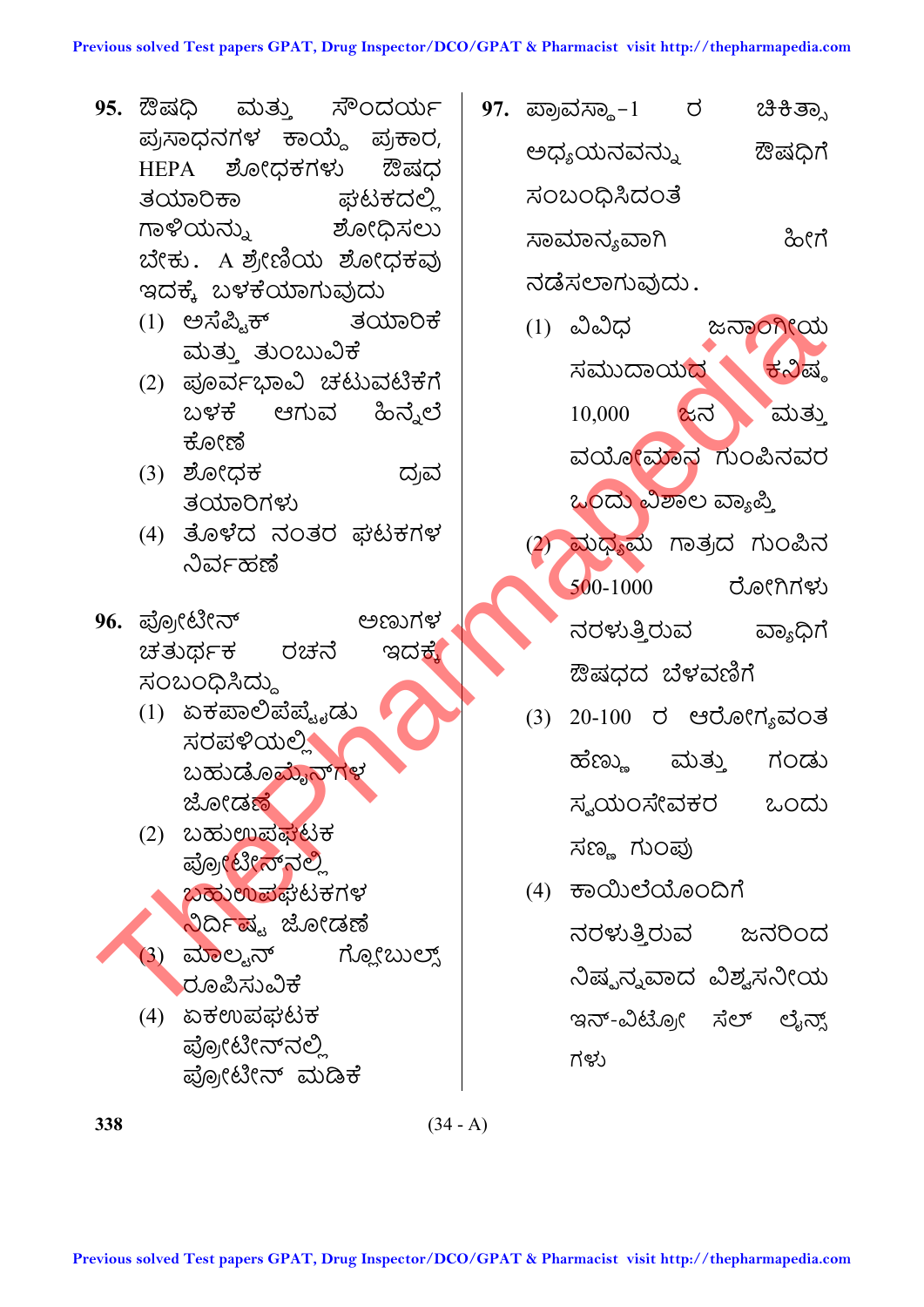- 95. As per the Drugs and Cosmetics Act, the HEPA filters are required to filter the air in the pharmaceutical manufacturing unit. Grade A filter is used for
	- (1) Aseptic preparation and filling
	- (2) Background room used for preliminary activities
	- (3) Filtering liquid preparations
	- (4) Handling of components after washing
- 96. Quaternary structure in protein molecules refers to the
	- (1) Arrangement of multiple domains in a single polypeptide chain
	- (2) Specific arrangement of multiple subunits in multisubunit proteins
	- (3) Formation of molten globules
	- (4) Protein folding in single subunit proteins
- 97. Phase 1 clinical studies of a drug under development is generally carried out on
- (1) At least 10,000 people from different ethnic communities and a wide range of age groups (2) A medium sized group of (1) Aseptic preparation and<br>
filling<br>
(2) Background room used for<br>
preliminary activities<br>
(3) Fillering liquid preparations<br>
(4) Handling of components<br>
after washing<br>
(2) A medium sized group of<br>
after washing<br>
(2) A m
	- 500-1000 patients suffering from the disease for which the drug is being developed
	- (3) A small group of 20-100 healthy male and female volunteers
	- (4) Reliable in-vitro cell-lines derived from people suffering with the disease

- 
- $338$  (35 A)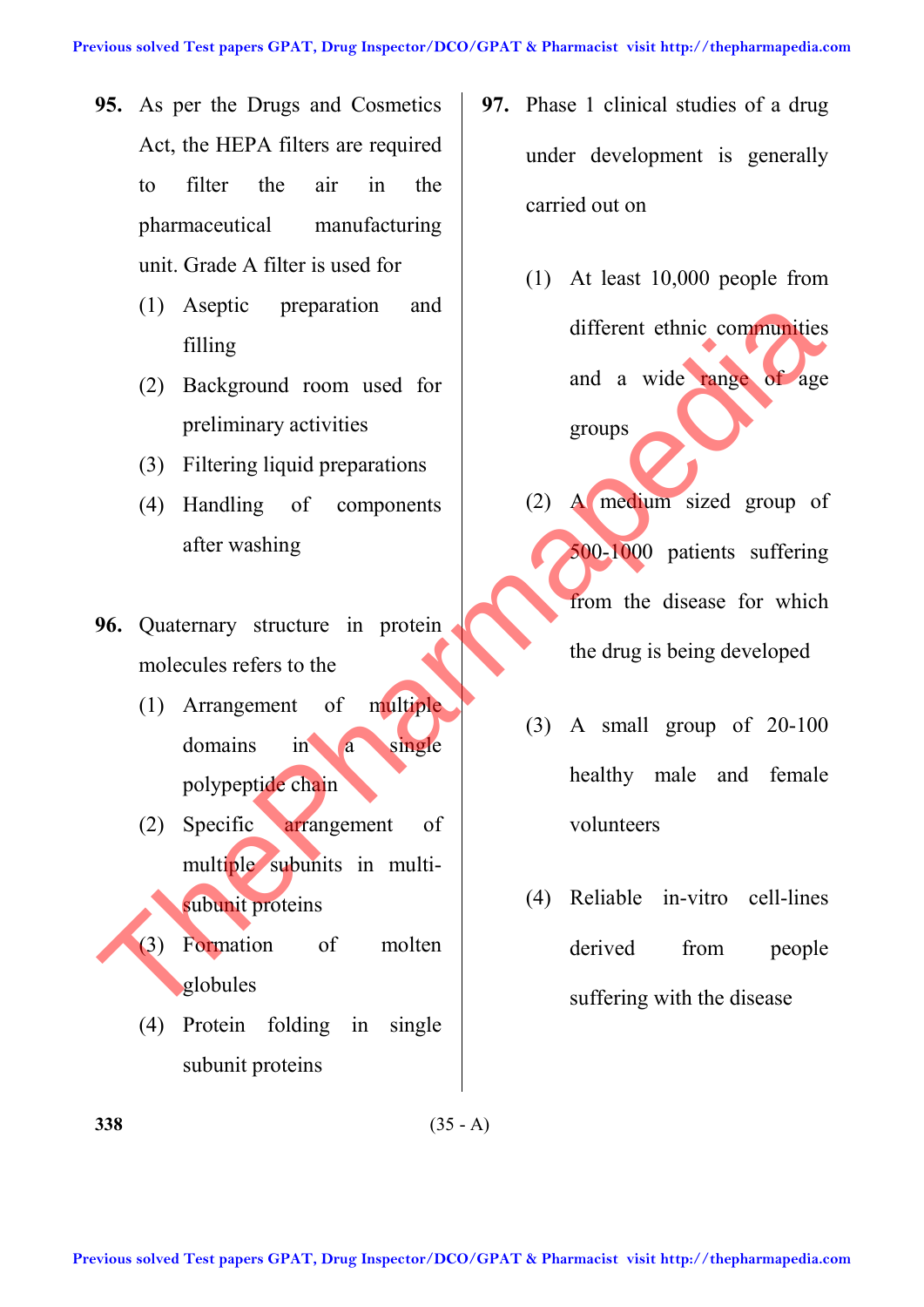- $338$  (36 A) 98. ಟ್ರಾನ್ಸ್ ಜೆನಿಕ್ ಸಸ್ಯಗಳನ್ನು ಜೆನೆಟಿಕ್ ಇಂಜಿನೀಯರಿಂಗ್ ತಂತ್ರಗಳಿಂದ ಅಭಿವೃದ್ಧಿಗೊಳಿಸಲಾಗುವುದು. ಈ ವಿಧಾನವು ಒಳಗೊಳ್ಳುವುದು (1) ವ್ಯ<del>ಕ್</del>ಕಿ ವಂಶವಾಹಿಗಳನ್ನು ಒಂದು ತಳಿಯಿಂದ ತೆಗೆದು ಇನ್ನೊಂದು ತಳಿಗೆ ಸೇರಿಸಲಾಗುವುದು ಮುಂದಿನ ಪೀಳಿಗೆಯು ಹೊಸ ವಂಶವಾಹಿಯ ನಕಲನ್ನುಳ್ಳದ್ದಾಗಿರುವುದು (2) ಕನಿಷ್ಠ ಒಂದು ಬಗೆಲಕ್ಷಣಗಳ ಗಣದಲ್ಲಿ, ಭಿನ್ನವಿರುವ ತಳಿಗಳು ಅಥವಾ ವೈವಿಧ್ಯತೆಗಳನ್ನು ಅಡ್ಮಹಾಯಿಸುವಿಕೆ  $(3)$  ಸಸ್ಯ ಅಂಗಾಂಶಗಳನ್ನು ವಿಕಿರ<u>ಣಕೆ.</u> ಒಡ್ಡುವುದು  $(4)$  ನೈಸರ್ಗಿಕ ಕಾರುವು ಗಳನ್ನು ಜೈವಿಕವಾಗಿ ಅಸೆಪ್ಟಿಕ್ ಪರಿಸರದಲ್ಲಿ ಉಪ ಉತ್ಪಾದನೆಯಾಗಿ ಉತ್ಪಾದಿಸುವ ಮೂಲಕ Previous wheat Test paper GPAT, Drug Inspector/DCO/GPAT & Pharmacist visit https://thepharmapedia.com<br>
303. ಟ್ರಾನ್ಸ್ರಜೆನಿಕ್ ಇಂಜಿನಿೇಯರಿಂಗ್ ಪ್ರಾಕರಂಭಿಕ ಹಂತದಿಂದ<br>
ತಂತ್ರಗಳಿಂದ ಹಾಗೂ ಟೇಪಿಂಗ್ ನಂತರದ್ದರ<br>
ಅಭಿವೃದ್ಧಿಗೊಳಿಸಲಾಗುವುದು.<br>
(
	- 99. ಪುಡಿಯ ಪಡಿಯ ಗಾತ್ರ ಪ್ರಾರಂಭಿಕ ಹಂತದಿಂದ ಹಾಗೂ ಟೇಪಿಂಗ್ ನಂತರದ್ದರ ಗಾತ್ರದವರೆಗಿನ ಅನುಪಾತವನ್ನು ಹೀಗೆನ್ನುತ್ತಾರೆ ? (1) ಟ್ಯಾಪ್ ಸಾಂದ್ರತ  $(2)$  ಕಾರ್ ನ ಸೂಚ್ಯಂಕ
		- ಹಾಸ್ಟರ್ ಅನುಪಾತ

(3) ರಿಪೋಸ್ ಕೋನ

- 100. ಡ್ರೇವ್ಸ್ ಪರೀಕ್ತೆಯು ಇದರ ದಕ್ಷತೆಯ ಮಾಪನ ಸಂಬಂಧಿ-ಯಾಗಿದೆ
	- (1) ಮಾರ್ಜಕಗಳು-Detergents
	- $(2)$  ತೇವಕಾರಕಗಳು
	- (3) ನಿಲಂಬನಕಾರಕಗಳು
	- (4) ಅಧಿಶೋಷಕಗಳು

**Previous solved Test papers GPAT, Drug Inspector/DCO/GPAT & Pharmacist visit http://thepharmapedia.com**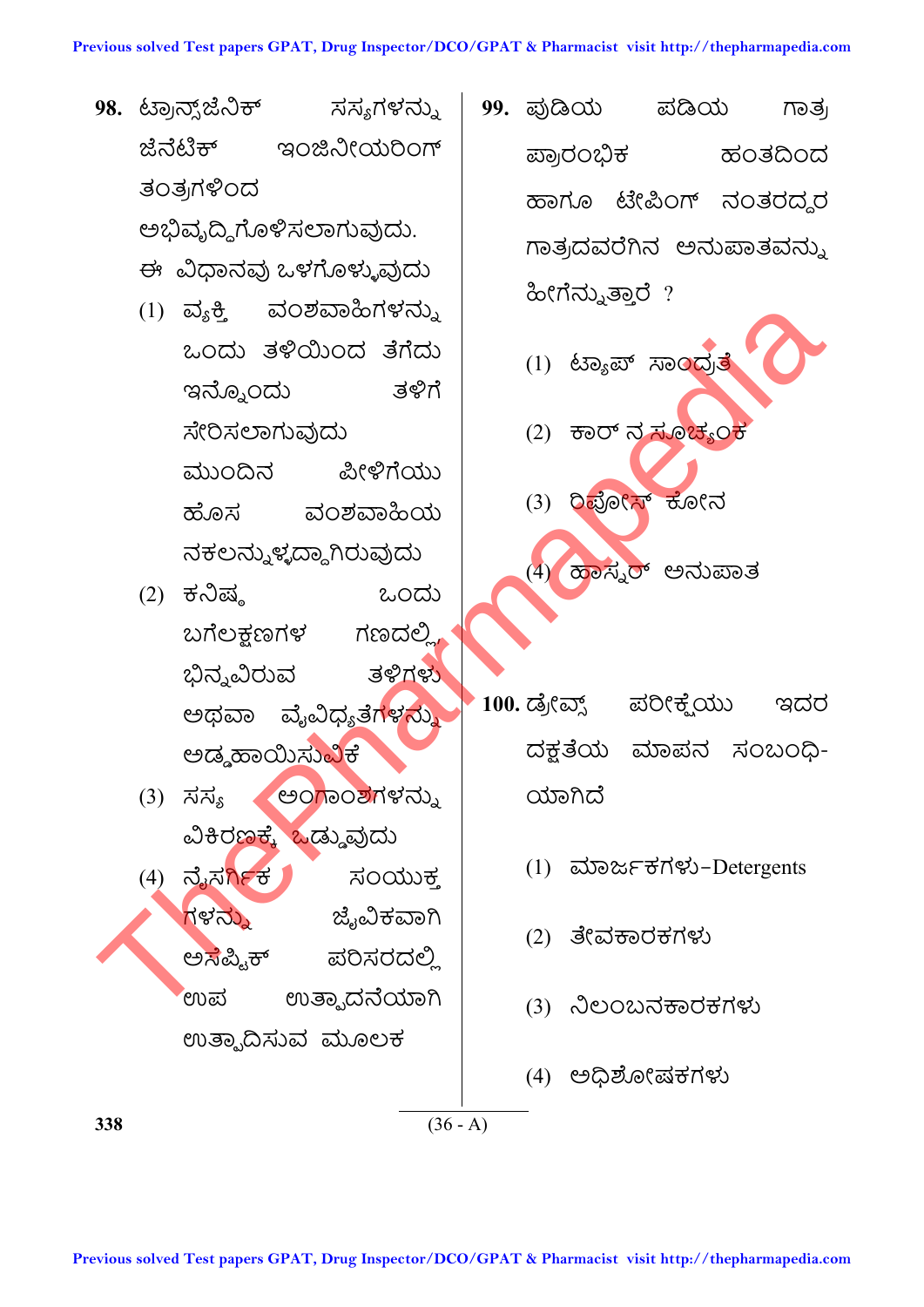- 98. Transgenic plants are developed by genetic engineering techniques. The method involves
- (1) Individual genes from one species inserted into another; the offspring will contain copies of new gene. (1) Individual genes from one<br>species inserted into another;<br>the offspring will contain<br>copies of new gene.<br>(2) By crossing two species or<br>varieties differing at least in<br>one set of characters<br>(3) Exposing the plans tissu
	- (2) By crossing two species or varieties differing at least in one set of characters
	- (3) Exposing the plant tissue to
		- radiation
	- (4) Bioproduction of natural
		- compounds under aseptic
			- conditions
- 99. The ratio of the volume of the powder bed at the initial stage to volume of the powder bed after tapping is called
	- (1) Tap density
	- (2) Carr's Index

(3) Angle of repose

(4) Hausner's ratio

- 100. Drave's test is associated with measuring the efficiency of
	- (1) Detergents
	- (2) Wetting agents
	- (3) Suspending agents
	- (4) Adsorbents

 $338$  (37 - A)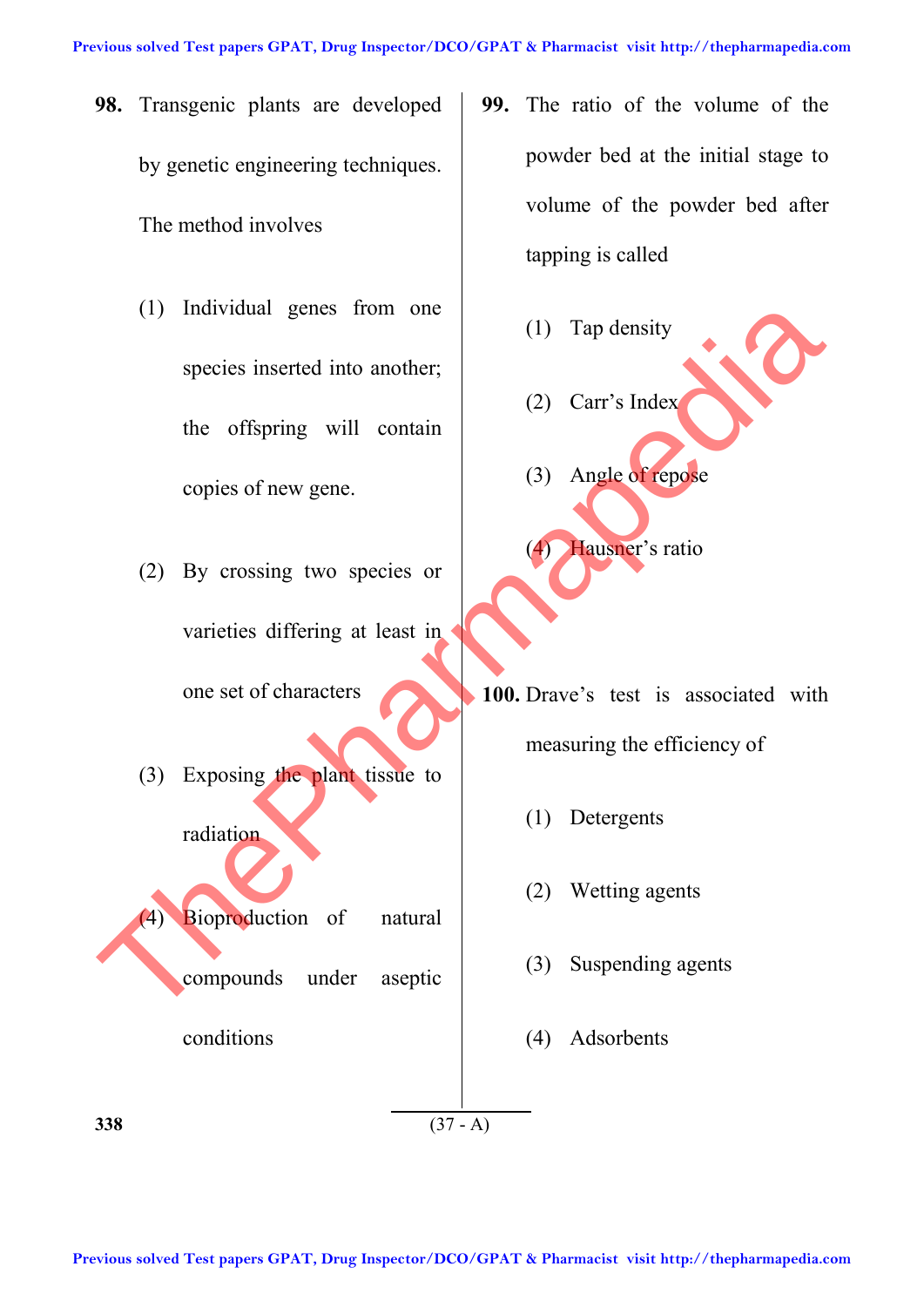# SPACE FOR ROUGH WORK **Pharmacist Solven Solven Solven Solven Solven Solven Review Solven Solven Review Solven Solven Solven Solven Solven Solven Review Solven Solven Review Solven Solven Solven Review Solven Solven Solven Solven Solven Solven**

 $338-A$  (38 - A)

**Previous solved Test papers GPAT, Drug Inspector/DCO/GPAT & Pharmacist visit http://thepharmapedia.com**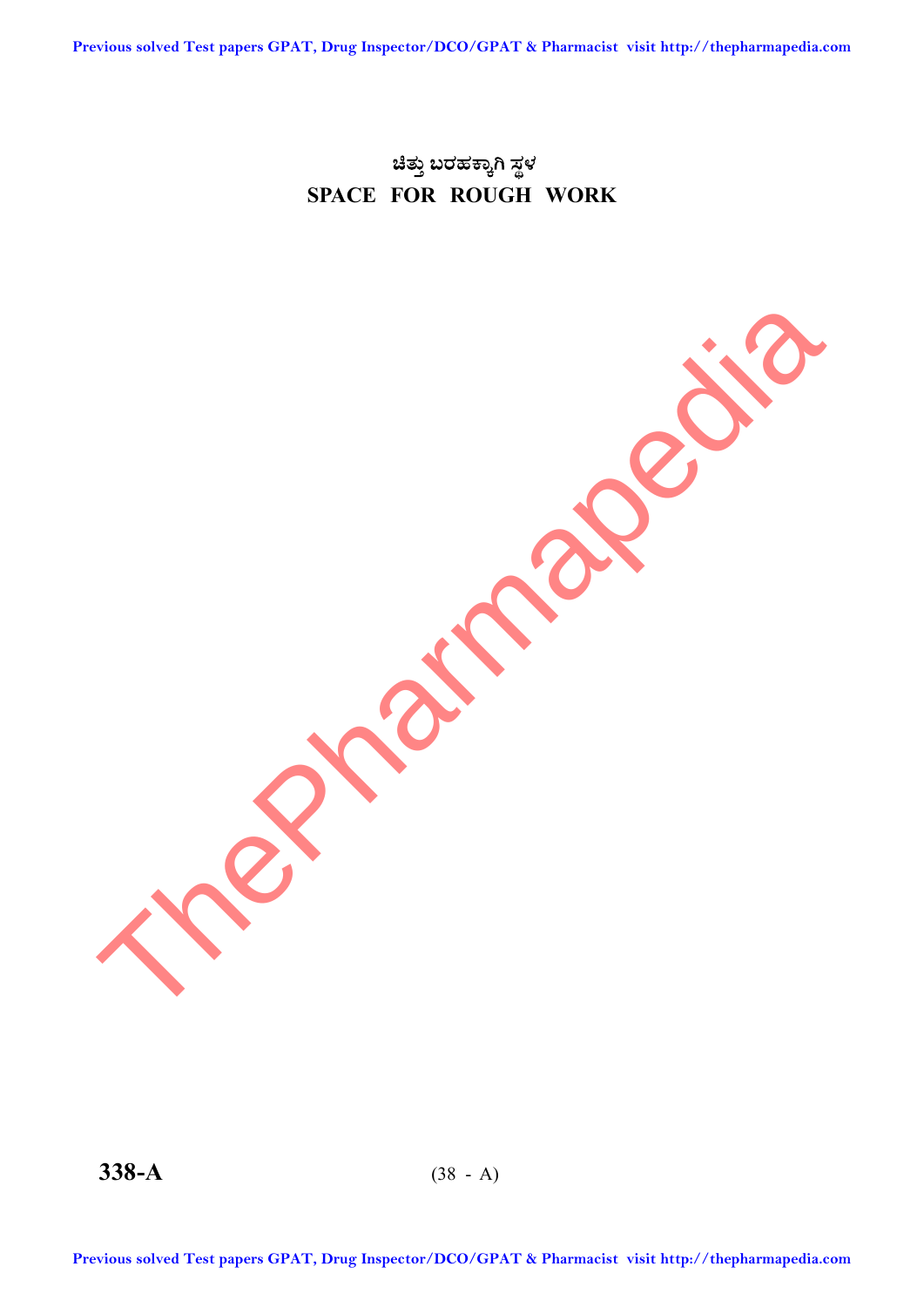# SPACE FOR ROUGH WORK

**Pharmacist Solven Solven Solven Solven Solven Solven Review Solven Solven Review Solven Solven Solven Solven Solven Solven Review Solven Solven Review Solven Solven Solven Review Solven Solven Solven Solven Solven Solven**